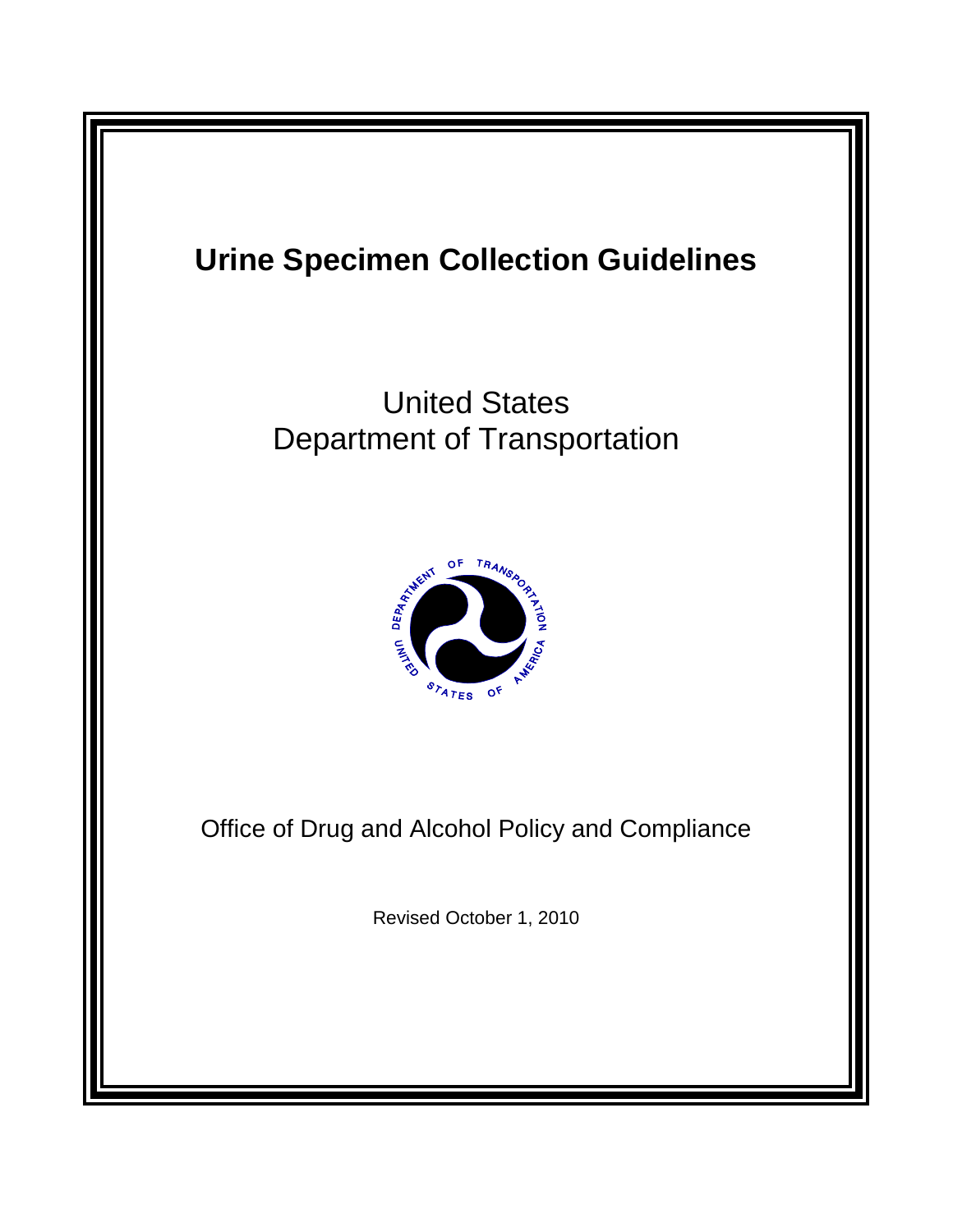# Introduction: "Why is this program so important?"





Safety is our no. 1 priority at the U.S. Department of Transportation. And a cornerstone of our safety policy is ensuring that transportation providers across all modes – on roads, rails, water, or in the air, over land and underground – employ operators who are 100 percent drug- and alcohol-free. We want – and we insist upon – safety-conscious employees at all times and under all circumstances.

Fortunately, the transportation industry over time has worked hard to reduce the number of accidents and crashes directly related to drug and alcohol use. Nevertheless, human risk factors remain – and some transportation workers do use illicit drugs, or abuse alcohol, despite serious efforts to deter them.

We must never stop trying to improve our safety record where substance abuse is concerned. We can start by making sure that employees are properly educated on the personal and professional consequences of drug use and alcohol misuse. Supervisors must be appropriately trained to identify signs and symptoms of drug and alcohol use.

Employers must also have strong drug and alcohol testing programs. And employees must be removed from safety-sensitive duties immediately after they violate drug and alcohol testing rules. It is very important that employees are not returned to safety-sensitive duty until they are referred for evaluation and have successfully complied with treatment recommendations.

I know you will support these important measures, so that we can assure the traveling public that our transportation system is the safest it can possibly be.

**Ray LaHood Secretary of Transportation** U.S. Department of Transportation **July 2009**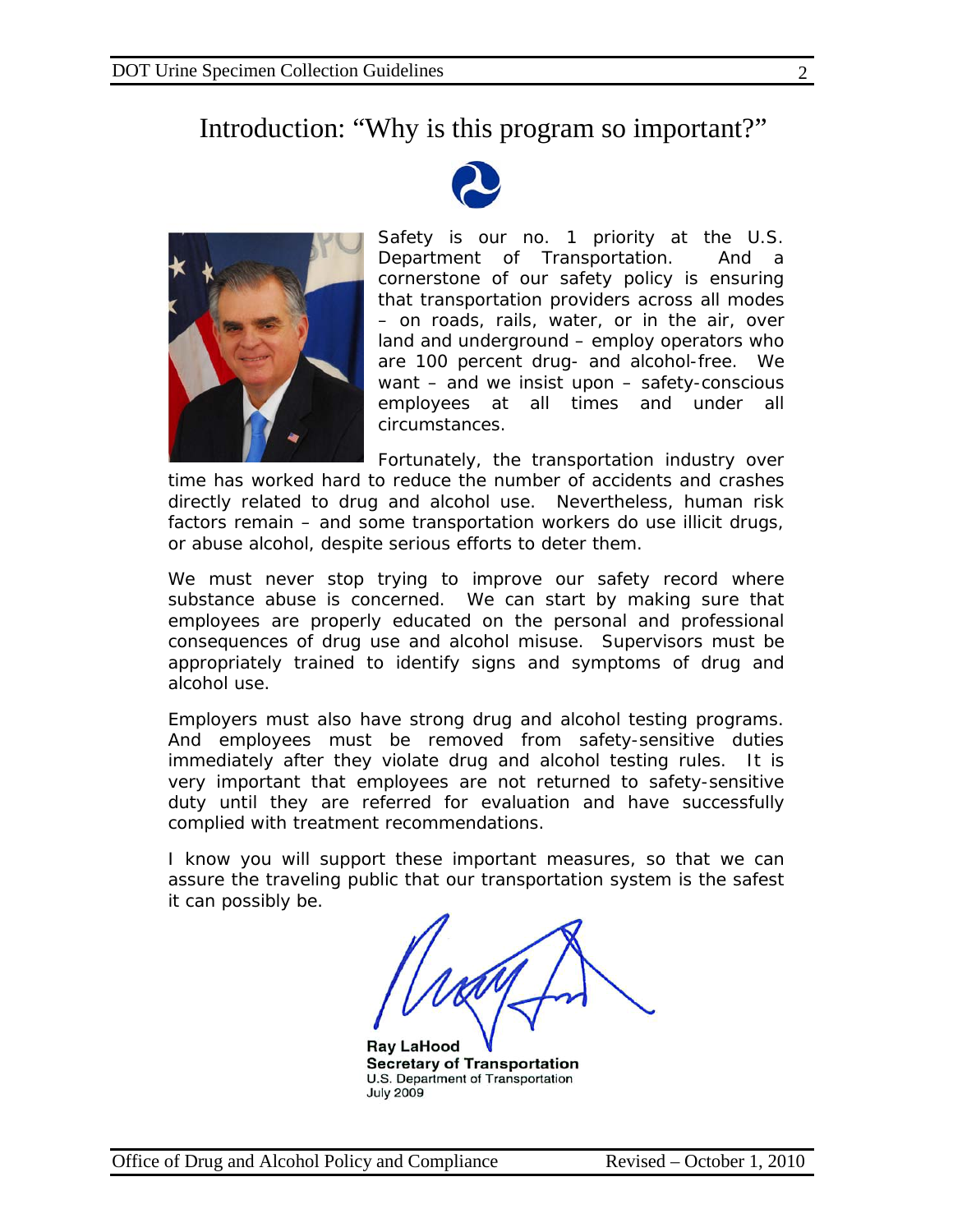# **DOT Urine Specimen Collection Guidelines for the U.S. Department of Transportation Workplace Drug Testing Programs (49 CFR Part 40)**

#### **Revised October 1, 2010 [previous editions become obsolete].**

These guidelines apply only to employers and individuals who come under the regulatory authority of the U.S. Department of Transportation (DOT) and those individuals who conduct urine specimen collections under DOT regulations. The term "employee" is used throughout this document and has the same meaning as "donor" as used on the Federal Drug Testing Custody and Control Form (CCF).

These guidelines are a complete revision of the DOT Urine Specimen Collection Procedures Guidelines, 49 CFR Part 40, for Transportation Workplace Drug Testing Programs.

**Note:** All items that are *bolded, underlined, and italicized* in this revision reflect the changes to the collection procedures and requirements from the Interim Final Rule, published on September 27, 2010, effective October 1, 2010.

It contains minimal graphics and formatting to ease transmission and downloading of the document from the Internet.

All information appearing in these guidelines is in the public domain and may be used or reproduced without permission from DOT or others. Citation of the source is appreciated.

**Note:** All DOT-required collections are conducted using split specimen procedures. There are no exceptions to this requirement.

**Note:** If an alcohol test is also required, the alcohol test should be conducted first, if practicable.

*This document may be updated or modified based on additional interpretations or other procedural changes. Collectors and service agents should check the ODAPC web site periodically to ensure that they have the latest version: [www.dot.gov/ost/dapc](http://www.dot.gov/ost/dapc) .*

3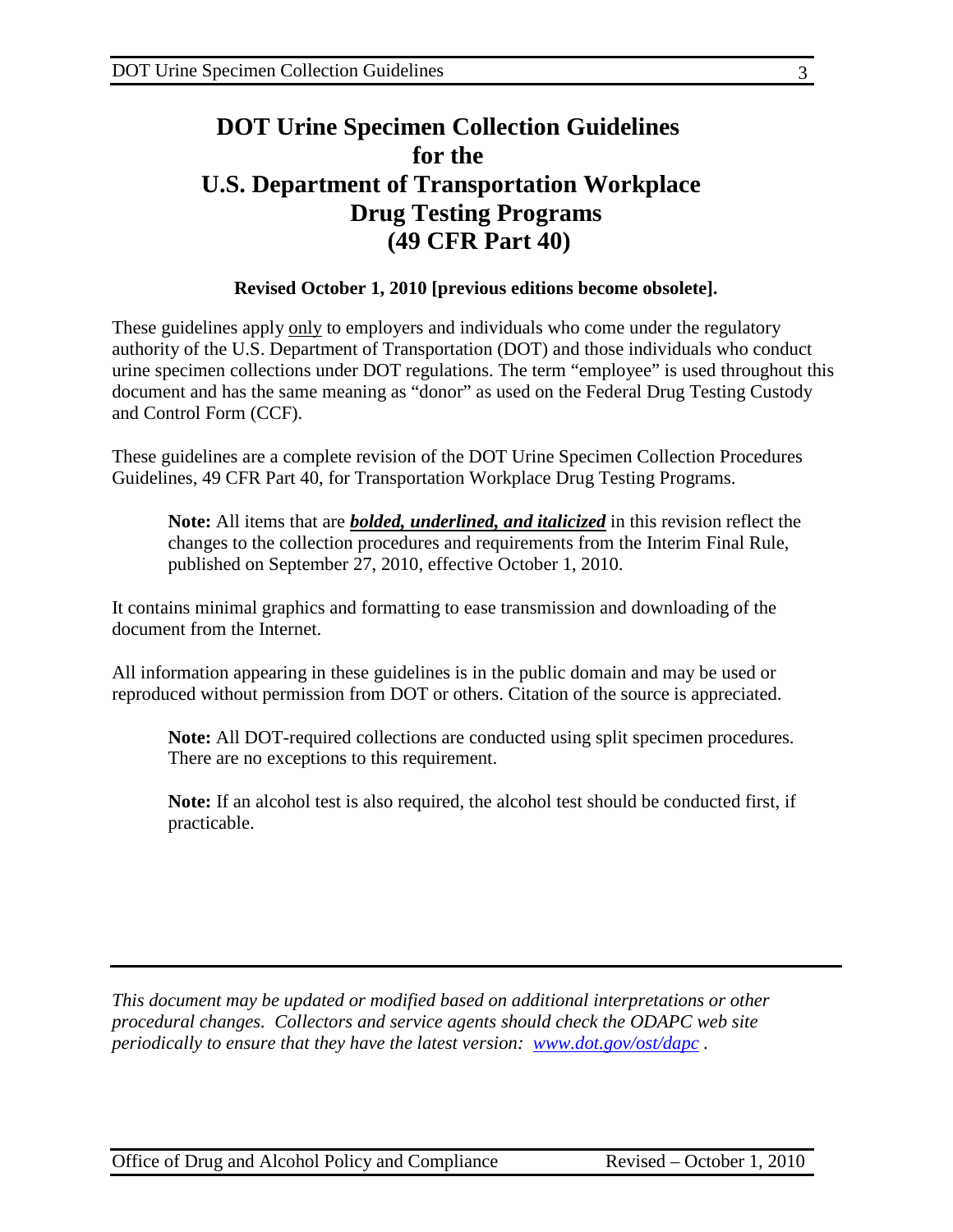## **INTRODUCTION**

The Department of Transportation's (DOT) Operating Administrations – Federal Aviation Administration, Federal Motor Carrier Safety Administration, Federal Railroad Administration, Federal Transit Administration, Pipeline and Hazardous Materials Safety Administration – and United States Coast Guard have issued regulations requiring anti-drug programs in the aviation, highway, railroad, transit, pipeline, and maritime industries. The DOT Agencies' rules require that employers conduct drug testing according to provisions of 49 CFR Part 40, "Procedures for Transportation Workplace Drug Testing Programs."

The procedures for collection of urine under these rules are very specific and must be followed whenever a DOT-required urine specimen collection is performed. (The only exception is the Federal Railroad Administration's Post-Accident Toxicological Testing Program in which a railroad representative will provide the collector specific instructions and a testing kit.) These procedures, including use of the Federal Drug Testing Custody and Control Form (CCF), apply only to DOT-required testing.

While employers may use our collection and testing procedures for testing under employer or state authority, they must not use a Federal CCF, nor can they imply that company tests are conducted using DOT authority.

The collector has a major role in the success of the DOT's drug testing program. The collector is the one individual in the testing process with whom all employees have direct, face-to-face contact. Without the collector assuring the integrity of the specimen and collection process, the test itself may lose validity. Without the collector's sensitivity to an employee's privacy, the entire testing program may be subject to criticism. It is imperative that collectors fully understand and follow these procedures. These guidelines, together with 49 CFR Part 40 and the DOT operating administrations' rules, will provide collectors with the information needed in the performance of their collection duties.

The information in this document addresses normal collection procedures and some of the more common problems or situations encountered. However, information contained in this publication should not be used to interpret the legal requirements of the actual rule.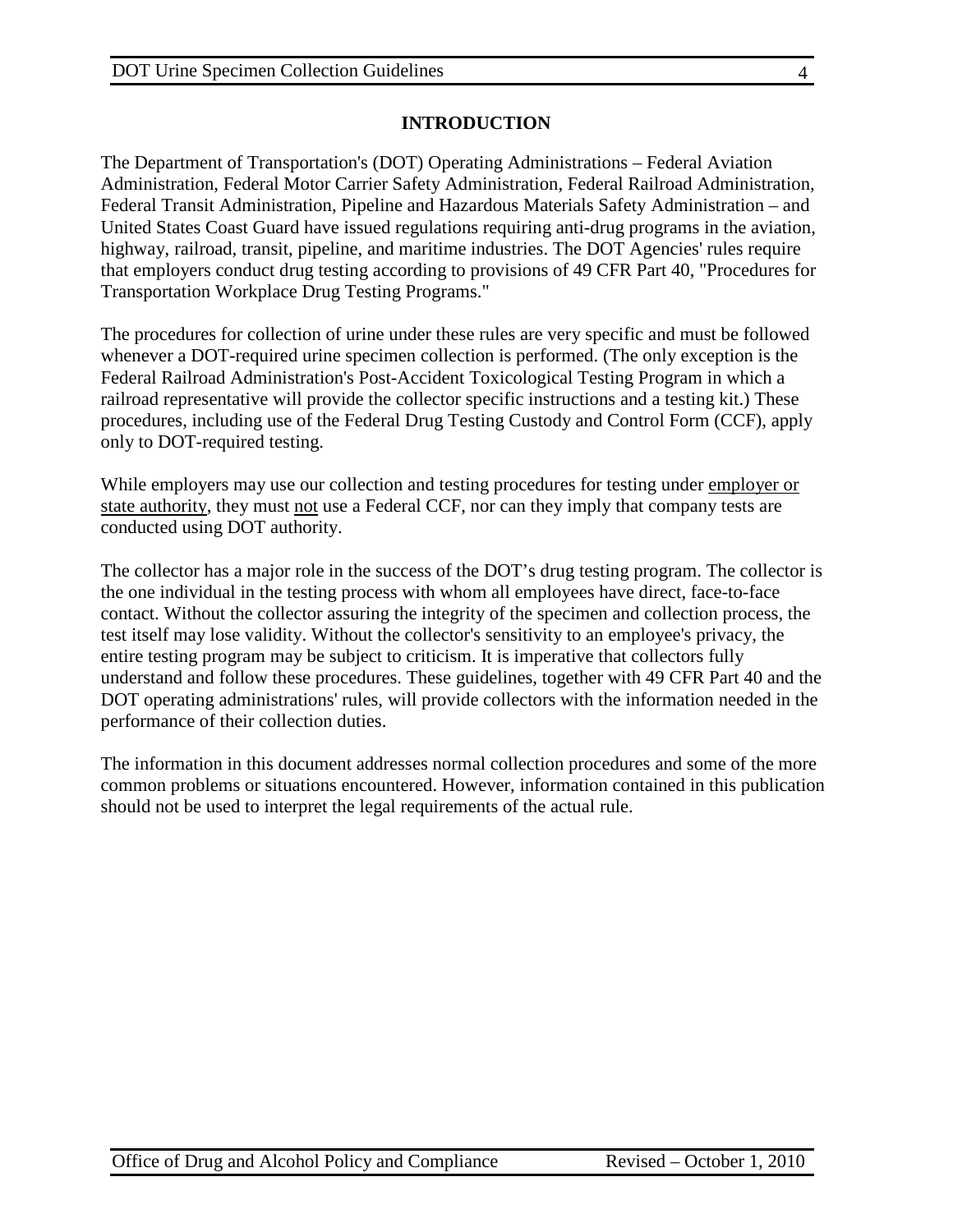## **TABLE OF CONTENTS**

- Section 1. Collector
- Section 2. Collection Site
- Section 3. Collection Supplies
- Section 4. Federal Drug Testing Custody and Control Form
- *Section 5 Information Employers Provide to Collectors*

Section 6. Employee Identification

- Section 7. Collection Procedures
- Section 8. Shy Bladder Procedures
- Section 9. Directly Observed Collections
- Section 10. Monitored Collections
- Section 11. Problem Collections
- Section 12. Blind Quality Control Samples
- Section 13. Correcting Collection Problems
- Section 14. DOT-regulated and Non-Regulated Employers
- Appendix A Training Requirements for Collectors
- Appendix B DOT's 10 Steps to Collection Site Security and Integrity
- Appendix C DOT Standards for Urine Collection Kits
- Appendix D DOT's Direct Observation Procedures
- Appendix E Questions and Answers
- Appendix F Operating Administrations' Rules (Summary)

# **SECTION 1. COLLECTOR**

Part 40 defines a collector as a trained person who instructs and assists employees at a collection site, who receives and makes an initial inspection of the urine specimen provided by those employees, and who initiates and completes the Federal Drug Testing Custody and Control Form (CCF).

**Note:** DOT does not require or provide collector certification. Collectors need to have documentation reflecting that they have met appropriate training requirements at Appendix A.

Any individual, who has received training specified in 49 CFR Part 40 (40.33) for conducting the required collection procedure, may serve as a collector except in the following situations:

1. The immediate supervisor of a particular employee may not act as the collector when that employee is tested, unless no other collector is available and the supervisor is permitted to do so under a DOT operating administration's drug and alcohol regulation. (The immediate supervisor may act as a monitor or observer (same gender) if there is no alternate method at the collection site to conduct a monitored or observed collection.);

2. An employee who is in a safety-sensitive position and subject to the DOT drug testing rules should not be a collector, an observer, or a monitor for co-workers who are in the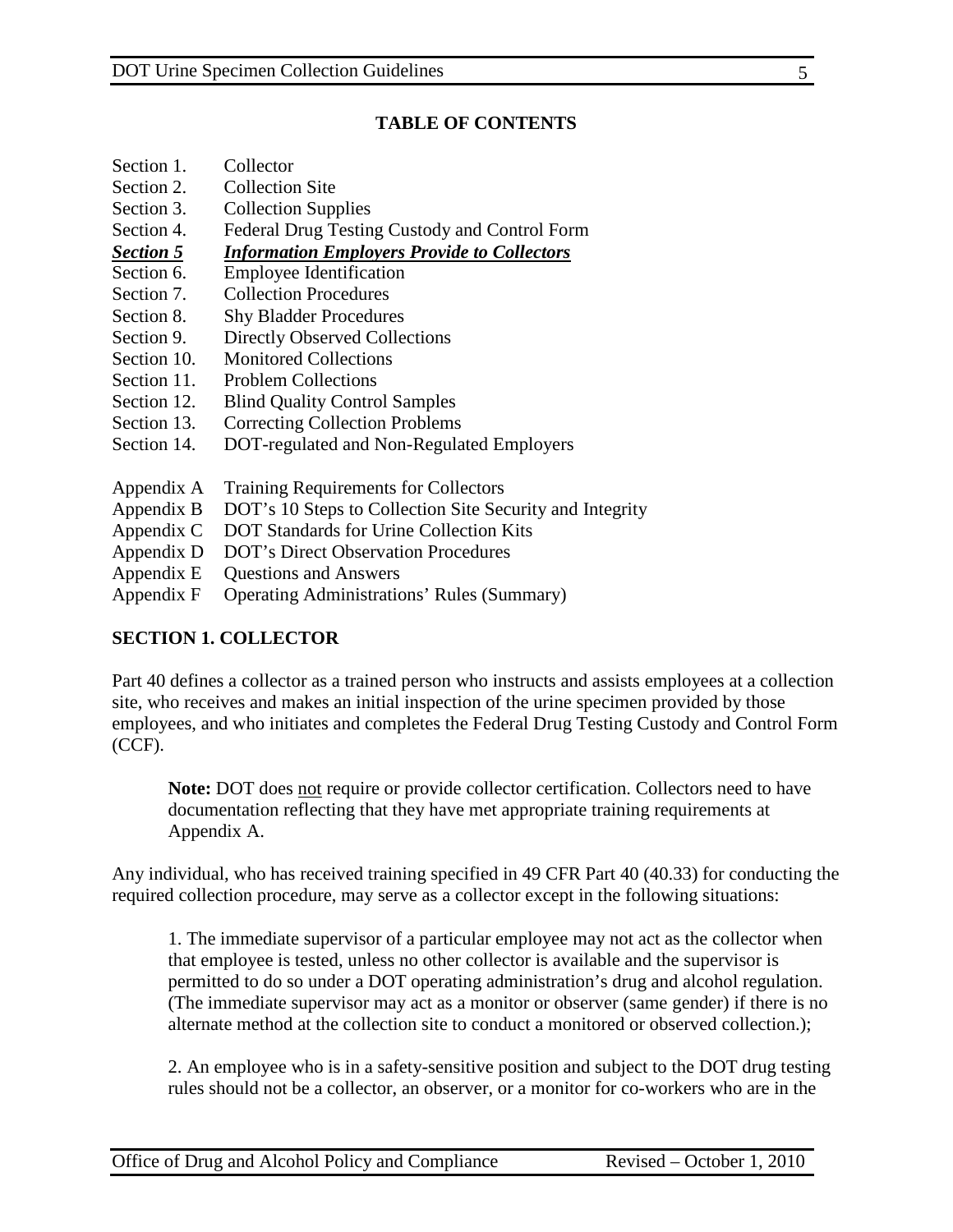same testing pool or who work together with that employee on a daily basis. This is to preclude any potential appearance of collusion or impropriety;

3. An individual working for an HHS-certified drug testing laboratory (e.g., as a technician or accessioner) may not act as a collector if that individual can link the employee with the specimen drug test result or laboratory report; and,

4. The employee may not be the collector of his or her own urine specimen.

**Note:** To avoid a potential conflict of interest, a collector should not be someone that is related to the employee (e.g., spouse, ex-spouse, relative) or a close personal friend (e.g., fiancée).

A collector should have appropriate identification, which includes the collector's name and the name of the Collection Company or clinic. The collector is required to provide his or her identification if requested by the employee. There is no requirement for the collector to have a picture I.D. or to provide his or her driver's license with an address or telephone number. Also, the collector is not required to provide any certification or other documentation to the employee documenting the collector's training. However, the collector must provide this documentation on request to DOT agency representatives and to employers and service agents (SA) or Consortia/Third Party Administrators (C/TPAs) who are using or negotiating to use that collector's services.

As the collector, you must have the name and telephone number of the appropriate Designated Employee Representative (DER) and of the SA or C/TPA, where applicable, to contact about any problems or issues that may arise during the collection process.

## **SECTION 2. COLLECTION SITE**

A collection site is a place (permanent or temporary) selected by the employer where employees present themselves for the purpose of providing a urine specimen for a DOT-required drug test.

Generally, there are two types of collection facilities:

- 1. A single-toilet restroom, with a full-length privacy door, or
- 2. A multi-stall restroom, with partial-length doors.

A collection site must have:

1. A restroom or stall with a toilet for the employee to have privacy while providing the urine specimen. Whenever available, a single toilet restroom, with a full-length privacy door, is preferred. All types of restrooms including a mobile facility (e.g., a vehicle with an enclosed toilet) are acceptable.

2. A source of water for washing hands that, if practical, is external to the restroom where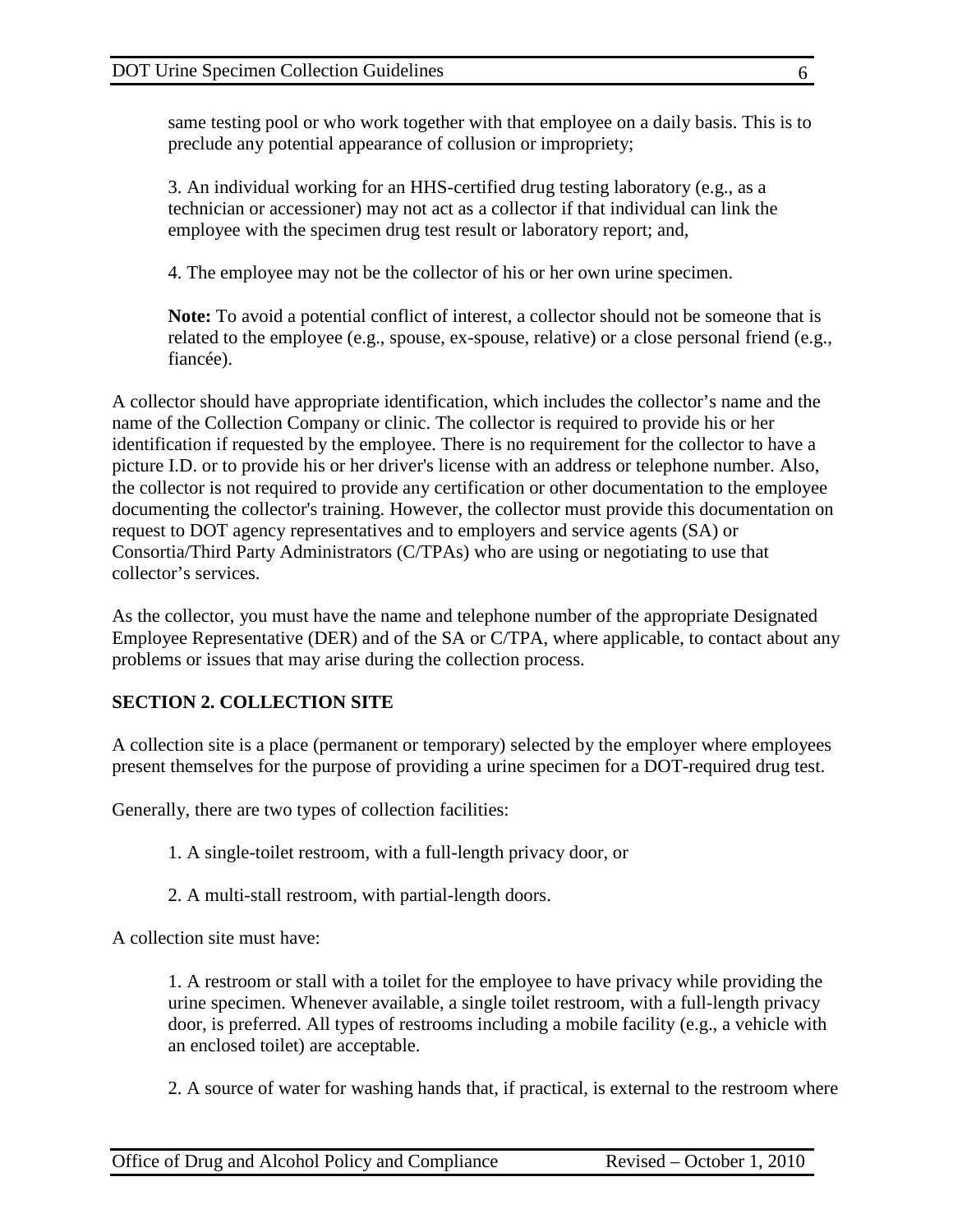urination occurs. If the only source of water available is inside the restroom, the employee may wash his or her hands, and then the collector must secure (e.g., use tamper-evident tape, cut off the water supply) the water source before the collection takes place. If water is not available at the collection site, the collector may provide moist towelettes outside the restroom.

3. A suitable clean surface for the collector to use as a work area and for completing the required paper work.

A second type of facility for urination, which can be used as a collection site, is a multi-stall restroom. Such a site must provide substantial visual privacy (e.g., a toilet stall with a partiallength door) and meet all other requirements listed above (2 and 3). Additionally, if a multi-stall restroom is used, the collector must either:

1. Secure all sources of water and other substances that could be used for adulteration and substitution (e.g., water faucets, soap dispensers) and place bluing agent in all toilets or secure the toilets to prevent access; or

2. Conduct all collections as monitored collections (See Section 9).

No one but the employee may be present in the multi-stall restroom during the collection, except the monitor in the event of a monitored collection or the observer in the event of a directly observed collection.

**Note:** The collector's work area may be located outside the restroom. However, if there is no appropriate space available outside the restroom to serve as a secure, clean work area and the restroom is either a multi-stall facility or a single stall facility with a partial door for privacy, and is large enough to accommodate a work area, the collector may locate the work area inside the restroom as long as all procedures for a monitored collection are met.

All collection sites must meet the following security requirements by having:

1. Procedures or restrictions to prevent unauthorized access to the site during the collection;

2. Procedures to prevent the employee or anyone else from gaining unauthorized access to the collection materials/supplies. The collector must also ensure that the employee does not have access to items that could be used to adulterate or dilute the specimen (e.g., soap, disinfectants, cleaning agents, water);

3. Procedures to ensure that all authorized persons are under the supervision of a collector or appropriate site personnel at all times when permitted into the site; and,

4. Procedures to provide for the secure handling and storage of specimens.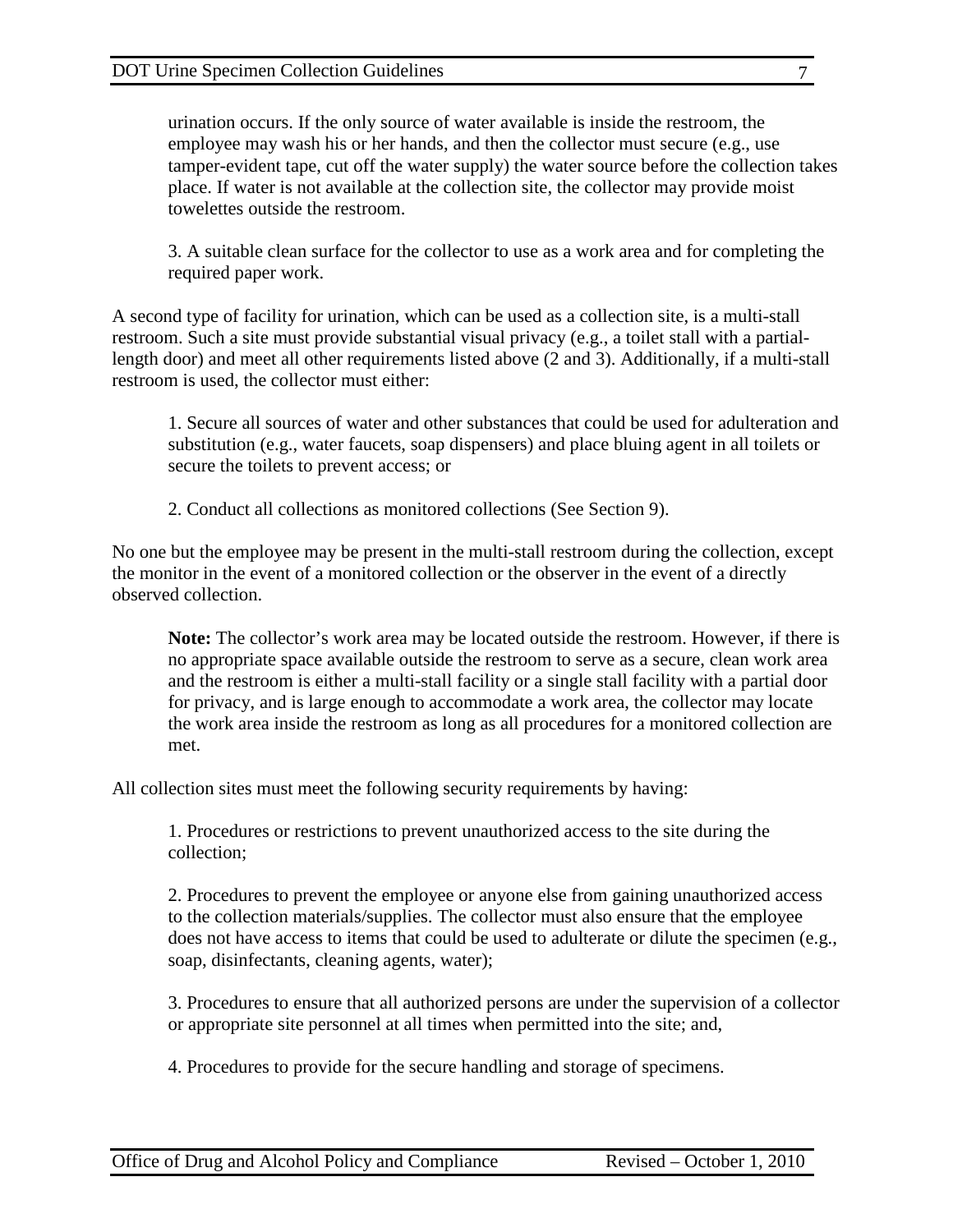**Note:** See "DOT's 10 Steps to Collection Site Security and Integrity" at Appendix B.

**Note:** The testing site is that portion of the facility where the collector performs the paper work, seals the specimens, and where urination occurs. It does not necessarily include the total physical facility (e.g., clinic). Additionally, unauthorized personnel are any individuals that are not specifically authorized by the regulation, the collector, or employer to be present at the collection site.

## **SECTION 3. COLLECTION SUPPLIES**

The following items must be available at the collection site in order to conduct proper collections:

1. For each DOT drug test, a collection kit meeting the requirements listed at Appendix C of these guidelines.

2. Federal Drug Testing Custody and Control Forms (CCF).

3. Bluing (coloring) agent to add to the toilet bowl/water tank to prevent an employee from diluting the specimen.

4. Single use disposable gloves are recommended for use by collectors while handling specimens.

5. The collector should have available tamper-evident tape for securing faucets, toilet tank tops, and other appropriate areas, and signs, when necessary, that can be posted to prevent entry into collection areas.

# **SECTION 4. FEDERAL DRUG TESTING CUSTODY AND CONTROL FORM**

*Effective October 1, 2010 the new CCF (CCF OMB No. 0930-0158, Exp. Date: 08/13/2013)* must be used to document every urine collection required by the DOT drug testing program. The CCF must be a five-part carbonless manifold form. This form may be viewed on the DOT web site [ <http://www.dot.gov/ost/dapc/> ] or the Department of Health and Human Services (HHS) web site [ <http://workplace.samhsa.gov/> ]. CCFs are also available from a number of different sources (e.g., laboratories, service agents) although they are usually part of the urine collection kits provided by a laboratory.

## *Note: The collector is permitted to use the old CCF until September 30, 2011.*

*However, when the old CCF is used on or before September 30, 2011, the collector is to write in the "Remarks" section in Step 2 on Copy 1 of the CCF, the specific DOT Agency under whose authority the specimen is collected. The DOT Agency designation is a new feature on the CCF. So, if an old CCF is used and the employee's specimen is collected under, for example, the authority of the FMCSA regulation, the collector will write in "DOT-FMCSA" in the "Remarks" section in Step 2 of the CCF.*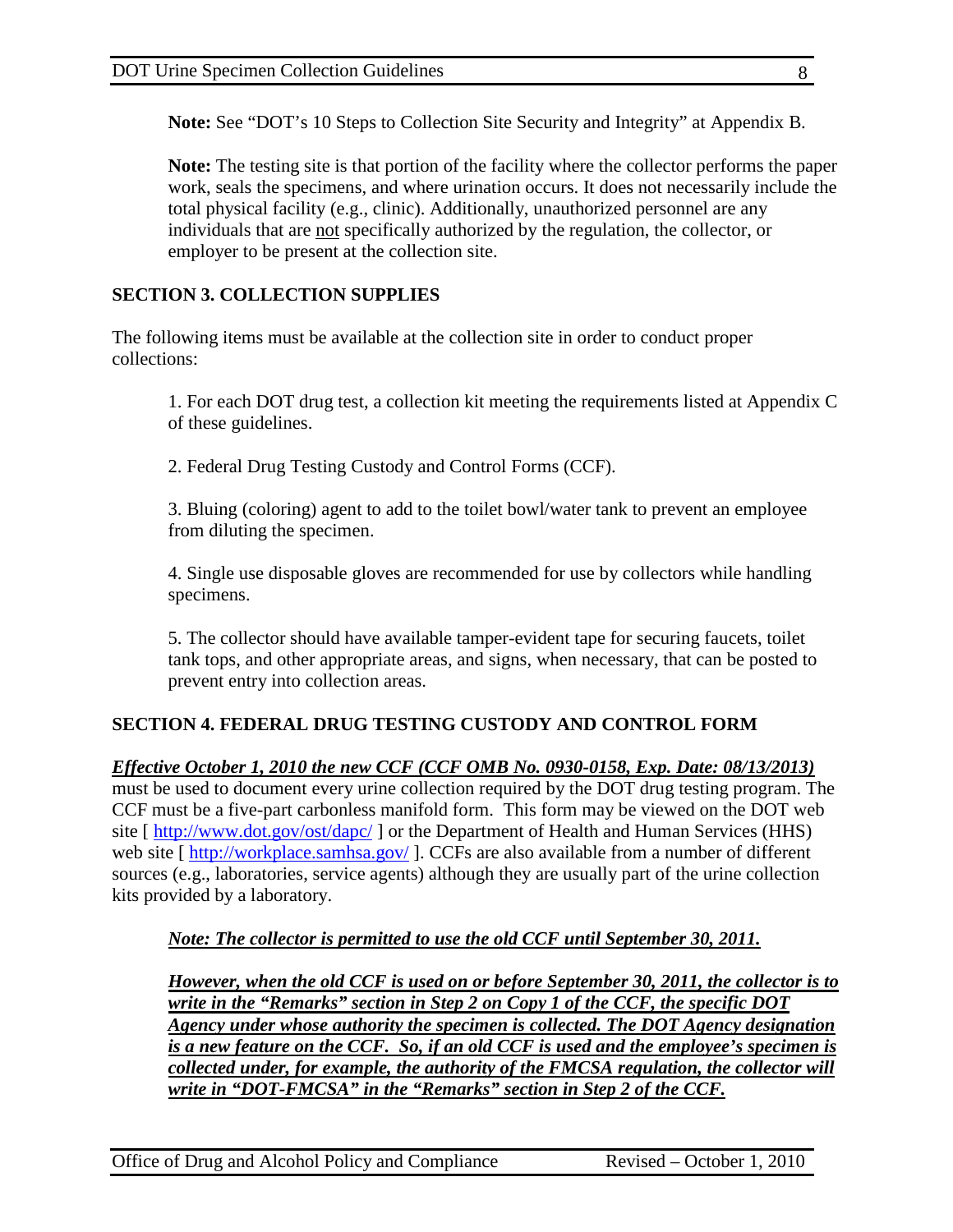The CCF consists of the following five copies:

| Copy 1. | <b>Test Facility Copy</b> - accompanies the specimen to the laboratory |
|---------|------------------------------------------------------------------------|
| Copy 2. | Medical Review Officer Copy - sent to the MRO                          |
| Copy 3. | Collector Copy - retained by the collector                             |
| Copy 4. | Employer Copy - sent to the employer                                   |
| Copy 5. | Employee Copy - given to the employee                                  |

The CCF is completed as follows:

Step 1 (Copy 1). This step is completed by the collector or employer representative prior to the employee providing a urine specimen. The employer and MRO names, addresses, and telephone and fax numbers may be preprinted or handwritten. If the employer has designated a service agent to receive the results from the MRO, the employer's address may be omitted and the service agent's address may be used. However, in all cases, the specific employer's name, telephone and fax numbers must be included. A clinic or collection site name may not be used in lieu of an employer name. The collector enters the employee's social security number or employee's ID number after verifying the employee's identity. The collector also marks the appropriate box to indicate the reason for the test and the appropriate box for the type of drug tests to be performed (all DOT drug tests are for five drugs). *The collector is to check the DOT Agency whose authority the specimen is collected. For example, if the employee's specimen is collected under the authority of the Federal Motor Carrier Safety Administration (FMCSA) regulation, the collector would check the "DOT" and "FMCSA" boxes.* The collector then enters the information required for the collection site (this information may also be preprinted).

The collector's telephone number is critical, since the laboratory or the MRO may need to contact the collector if they have questions related to a collection.

Step 2 (Copy 1). This step is completed by the collector after receiving the specimen from the employee and observing the temperature of the specimen. This step requires the collector to mark the appropriate box to indicate if the temperature of the specimen was within the required temperature range. This step also requires the collector to indicate whether it is a split specimen or single specimen collection, to indicate if no specimen was collected and why, or to indicate if it was an observed collection and why.

**Note:** Because all DOT collections are split specimen collections, the CCF should never have the single specimen collection box checked.

Step 3 (Copy 1). This step instructs the collector to seal and date the specimen bottles, have the employee initial the bottle seals after placing them on the bottles, and then instruct the employee to complete step 5 on the MRO copy (Copy 2).

Step 5 (Copy 2; note this differs from the other steps in that the collector turns to Copy 2 for the employee to fill out and then turns back to Copy 1). This step is completed by the employee (listed as donor on the CCF). The employee reads the certification statement, prints his or her name, provides date of birth, daytime and evening telephone numbers, date of collection, and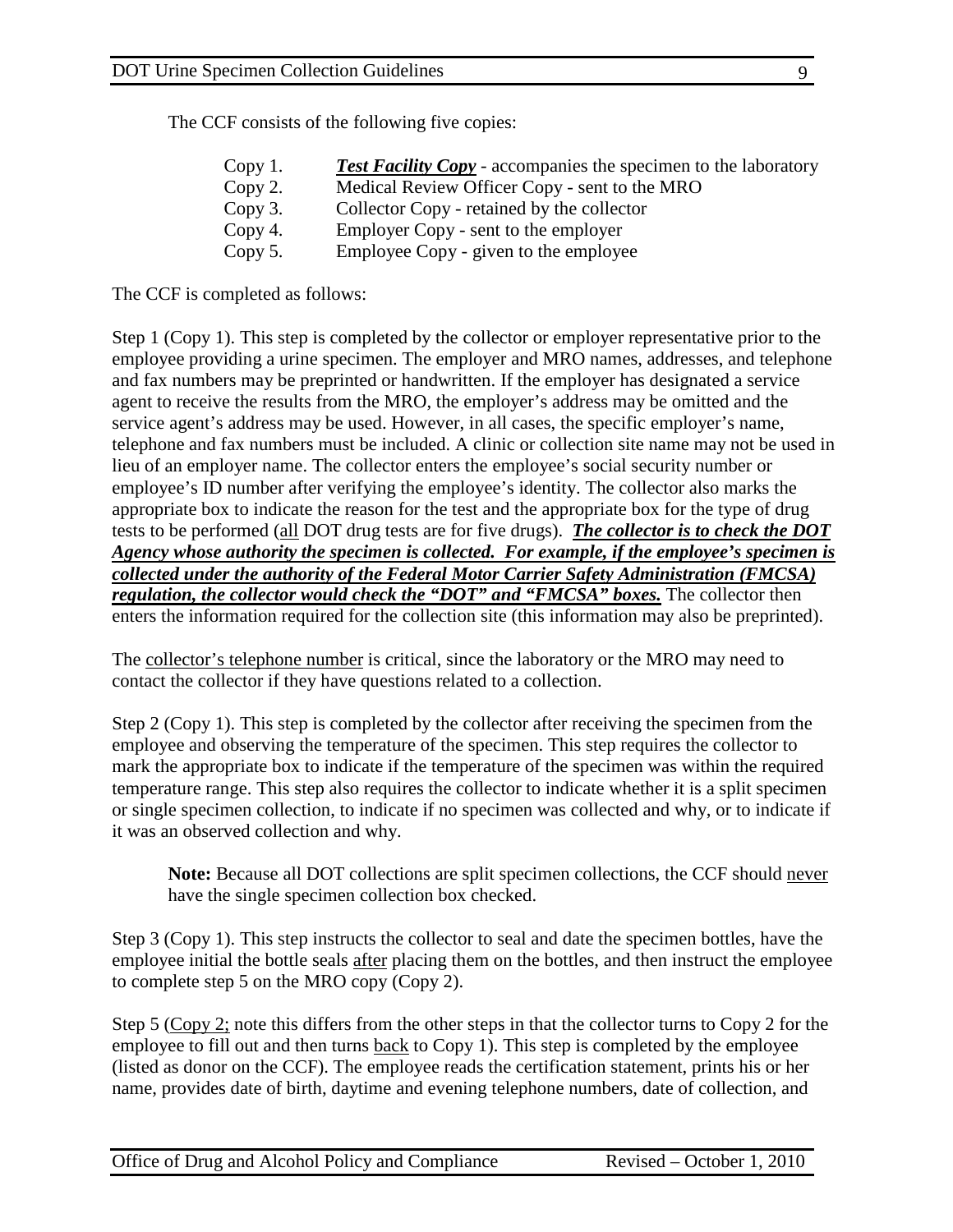signs the form. After the employee completes this portion of the CCF, the collector reviews it to ensure that all the required information was provided.

Step 4 (Copy 1). This step is initiated by the collector and then completed by the laboratory after the laboratory accessions the specimen. This step requires the collector to sign the form to certify that the specimen was collected, labeled, sealed, and released for shipment to the laboratory in accordance with Federal requirements. The collector is also required to note the time of the collection, the date of collection, and the specific name of the delivery service to whom the specimen is released for shipment to the laboratory.

**Note:** There is no requirement for couriers, express carriers, or postal service personnel to add additional documentation to the chain of custody for the specimens during transit because they do not have direct access to the specimens or the CCF. Chain of custody annotations resume when the shipping container/package is opened and accessioned at the laboratory.

Step 5(a) (Copy 1). This step is completed by the laboratory to report the test result of the primary specimen.

Step 5(b) (Copy 1). This step is completed by the laboratory to report the test result of the split specimen if the split specimen is tested.

Step 6 (Copy 2). This step is completed by the MRO in reporting the results of the primary specimen to the employer.

Step 7 (Copy 2). This step is completed by the MRO in reporting the results of the split specimen to the employer.

The bottom area of Copy 1 is reserved for the tamper-evident specimen bottle seals/labels. There must be two seals/labels (i.e., one marked with the letter "A" to designate the primary specimen and the other marked with the letter "B" to designate the split specimen) to accommodate collecting split specimens. Each seal/label must have the same preprinted specimen identification number that appears at the top of the CCF. Each seal/label must also have a place for the collector to annotate the date of the collection and a place for the employee to initial each seal/label <u>after</u> it is placed on the specimen bottle.

**Note:** No one (including collection site personnel or the collector) is permitted to require an employee to sign a consent, release, or waiver of liability, or indemnification agreement with respect to any part of the drug testing process. Collection sites (clinics) may not use "generic" consent forms for DOT-required urine specimen collections, even if their clinic policy requires consent from the general patient population.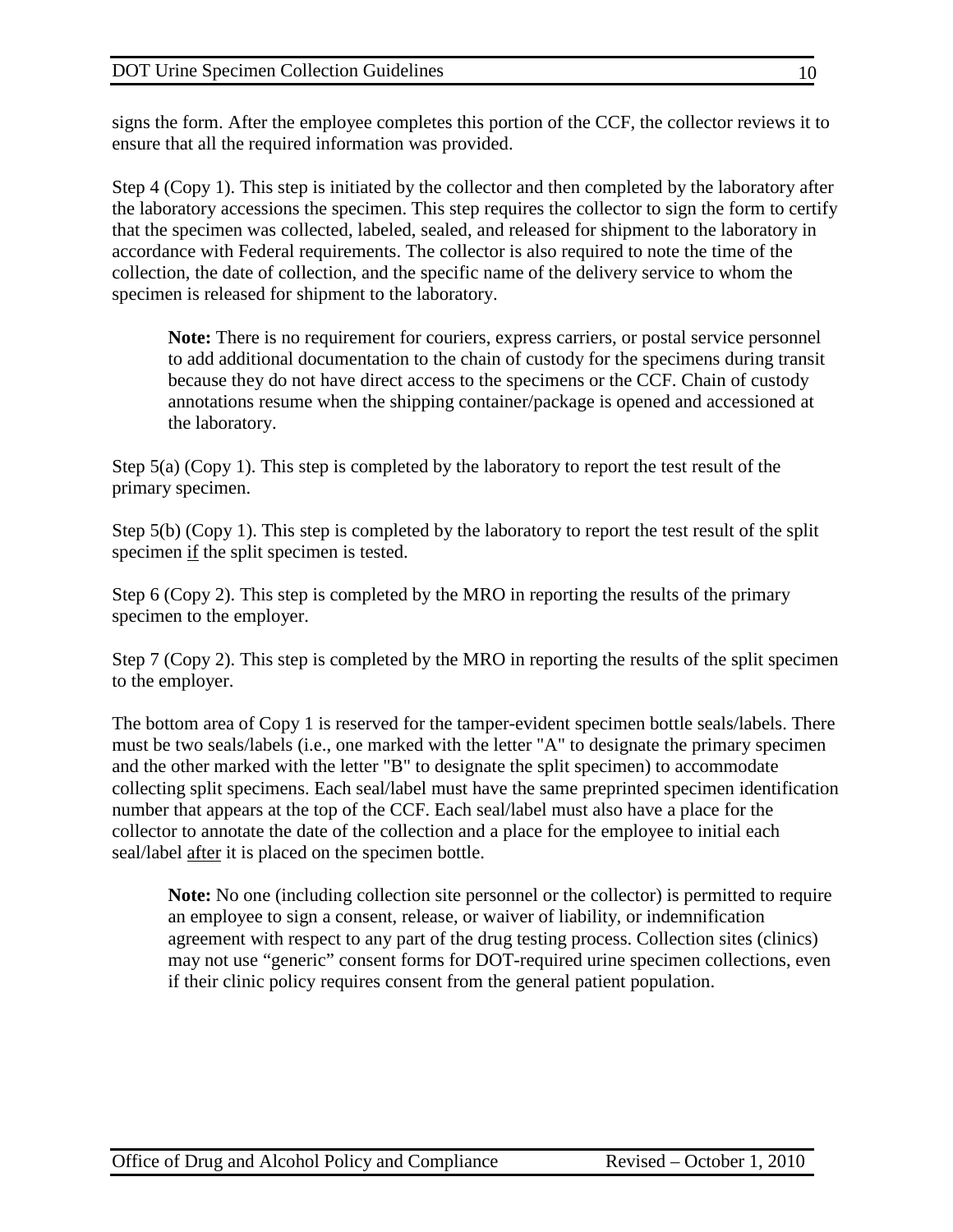*SECTION 5.INFORMATION EMPLOYERS PROVIDE TO COLLECTORS*

*49 CFR Part 40 requires the employer or their service agent – for example a C/TPA -- to ensure the collector has the following information when conducting a urine specimen collection for them:*

*(a) Full name of the employee being tested.*

*(b) Employee SSN or ID number.*

*(c) Laboratory name and address (can be pre-printed on the CCF).*

*(d) Employer name, address, phone number, and fax number (this can be pre-printed on the CCF at Step 1-A).* 

*(e) DER name and telephone number (and C/TPA, where applicable).*

*(f) MRO name, address, phone number, and fax number (can be pre-printed on the CCF at Step 1-B).*

*(g) The DOT Agency which regulates the employee's safety-sensitive duties (the checkmark can pre-printed in the appropriate box on the CCF at Step 1-D)*

*(h) Test reason, as appropriate: Pre-employment; Random; Reasonable Suspicion/Reasonable Cause; Post-Accident; Return-to-Duty; and Follow-up.*

*(i) Whether the test is to be observed or not [see 40.67(a) & (b)].*

*(j) (Optional) C/TPA name, address, phone, and fax number (can be pre-printed on the CCF).*

#### **SECTION 6. EMPLOYEE IDENTIFICATION**

The employee must provide appropriate identification to the collector upon arrival at the collection site. Acceptable forms of identification include:

- 1. A photo identification (e.g., drivers license, employee badge issued by the employer, or any other picture identification issued by a Federal, state, or local government agency), or
- 2. Identification by an employer or employer representative, or
- 3. Any other identification allowed under an operating administration's rules.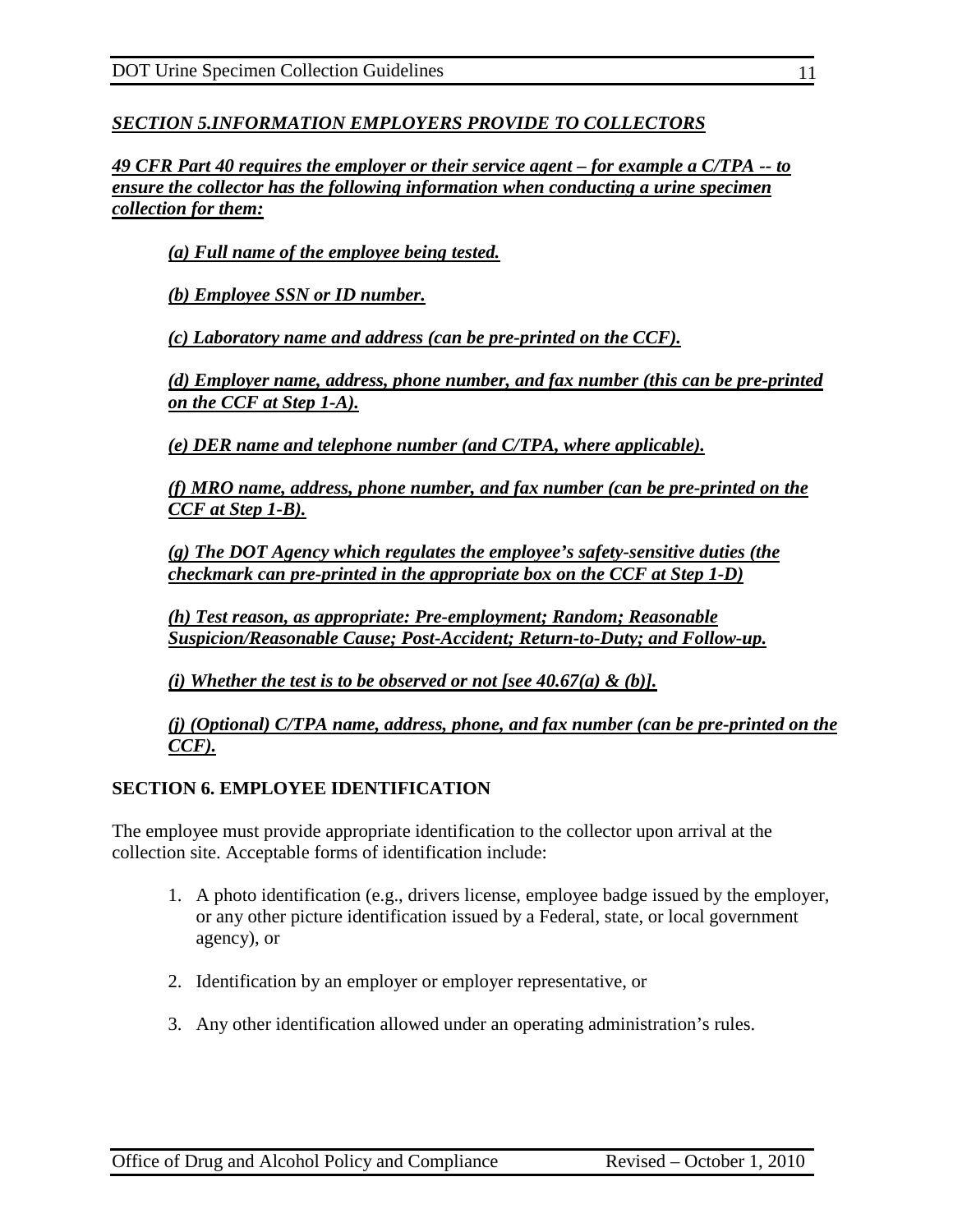Unacceptable forms of identification include:

1. Identification by a co-worker,

2. Identification by another safety-sensitive employee,

3. Use of a single non-photo identification card (e.g., social security card, credit card, union or other membership cards, pay vouchers, voter registration card), or

4. Faxed or photocopies of identification document.

**Note:** If the employee cannot produce positive identification, the collector must contact a DER to verify the identity of the employee. The collection should not proceed until positive identification is obtained. However, if an owner/operator or other self-employed individual does not have proper identification, the collector should record in the remarks section that positive identification is not available. The owner/operator must be asked to provide two items of identification bearing his/her signature. The collector then proceeds with the collection. When the owner/operator signs the certification statement, the collector compares the signature on the CCF with signatures on the identification presented. If the signatures appear consistent, the collection process continues. If the signature does not match signatures on the identification presented, the collector makes an additional note in remarks section stating "signature identification is unconfirmed."

#### **SECTION 7. COLLECTION PROCEDURES**

The collector must do the following before each collection to deter potential tampering, adulteration, alteration, or substitution of the specimens:

1. Secure any water sources or otherwise make them unavailable to employees (e.g., turn off water inlet, tape handles to prevent opening faucets);

2. Ensure that the water in the toilet and tank (if applicable) has bluing (coloring) agent in it. Tape or otherwise secure shut any movable toilet tank top, or put bluing in the tank;

3. Ensure that no soap, disinfectants, cleaning agents, or other possible adulterants are present;

4. Inspect the site to ensure that no foreign or unauthorized substances are present;

5. Ensure that undetected access (e.g., through a door not in your view) is not possible;

6. Secure areas and items (e.g., ledges, trash receptacles, paper towel holders, under-sink areas) that appear suitable for concealing contaminants; and

7. Recheck items (1) through (6) following each collection to ensure the site's continued integrity.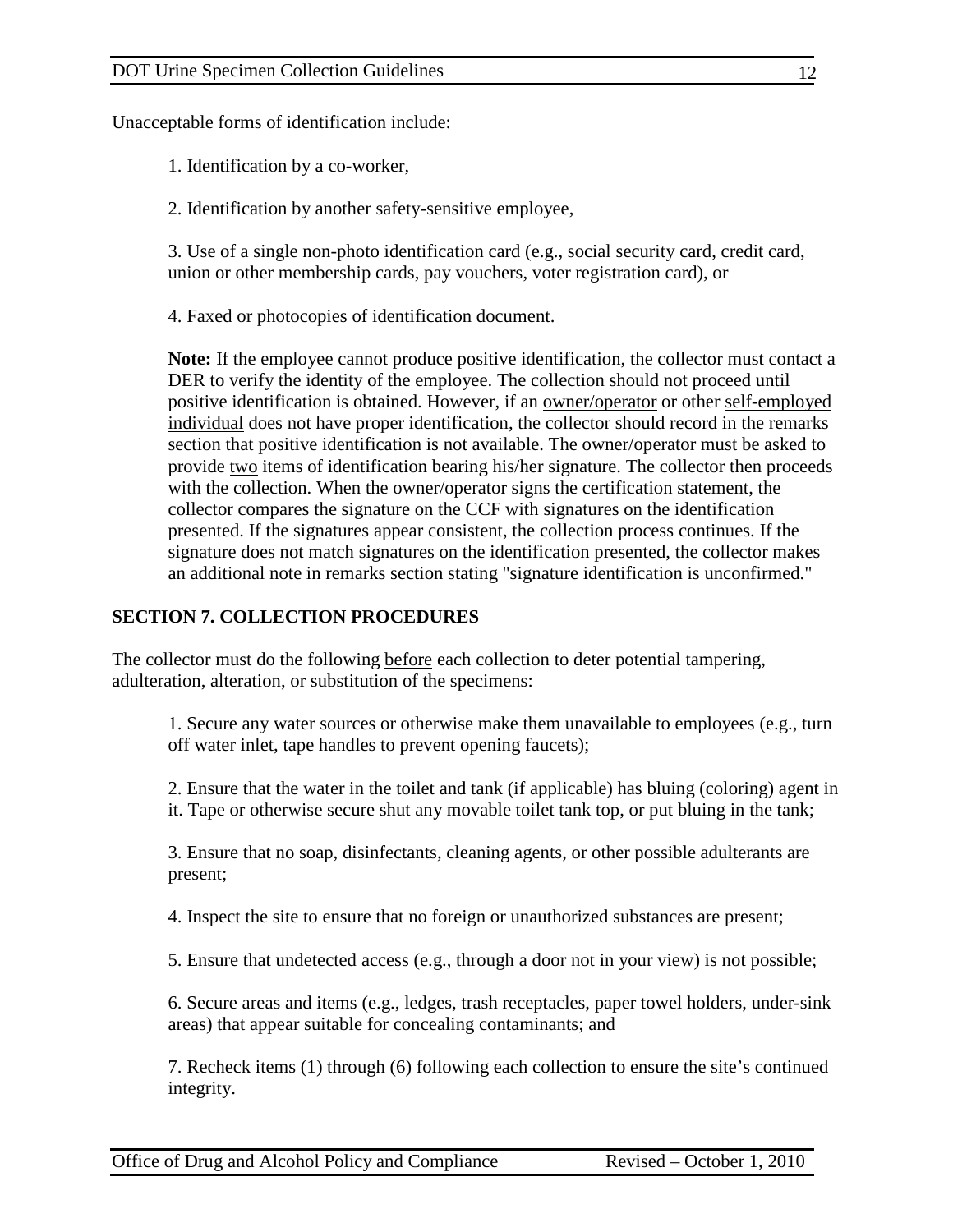If the collection site uses a facility normally used for other purposes, such as a public restroom or hospital examining room, the collector must also ensure before the collection that:

1. Access to collection materials and specimens is effectively restricted; and

2. The facility is secured against access during the procedure to ensure privacy to the employee and prevent distraction of the collector. Limited-access signs must be posted.

**Note:** See "DOT's 10 Steps to Collection Site Security and Integrity" at Appendix B.

To avoid distraction that could compromise security, the collector is limited to conducting a collection for only one employee at a time. However, during the 3 hour time period that an employee is consuming fluids (shy bladder), the collector may conduct a collection for another employee. In this case, the employee with the shy bladder must be properly monitored (see Section 7).

When a specific time for an employee's test has been scheduled, or the collection site is at the employee's work site, and the employee does not appear at the collection site at the scheduled time, the collector must contact the DER to determine the appropriate interval within which the DER has determined the employee is authorized to arrive. If the employee's arrival is delayed beyond that time, the collector must notify the DER that the employee has not reported for testing.

Note: For a pre-employment test, if an employee fails to appear, fails to provide a urine specimen, or fails to remain at the collection site, this is not considered a refusal provided the employee left the testing site or did not provide a specimen before the testing process commenced (i.e., the employee was given the collection kit or cup by the collector).

#### **The following steps describe a typical urine collection conducted under the DOT-mandated procedures:**

1. The collector prepares the collection site to collect urine specimens. All collection supplies must be available, the area properly secured, water sources secured, and bluing (coloring) agent placed in all toilets as specified in Sections 2 and 3 of these guidelines.

2. The collector begins the collection without delay after the employee arrives at the collection site. Do not wait because the employee is not ready or states he or she is unable to urinate. In most cases, employees who state they cannot provide a specimen will, in fact, provide sufficient quantity to complete the testing process. (If an alcohol breath test is also scheduled, the alcohol test should be conducted first, if practicable.)

3. The collector requests the employee to present an acceptable form of identification. If the employee cannot produce positive identification, the collector must contact the DER to verify the identity of the employee (see Section 5). If the employee asks the collector to provide identification, the collector must show the employee some form of identification. It must include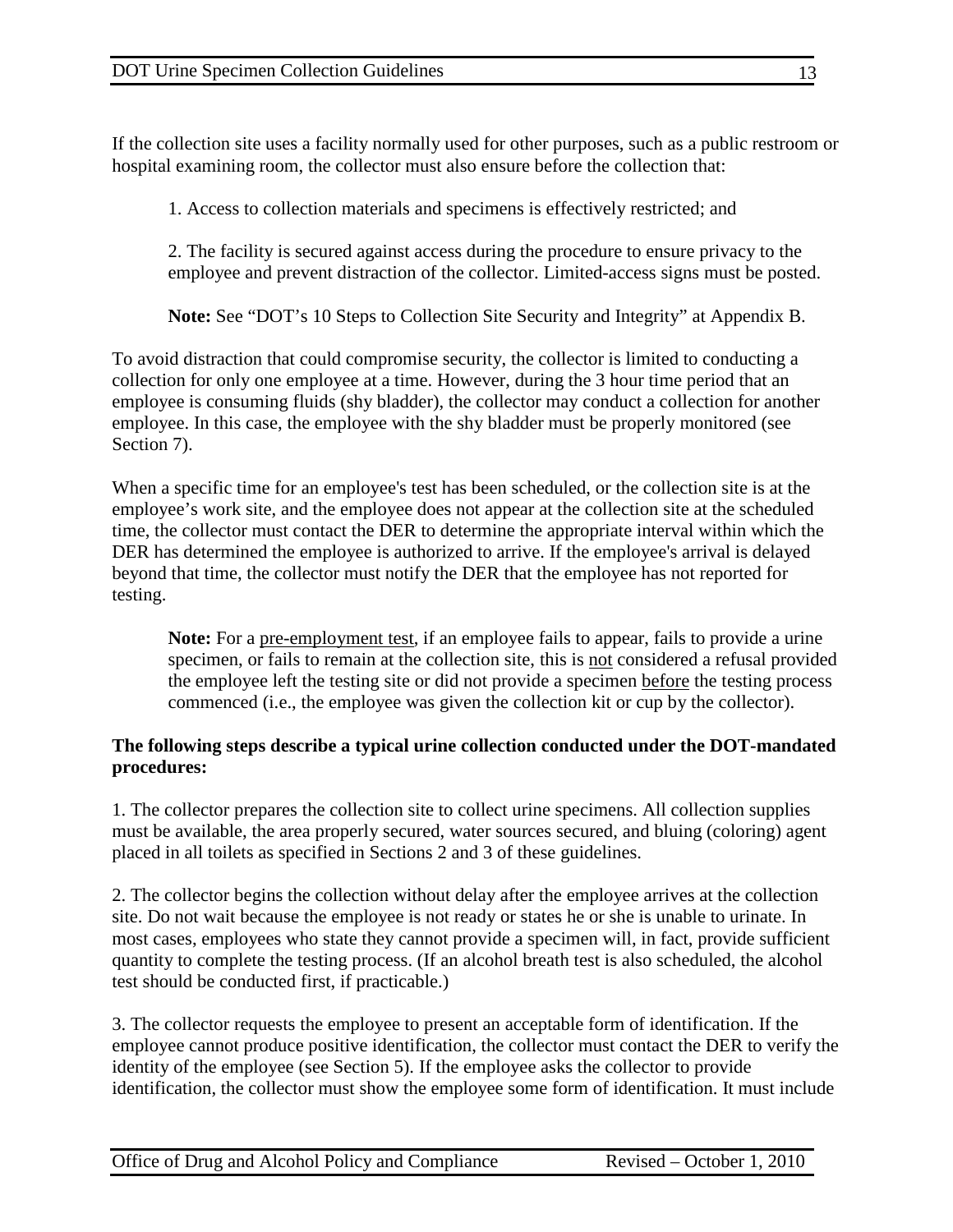the collector's name and the employer's (or collection site) name. It does not have to be picture identification or include the collector's home address or telephone number.

4. The collector explains the basic collection procedures to the employee and reviews the instructions on the back of the CCF with the employee.

5. The collector ensures that the required information is provided at the top of the CCF (the laboratory name and address and a pre-printed specimen ID number which matches the ID number on the specimen bottle seals). If the information is not already preprinted, the collector begins entering the required information in Step 1 of the CCF (employer's name, address, telephone and fax number, and I.D. number (if applicable); MRO name, address, telephone and fax number; employee SSN or employee ID number (refusal by the employee to provide a SSN is not a refusal to test, but requires the collector to annotate this in the remarks); reason for test; drug test to be performed; and collection site information).

**Note:** Part 40 requires a specific MRO's name and address on the CCF rather than the name of the clinic or medical facility. An employer must provide to the collector the name and telephone number of the appropriate DER. This may be part of the CCF information that is pre-printed or may be under separate documentation. If there is no employer or DER telephone number on the CCF, the collector should write in the DER name and telephone number on the CCF (if this information is available) so that either the collector or the MRO may get in touch with a company representative when any problems arise related to that specimen.

#### *Note: The CCF may be pre-printed with the DOT and Agency designation boxes already checked. If it is not, the employer must provide this information to the collector before the collection.*

6. The collector asks the employee to remove any unnecessary outer clothing (e.g., coat, jacket, hat, etc.) and to leave any briefcase, purse, or other personal belongings he or she is carrying with the outer clothing. The employee may retain his or her wallet. If the employee asks for a receipt for any belongings left with the collector, the collector must provide one.

**Note:** To safeguard employee's belongings, procedures may be established where the belongings are locked (at the collection site or in the bathroom) or other alternate methods may be developed. For example, if an employee comes to the collection site with his or her medications and desires that the collector secure the medication, the collector may place the medication in a locked cabinet, if available, or alternately, could seal the medication in an envelope, secure the envelope with tamper-evident tape and retain the envelope in a secure place.

**Note:** The collector may encourage the employee to also leave, with his or her other belongings, any other items that the employee will not need or may be prohibited from carrying into the restroom.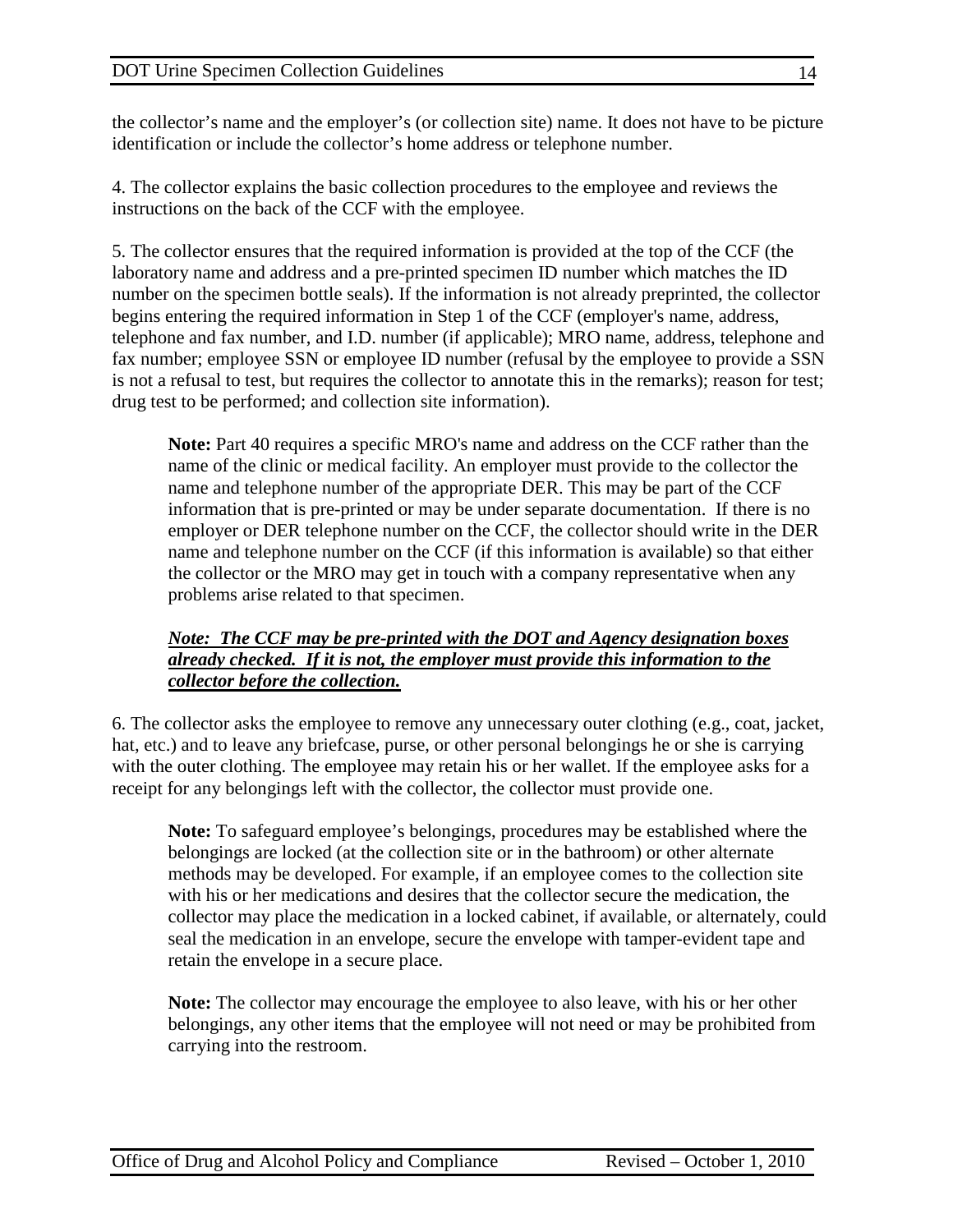**Note:** The employee must not be asked to remove other articles of clothing, such as shirt, pants, dress, or under garments. Additionally, the employee must not be requested or required to remove all clothing in order to wear a hospital or examination gown. An exception may be made, if the employee is also undergoing a physical examination authorized by a DOT operating administration's rule, in conjunction with the drug test, which normally includes wearing a hospital gown. Work boots or cowboy boots do not have to be removed unless the collector has a reason to suspect that the employee has something in them, which may be used to adulterate or substitute a specimen. When an employee is asked to remove his or her hat or head covering, and refuses to do so based on religious practice, the collector may exempt the employee from removal of the head covering, unless the collector has an observable indicator that the employee is attempting to hide inside the head covering adulterants or other substances which may be used in an attempt to adulterate or substitute a specimen.

7. The collector directs the employee to empty his or her pockets and display the items to ensure that no items are present that could be used to adulterate the specimen. If nothing is there that can be used to adulterate a specimen, the employee places the items back into the pockets and the collection procedure continues. If the employee refuses to empty his or her pockets, this is considered a refusal to cooperate in the testing process.

**Note:** If an item is found that appears to have been brought to the collection site with the intent to adulterate the specimen, a directly observed collection procedure becomes a requirement. If the item appears to be inadvertently brought to the collection site, secure the item and continue with the normal collection procedure. For example, a bottle of eye drops may have been brought inadvertently and would have to be secured by the collector and the collection would proceed. However, a bottle of liquid or urine would suggest intent to tamper with the specimen and a directly observed collection would be required. Whatever the employee brings into the collection site, the collector should return it to the employee at the end of the collection. Items, such as suspected urine, plastic bags with fluid in them, artificial or mechanical objects for providing substituted urine, etc., should be fully described in an attached memorandum for record, copies of which should be sent to the MRO and the employer.

8. The collector instructs the employee to wash and dry his or her hands, under the collector's observation, and informs the employee not to wash his or her hands again until after the employee provides the specimen to the collector. The employee must not be allowed any further access to water or other materials that could be used to put into the specimen. If the employee refuses to wash his or her hands – after being directed to do so – this is a refusal to test.

**Note:** The employee may use soap and, if practicable, it should be a liquid or cream. A solid bar of soap gives the employee the chance to conceal soap shavings under his or her fingernails and subsequently use them to attempt to adulterate the specimen.

9. The collector either gives the employee or allows the employee to select the collection kit or collection container (if it is separate from the kit) from the available supply. Either the collector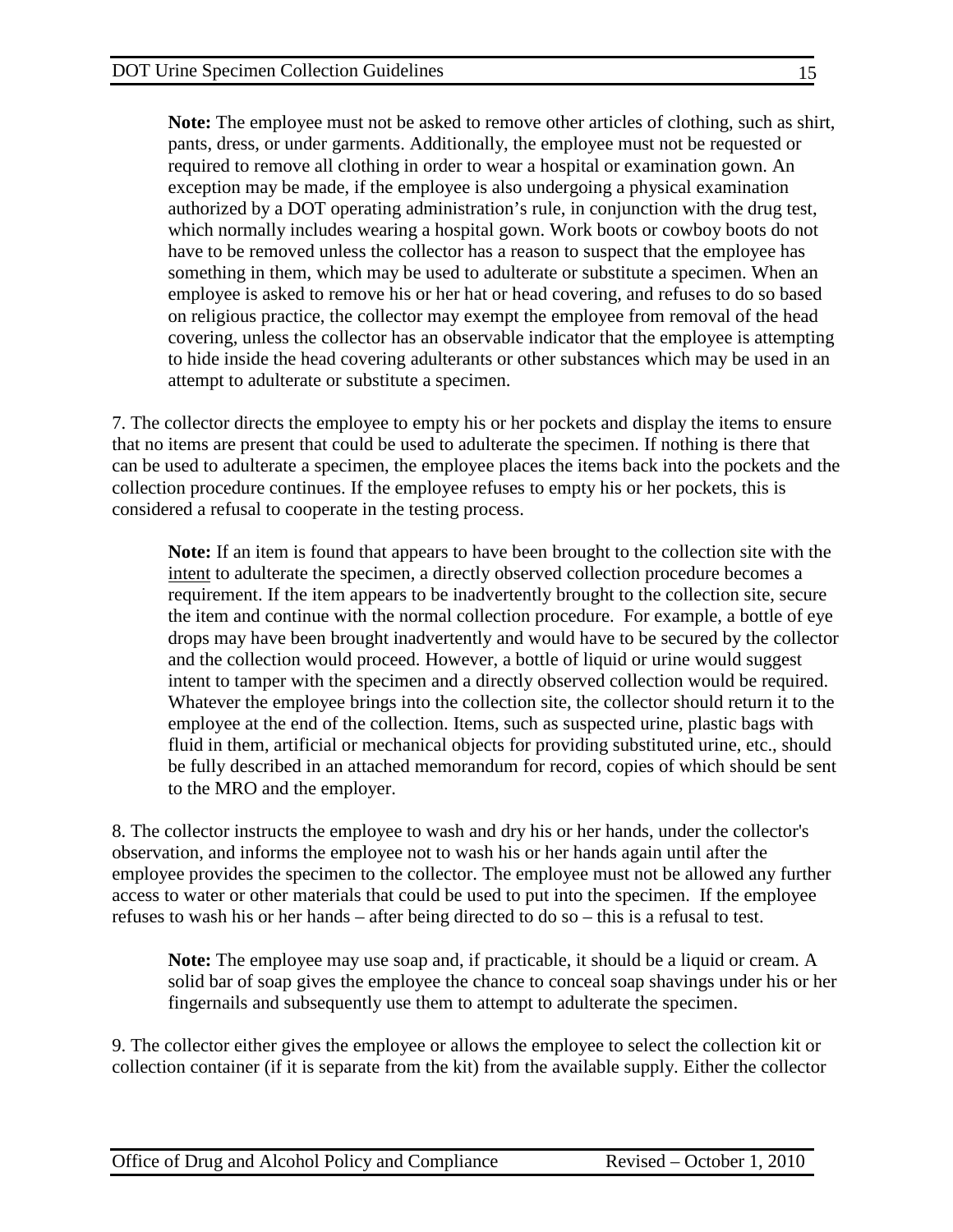or the employee, with both present, then unwraps or breaks the seal of the kit or collection container.

**Note:** Ensure the employee takes only the collection container into the room used for urination. The sealed specimen bottles remain with the collector.

**Note:** Even if the collection kit is sealed, the collection container must still be sealed or individually wrapped in a plastic bag or shrink wrapping; or must have a peelable, sealed lid or other easily visible tamper-evident system. Do not unwrap or break the seal on any specimen bottle at this time. Unwrap only the collection container.

10. The collector directs the employee to go into the room used for urination, provide a specimen of at least 45 mL, not to flush the toilet, and return with the specimen as soon as possible after completing the void. (In many restrooms, a toilet tank into which bluing agent may be placed is not accessible to the collector. When the employee flushes the toilet, he or she can use the clear (un-blued) water to potentially dilute the specimen. Inadvertently flushing the toilet does not automatically require any corrective action by the collector or a recollection. However, to guard against this action, the collector may want to place a card with instructions not to flush by the toilet handle or tape or otherwise secure the handle with tamper-evident tape.) The collector may set a reasonable time limit for the employee to be inside the bathroom and this time frame should be explained to the employee.

**Note:** The collector should also tell the employee that the temperature of the specimen is a critical factor and that the employee should bring the specimen to the collector as soon as possible after urination. The collector should inform the employee that if it is longer than 4 minutes from the time the employee urinates into the container and the collector takes the specimen temperature, the potential exists that the specimen may be out of range and an observed collection may be required.

**Note:** The collector should pay close attention to the employee during the entire collection process to note any conduct that clearly indicates an attempt to substitute or adulterate a specimen. If the collector detects such conduct, and the employee has already provided a specimen, the collection process for this specimen is completed, and then the collector immediately begins a new collection under direct observation using a second CCF and a new kit. The collector then provides an appropriate comment on the "Remarks" line in Step 2 on the first CCF and second CCF indicating that this is the first of two or second of two (i.e., 1 of 2, 2 of 2) collections, the specimen ID numbers of the first and second CCF, the reason for the second collection, and that the second collection was under direct observation (check appropriate box in Step 2 of the CCF). This will ensure that the laboratory and the MRO know that two separate specimens are being submitted for testing; the first one possibly being adulterated or substituted. Additionally, the collector must inform the collection site supervisor and the DER that a collection took place under direct observation and the reason for having done so.

11. After the employee gives the specimen to the collector, the collector must check the temperature of the specimen, check the specimen volume, and inspect the specimen for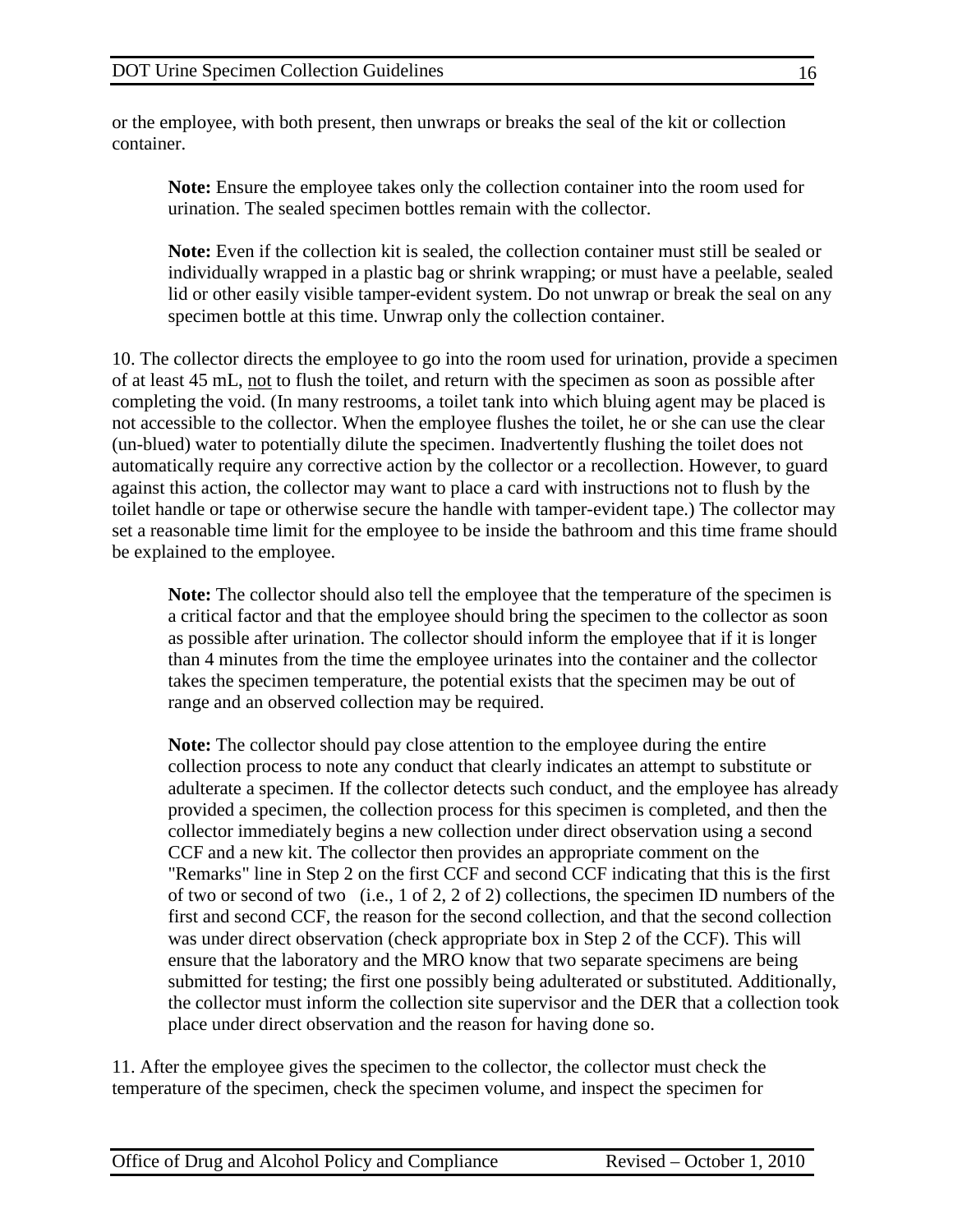adulteration or substitution. The collector should check the temperature of the specimen as soon as the employee hands over the specimen, but no later than four minutes after the employee comes out of the restroom. The acceptable temperature range is 32°-38°C/ 90°-100°F. Temperature is determined by reading the temperature strip originally affixed to or placed on the outside of the collection container. If the temperature is within the acceptable range, the "Yes" box is marked in Step 2 on the CCF and the collector proceeds with the collection procedure. (If the temperature is out of range, the collector marks the "No" box in Step 2 and initiates an observed collection.) The collector then checks to make sure that the specimen contains a sufficient amount of urine (a minimum of 45 mL for all DOT collections). If the volume is sufficient, the collector checks the box on the CCF (Step 2) indicating that this was a split specimen collection. (This may be done at the same time that the collector checks the temperature box.) The collector must inspect the specimen for unusual color, presence of foreign objects or material, or other signs of tampering or adulteration. If it is apparent from this inspection that the employee has adulterated or substituted the specimen (e.g., the specimen is blue, exhibits excessive foaming when shaken, has smell of bleach), a second collection using direct observation procedures must be conducted immediately. If the temperature is outside the acceptable range, the volume is less than 45 mL, or the specimen may have been adulterated, the collector follows procedures in Section 10. Problem Collections.

12. After the employee hands the collection container to the collector, the collector unwraps or opens the specimen bottles. (The employee may be permitted to do this, however, the recommended "best practice" is for the collector to perform this procedure.) Bottles may be shrink-wrapped or secured by other easily discernable tamper-evident methodology and may be wrapped separately or together.

**Note:** Both the collector and employee will maintain visual contact of the specimen to the greatest extent possible until the labels/seals are placed over the specimen bottle caps/lids. If practical, the collector may permit the employee to wash his or her hands right after the employee gives the collection container to the collector (and the collector checked the temperature), provided the employee and the collector can still maintain visual control of the specimen collection container.

**Note:** The following are considered refusals to test:

- The employee admits to the collector that he or she adulterated or substituted their specimen.
- The employee behaves in a confrontational way that disrupts the collection process.

In either of these refusal situations, the collector discards any specimen the employee provided previously and notifies the DER as soon as possible.

13. The collector, not the employee, then pours at least 30 mL of urine from the collection container into a specimen bottle and places the lid/cap on the bottle. This will be the primary specimen or "A" bottle. The collector, not the employee, then pours at least 15 mL into a second

Office of Drug and Alcohol Policy and Compliance Revised – October 1, 2010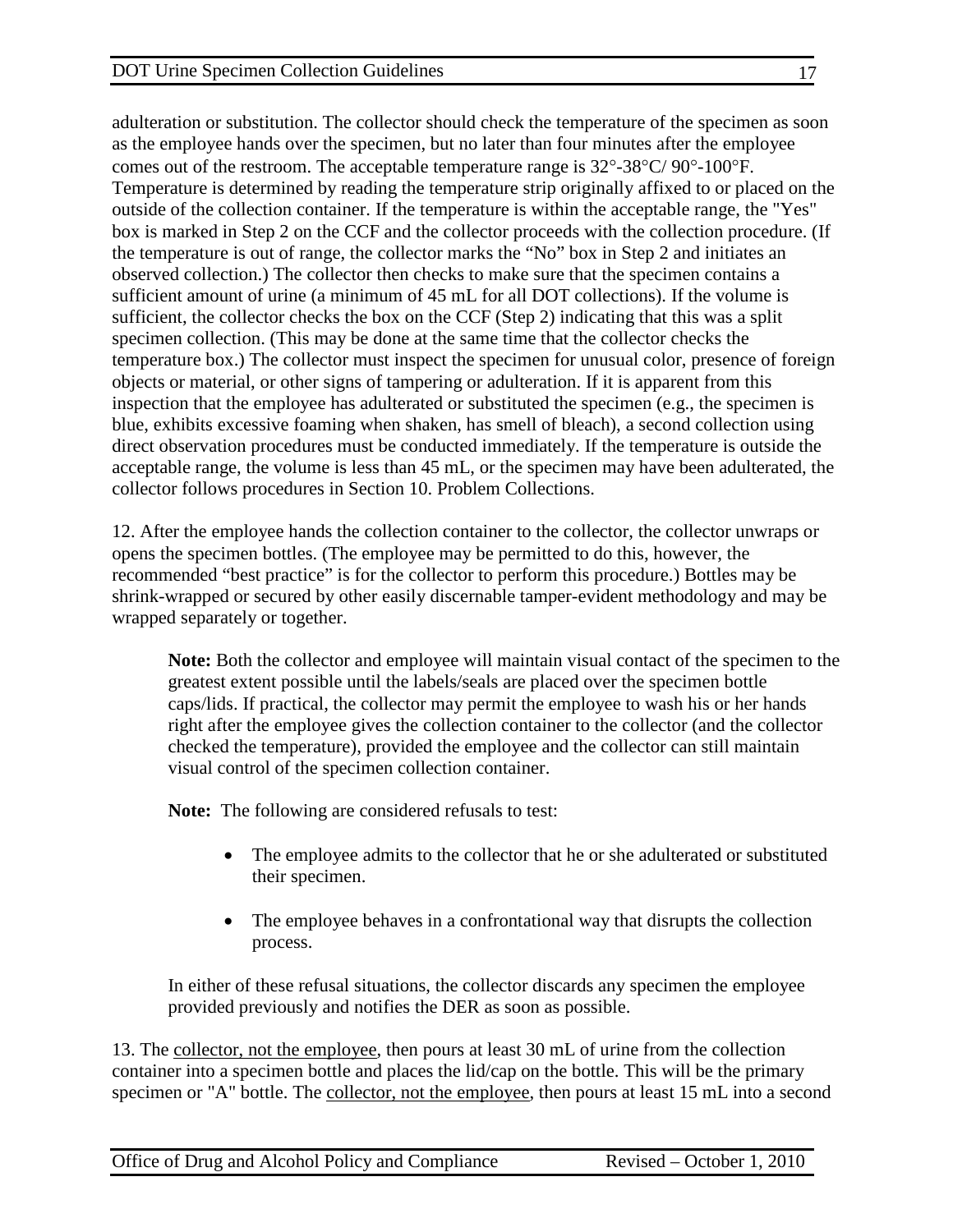bottle and places the lid/cap on the bottle. This will be the "B" bottle used for the split specimen. (The collector may first pour the requisite amount of specimen into each bottle and then secure the lids/caps on each bottle.)

**Note:** The collector should not fill the primary or split specimen bottle up to the cap because a completely full bottle is more likely to leak in transit. Additionally, when a split specimen bottle is full and subsequently frozen, it may cause the bottle material to crack and then leak during transit as the specimen thaws.

14. The collector, not the employee, must then remove the tamper-evident seals from the CCF and place them on each bottle, ensuring that the seal labeled as "A" is placed on the primary bottle with at least 30 mL of urine and that the seal labeled as "B" is placed on the bottle with 15 mL of urine. The seal must be centered over the lid/cap and down the sides of the bottle to ensure that the lid/cap cannot be removed without destroying the seal. The collector, not the employee, writes the date on the seals. The employee is then requested to initial the seals. The employee must be present to observe the sealing of the specimen bottles. If the employee fails or refuses to initial the seals, the collector must note this in the "Remarks" line of the CCF and complete the collection process; this is not considered a refusal to test.

**Note:** The collector must not ask the employee to initial the labels/seals while they are still attached to the CCF; they must be initialed after they are placed on the bottles. The collector should also inform the employee to use care during the initialing process to avoid damaging the labels/seals.

**Note:** Occasionally, the tamper-evident label/seal provided with the CCF will not properly adhere to the specimen bottle because of environmental conditions (e.g., moisture, temperature, specimen bottle material) or may be damaged or broken during the collection process. When this occurs, the collector should use the following corrective procedures:

(a) If the seal is broken while being removed from the chain of custody form or during the application of the first seal on the primary bottle, the collector should transfer the information to a new CCF and use the seals from the second form.

(b) If one seal is already in place on a bottle and the second seal is broken while being removed from the CCF or is broken during application on the second bottle or while the employee is initialing either seal, the collector should initiate a new CCF and provide an appropriate comment on the "Remarks" line in Step 5. The seals from the second CCF should be placed perpendicular to the original seals to avoid obscuring information on the original seals and must be initialed by the employee (both sets of employee initials should match). The collector should draw a line through the Specimen ID number and bar code (if present) on the original seals to ensure that the laboratory does not use that number for reporting the results. The collector should not pour the specimen into new bottles.

(c) In both cases, the collector should ensure that all copies of the original (first) chain of custody form are destroyed or disposed of properly (e.g., shredded, torn into pieces).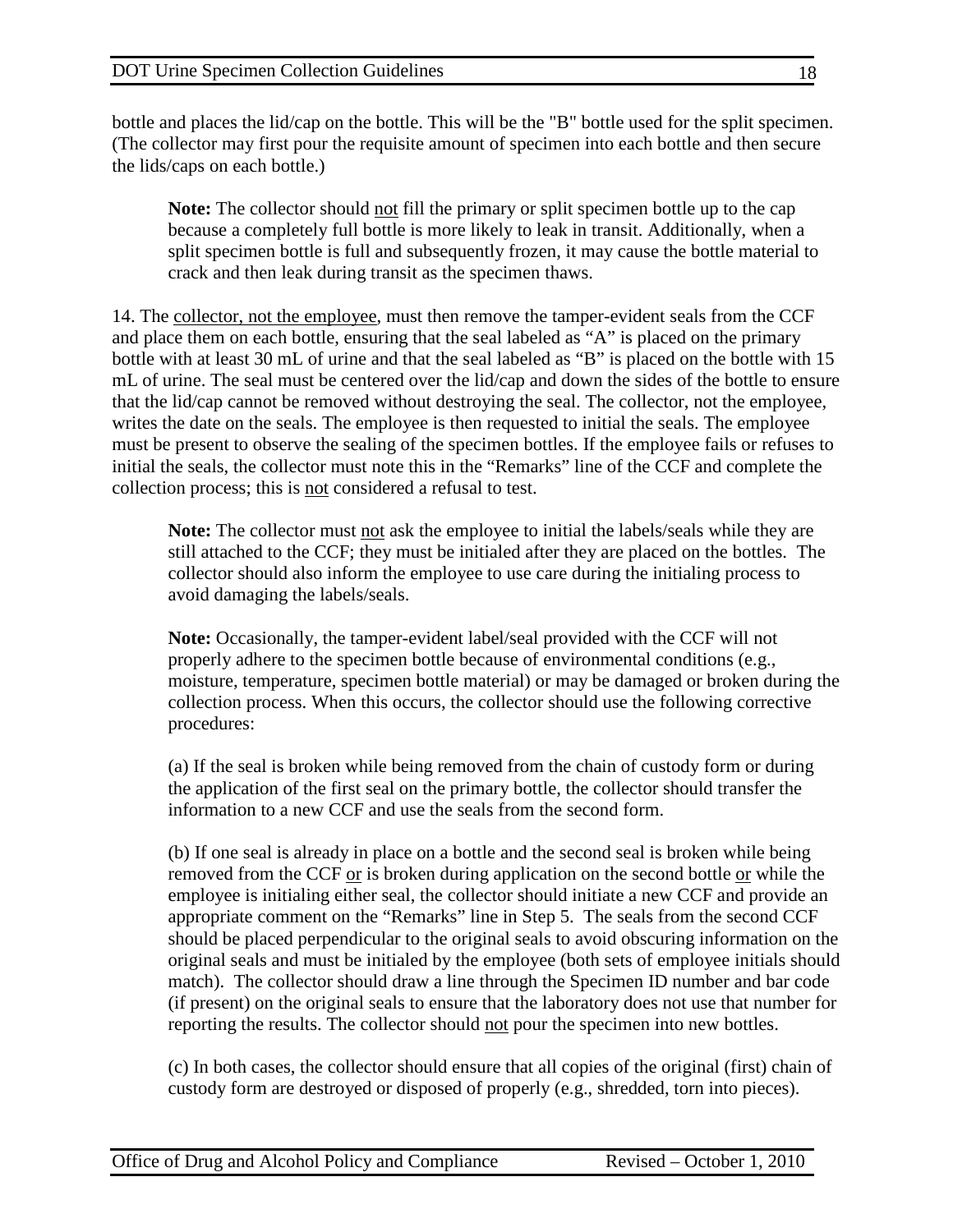(d) If the collector inadvertently reverses the seals (i.e., places the "A" bottle seal on the split bottle and vise-versa) and the collector subsequently notices this, the collector should note this in the "Remarks" line and continue the collection process. Laboratories have procedures that permit them to "re-designate" the bottles.

**Note:** There is no corrective procedure available if the seal is broken after the employee leaves the collection site.

**Note:** Since the specimen bottle is now sealed with tamper-evident tape and does not have to be under the employee's direct observation, the employee is allowed to wash his or her hands if he or she desires to do so.

15. The collector directs the employee to read, sign, and date the certification statement, and provide date of birth, printed name, and day and evening contact telephone numbers in Step 5 of Copy 2 of the CCF.

**Note:** If the employee refuses to sign the form or provide date of birth, printed name, or telephone numbers, the collector must make a notation on the "Remarks" line to that effect and complete the collection. If the employee refuses to fill out any information, the collector must, as a minimum, print the employee's name in the appropriate place. This does not constitute a refusal to test.

16. The collector completes the collector's portion of the chain of custody on the CCF (Copy 1, Step 4) by printing his or her name (the name may be pre-printed), recording the date and time of the collection, signing where indicated, and entering the specific name of the delivery or courier service transferring the specimens to the laboratory.

17. The collector then ensures that all copies of the CCF are legible and complete. The collector removes Copy 5 from the CCF and gives it to the employee.

**Note:** At this time, the collector can suggest that the employee list any prescription and over-the-counter medications he or she may be taking on the employee's copy (Copy 5) of the CCF, but not on any other copy. This information may help the employee remember what medications he or she may have taken if a positive result is reported by the laboratory to the MRO.

18. The collector places the specimen bottles and Copy 1 of the CCF inside the appropriate pouches of the leak-resistant plastic bag, and seals both pouches. If the employee has not had the opportunity to wash his or her hands, they may do so now. The collector then informs the employee that he or she may leave the collection site.

19. Any urine specimen left over in the collection container after both specimen bottles have been appropriately filled and sealed should be discarded at this time. Excess urine may be used to conduct clinical tests (e.g., protein, glucose) if the collection was conducted in conjunction with a physical examination required by a DOT operating administration's regulation. No further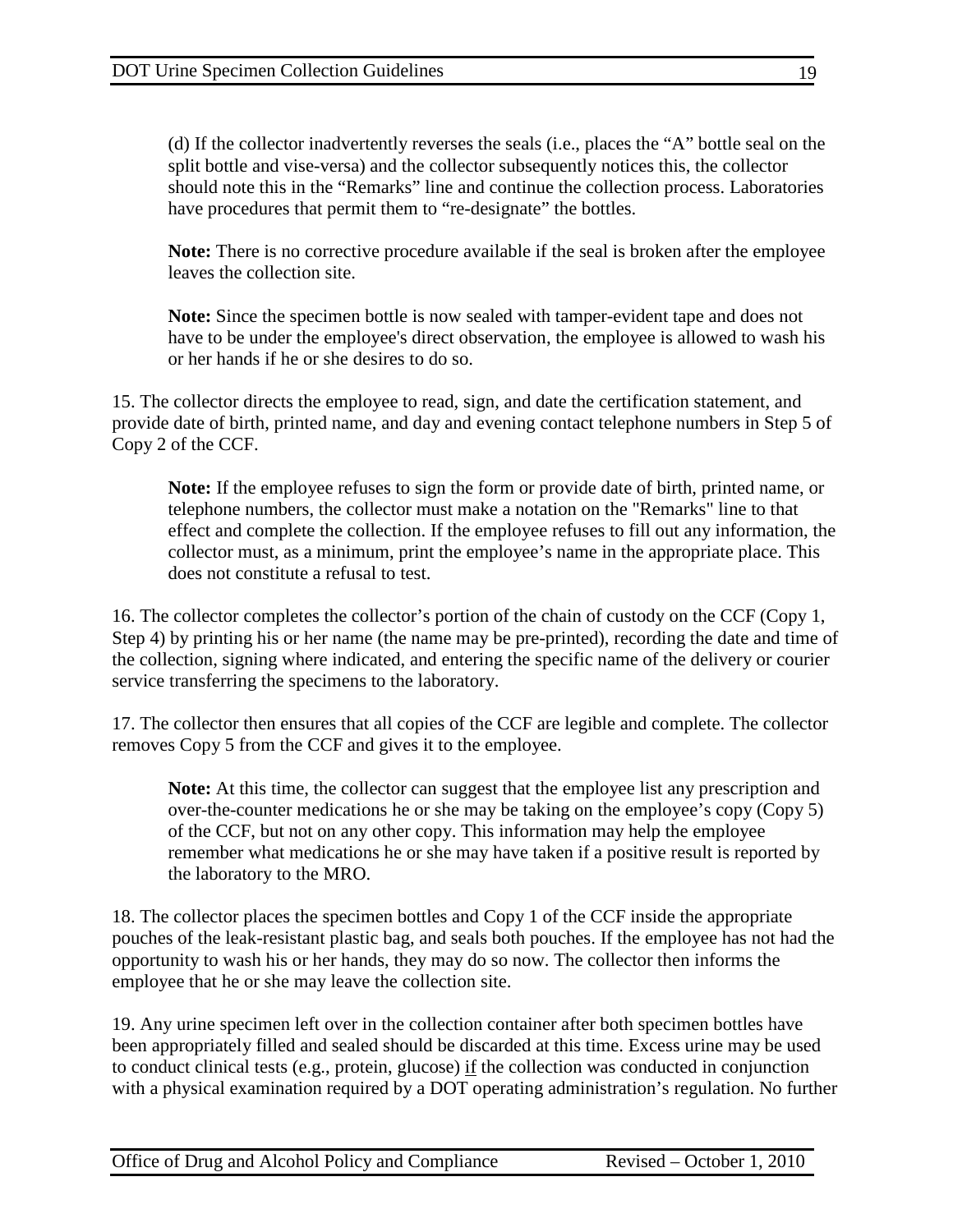testing (e.g., adulteration testing, DNA, additional drugs) may be conducted on this excess urine and the employee has no right to demand that the excess urine be turned over to the employee.

20. The collector places the sealed plastic bag in an appropriate shipping container (e.g., box, express courier mailer) designed to minimize the possibility of damage during shipment. More than one sealed plastic bag can be placed into a single shipping container if there are multiple collections. The collector seals the shipping container as appropriate. If a laboratory courier hand-delivers the specimens from the collection site to the laboratory, the collector prepares the shipment as directed by the courier service. In this case, the plastic bag may not need to be placed into a shipping container, but still needs to be transported by the courier in a manner that protects the bottles from damage.

**Note:** If the laboratory courier does not hand-deliver the specimens to the laboratory, but subsequently places the specimens into a commercial delivery system, the specimens must be placed into a shipping container to minimize damage in transit.

21. The collector then sends Copy 2 of the CCF to the MRO and Copy 4 to the DER (or service agent if authorized by the employer). The collector must fax or otherwise transmit these copies to the MRO and DER within 24 hours or during the next business day and keep Copy 3 for at least 30 days, unless otherwise specified by applicable DOT operating administration's regulations.

**Note:** The MRO copy (Copy 2) may be faxed to the MRO's secure fax machine, it may be scanned and the image sent to the MRO's secure computer, or it may be mailed or sent by courier to the MRO. (It is recommended that the MRO copy be faxed, since it is critical for the MRO to have this document to expeditiously conduct the verification process.) In the case where the MRO copy (Copy 2) is faxed or the scanned image is sent securely to the MRO, the collector or the collection site should maintain the MRO copies together with the collector's copies for 30 days. Retention is in case the MRO's copy is lost in the mail or the faxed or scanned copy is not legible and another copy is required by the MRO. The transmission process must be coordinated between the collection site and the MRO to ensure that transmission procedures meet the MRO's requirements (e.g., MROs must provide secure fax numbers to collection sites, some MROs may want hard copies mailed; others may want only faxed copies).

22. The collector or collection site must ensure that each specimen collected is shipped to a laboratory as quickly as possible, but in any case within 24 hours or during the next business day.

23. If the specimen will not be shipped immediately, the collector is responsible for ensuring its integrity and security. Specimens in plastic bags, which have not been placed into shipping containers or which are awaiting a laboratory courier, must be kept in a secure location. The specimens need not be under lock and key, however, procedures must exist that would ensure specimens cannot be subject to tampering.

**Note:** After specimens are placed into shipping containers that are subsequently sealed, the shipping containers may be placed with other containers or packages that the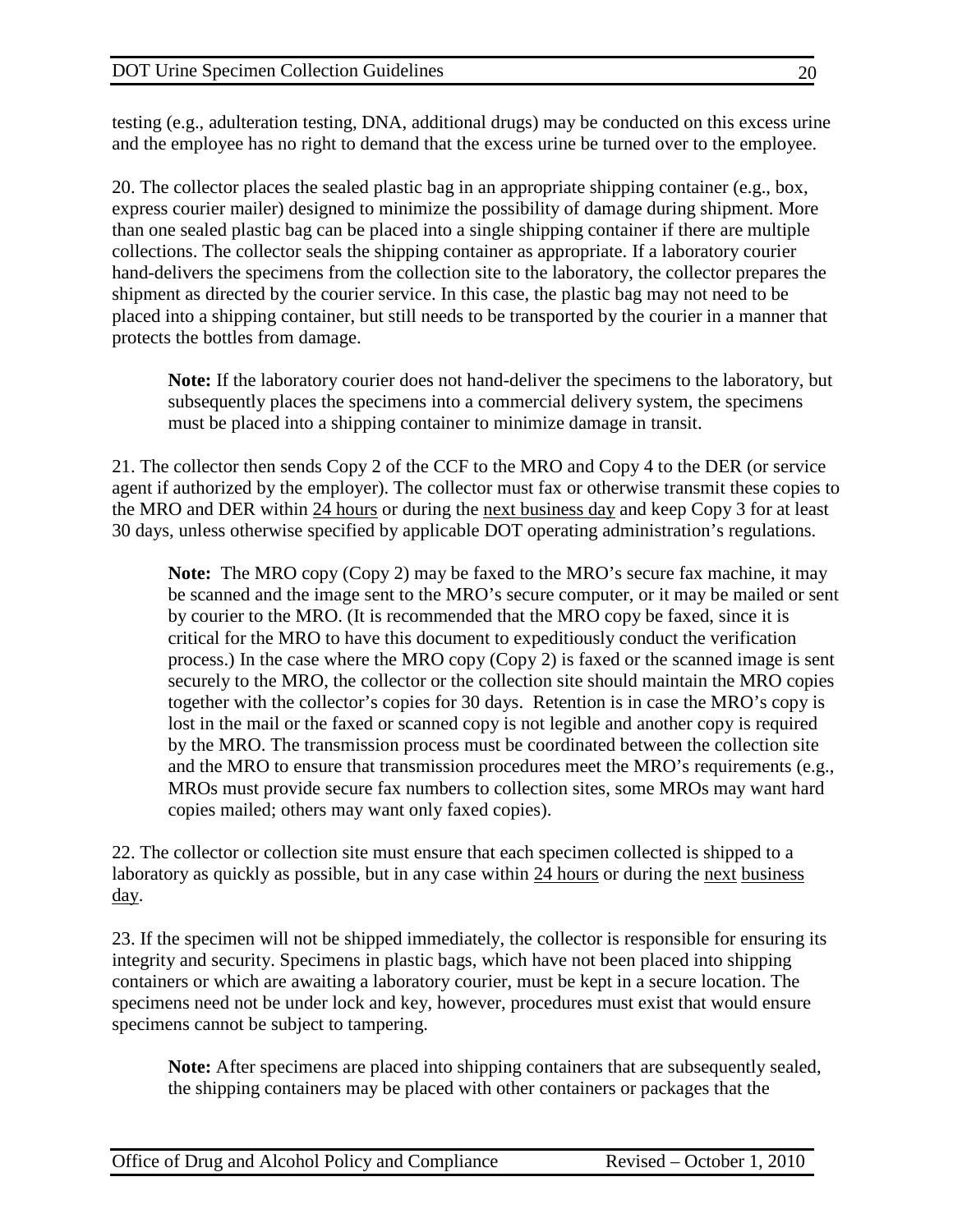collection site has waiting to be picked up by a courier. It is expected that collection sites will use reasonable security to ensure that all of their packages are relatively secure and not subject to damage, theft, or other actions that would potentially raise questions related to the integrity of the specimens.

**Note:** Couriers, postal employees, and other personnel involved in the transportation of the sealed shipping container are not required to make, and should not attempt to make, additional chain of custody entries on the custody and control form.

The collection process is now complete.

## **SECTION 8. SHY BLADDER PROCEDURES**

The term "shy bladder" refers to a situation when the employee does not provide a sufficient amount of urine (45 mL) for a DOT-required drug test. If an employee tells the collector, upon arrival at the collection site, that he or she cannot provide a specimen, the collector must still begin the collection procedure regardless of the reason given. The collector should tell the employee that most individuals can provide 45 mL of urine, even when they think they cannot urinate, and direct the employee to make the attempt to provide the specimen.

At the point in the collection procedure where the collector and employee unwrap/open a collection container, the collector does the following:

1. The collector requests the employee to go into the rest room and try to provide a specimen.

**Note:** The employee demonstrates his or her inability to provide a valid specimen when the employee comes out of the rest room with an insufficient quantity of specimen or an empty collection container.

2. If the employee provided an initial insufficient specimen, the collector discards the insufficient specimen. The collector then annotates in the "Remarks" line the time when the employee provided the insufficient specimen. This is the time when the "shy bladder" collection process starts.

**Note:** If there was actually no specimen provided on an attempt, the same collection container may be used for the next attempt (the employee may keep possession of the container during the waiting period). The collector uses the same CCF and continues to document subsequent collections on the same form.

**Note:** If the insufficient specimen is also out of temperature range (assuming there was sufficient specimen to activate the temperature strip) or shows evidence of adulteration or tampering, the collector completes the collection process, sends the insufficient specimen (temperature out of range or adulterated) to the laboratory and immediately initiates another collection under direct observation.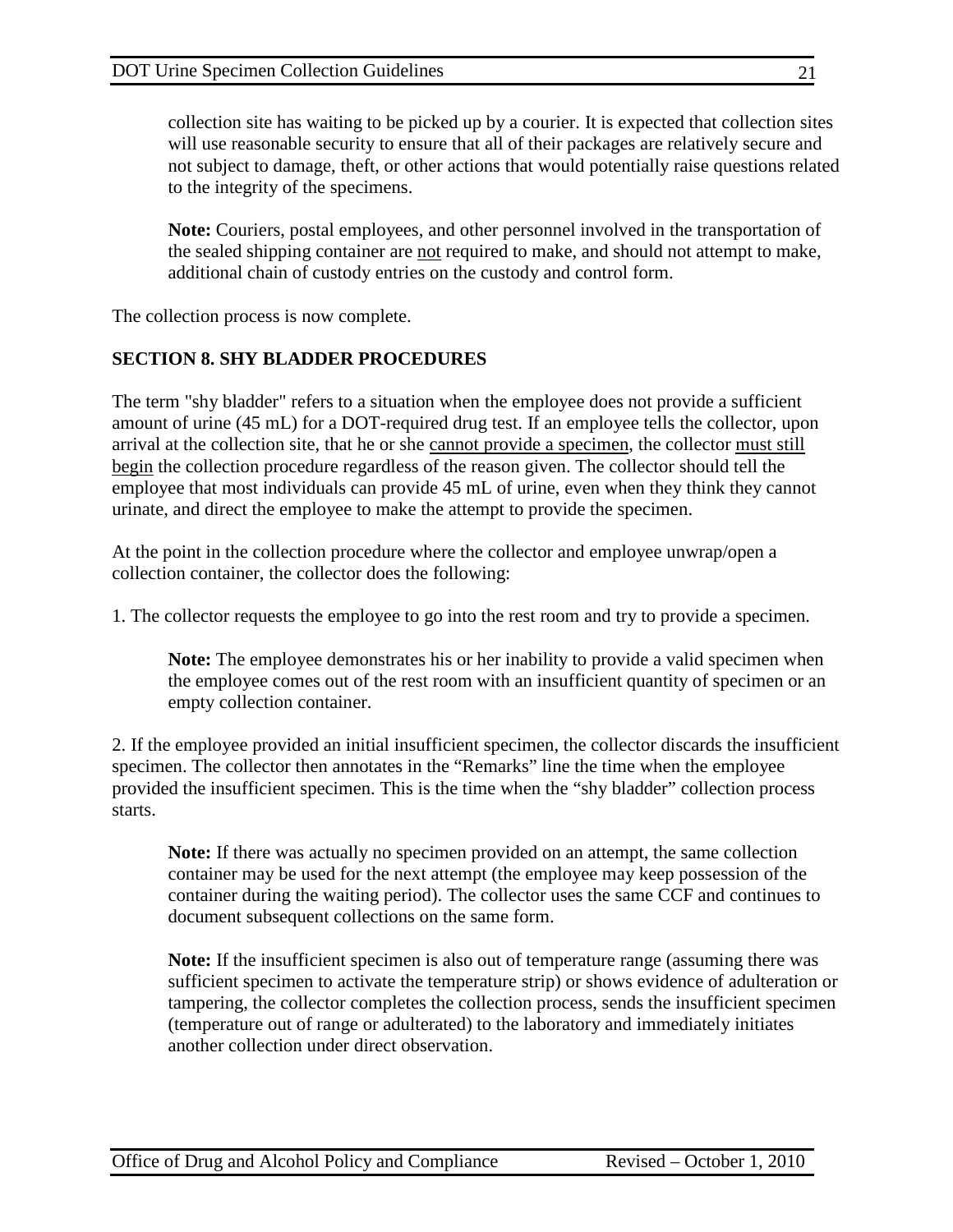3. The collector explains to the employee the process for a shy bladder collection and urges the employee to drink up to 40 ounces of fluids, distributed reasonably through a period of up to three hours, or until the individual has provided a sufficient urine specimen, whichever occurs first. It is not a refusal to test if the employee declines to drink.

**Note:** Collectors should be sensitive to how frequently they should ask the employee to provide a specimen. For example, asking the employee to provide a specimen every half hour may not produce sufficient specimen, although in total, the amount would have been at least 45 mL. In this case, the collector needs to determine if a longer time is needed for the employee to consume fluids and produce a sufficient volume of specimen. If the employee refuses to drink fluids, this is not considered a refusal to test, although the collector should explain to the employee that not drinking sufficient fluids may result in the employee's inability to provide a sufficient specimen and would require a medical evaluation. Under no circumstances can a collector "combine" urine collected from separate voids to create one specimen of sufficient volume.

4. If the employee refuses to make the attempt to provide a new urine specimen or leaves the collection site before the collection process is completed, the collector must discontinue the collection, note the fact on the "Remarks" line of the CCF (Step 2), and immediately notify the DER. This is a refusal to test.

5. If the employee has not provided a sufficient specimen within three hours of the first unsuccessful attempt to provide the specimen, the collector must discontinue the collection, note the fact on the "Remarks" line of the CCF (Step 2), and immediately notify the DER.

**Note:** The collector should maintain a record in the "Remarks" line on the CCF of the time of each attempt, whether there was any specimen provided or the quantity of specimen provided, and the amount of fluids that the employee was given to drink. During the waiting time, the employee must be monitored by the collector (the one conducting the collection or another collector at the site) or by another responsible collection site staff member or a company representative. The collector must specifically tell the employee that he or she is not permitted to leave the collection site and if they do so, that it will be considered a refusal to test.

6. The collector then sends Copy 2 of the CCF to the MRO and Copy 4 to the DER. This is done even if the employee did not provide any specimen in order to notify the MRO and the employer of the problem. The collector must send or fax these copies to the MRO and DER within 24 hours or the next business day.

# **SECTION 9. DIRECTLY OBSERVED COLLECTIONS**

A directly observed collection procedure is the same as a routine collection procedure with the additional requirement that an observer physically watches the employee urinate into the collection container. The observer must be the same gender as the employee; there are no exceptions to this requirement.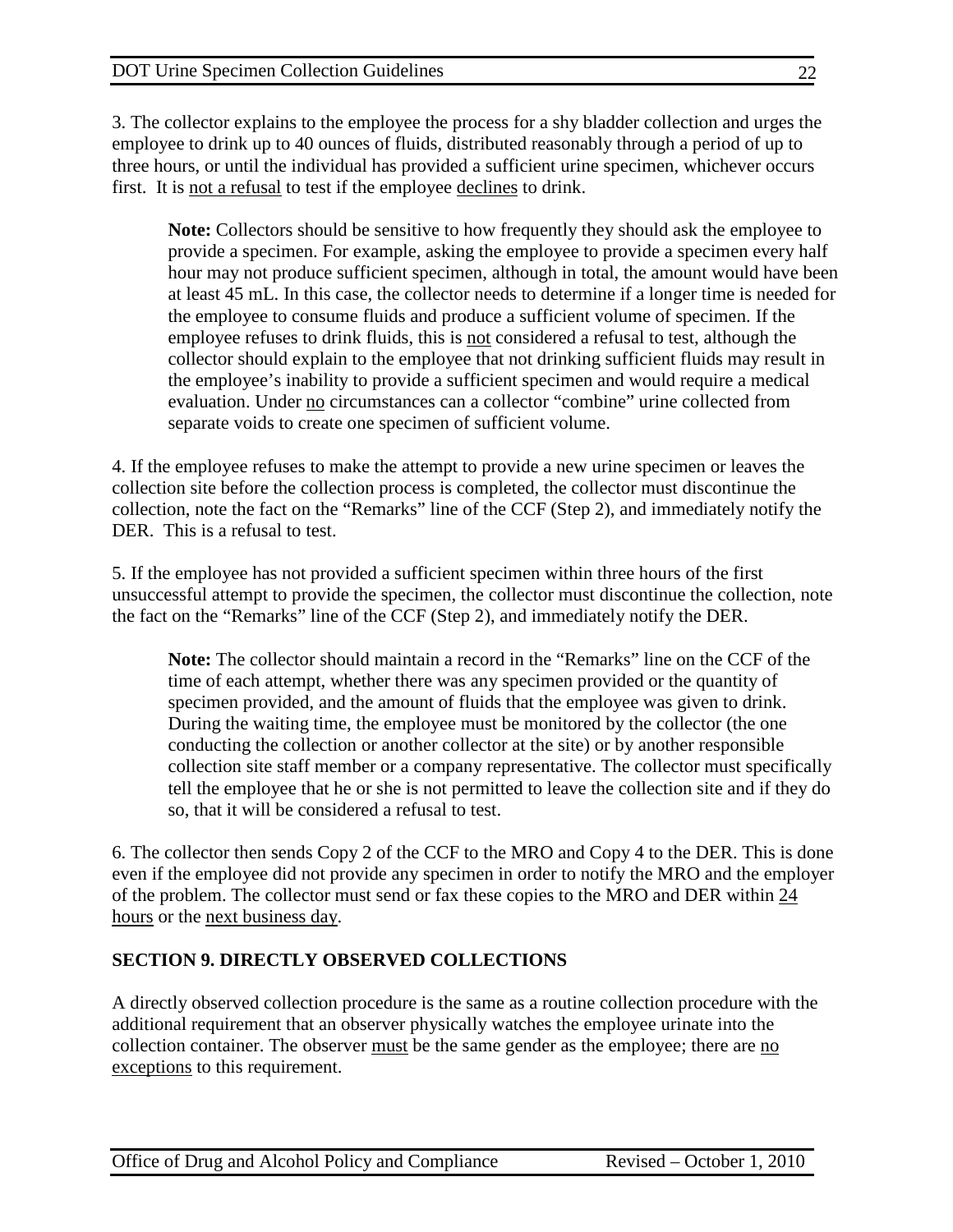**Note:** See "DOT's Direct Observation Procedures" at Appendix D.

#### An observed collection is required when:

1. The employer or DER directs the collector (or collection site) to conduct a collection under direct observation.

**Note:** The employer is required to conduct a directly observed collection when:

- 1. The laboratory reports an invalid specimen and the MRO reports that there was not an adequate medical explanation for the result.
- 2. Because the split specimen test could not be performed (e.g., split lost, inadequate volume).
- 3. The MRO reports a negative-dilute result with a creatinine concentration greater than or equal to 2 mg/dL but less than or equal to 5 mg/dL.

## **4. The test is a return-to-duty or follow-up test.**

**Note:** An employee may not "volunteer" to have his or her specimen collected under direct observation.

2. The collector observed materials brought to the collection site or the employee's conduct clearly indicated an attempt to tamper with a specimen.

3. The temperature on the original specimen was out of range or the specimen appeared to have been tampered with.

**Note:** The collector may serve as the observer when the collector is the same gender as the employee. If not, the collector must call upon another individual (who is the same gender as the employee) to act as the observer. The collector must verbally instruct the observer as to the procedures the observer must follow and specifically inform the observer not to take the specimen from the employee, but have the employee bring it to the collector. It is recommended that the collector have a short written outline of the procedures to be used for an observed collection, review these procedures with the observer, and provide a copy of the written procedures to the observer, if the observer requests it.

## An observed collection is conducted in the following manner:

1. The collector must explain to the employee why a directly observed collection is being conducted. If the directly observed collection is requested by the employer, the collector may state the reason (if known) or may only state that the employer requested a directly observed collection.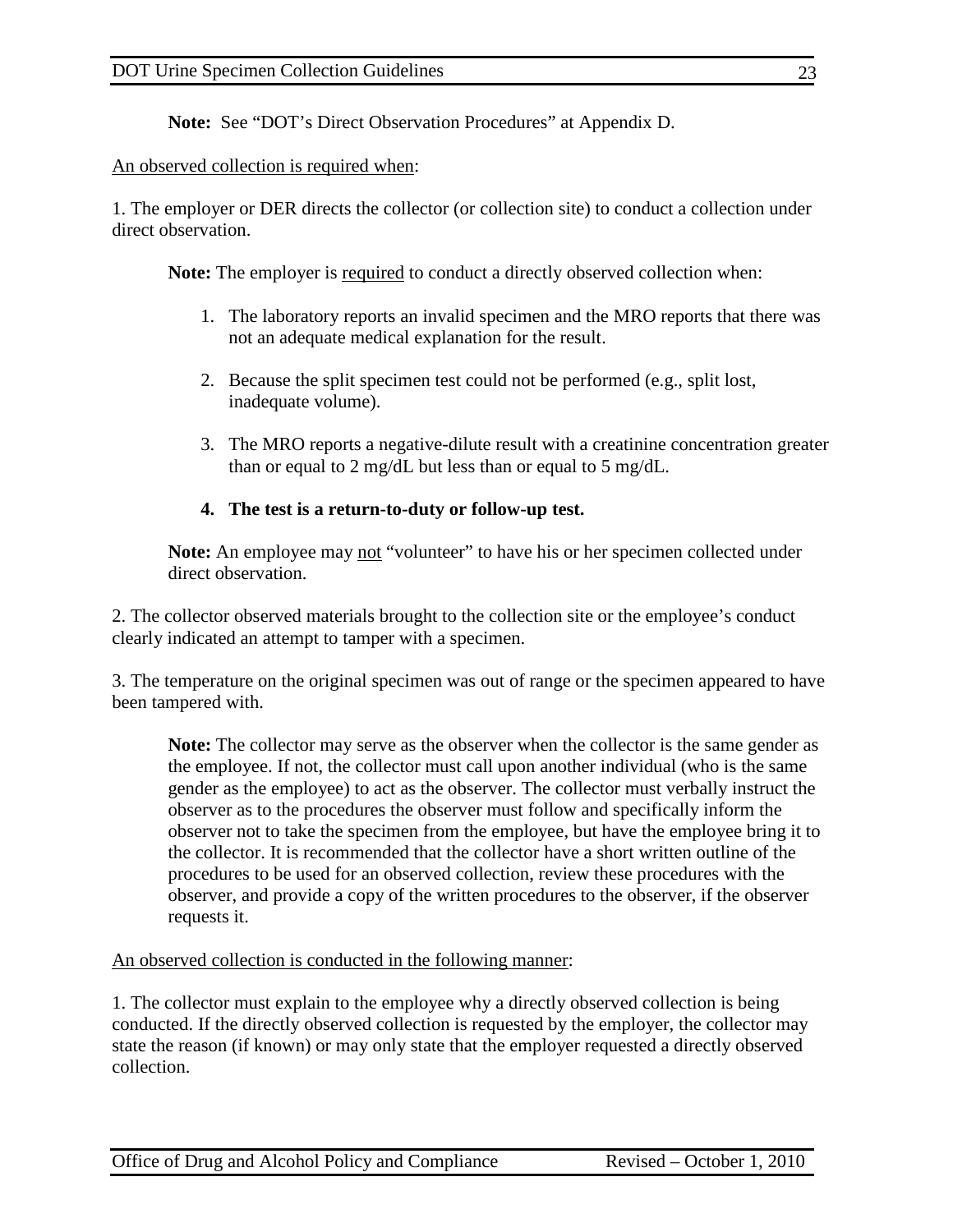2. The collector must complete a new CCF for the directly observed collection and mark the "reason for test" block (Step 1) the same as for the first collection (unless it is a return-to-duty or follow-up test).

3. The collector then checks the "Observed, (Enter Remark)" box and enters the reason in the "Remarks" line (Step 2) and the name of the observer if it is someone other than the collector.

4. In a case where two sets of specimens are being sent to the laboratory because of suspected tampering with the first specimen, the collector enters on the "Remarks" line of the CCF (Step 2) for each specimen a notation to this effect (e.g., collection 1 of 2, or 2 of 2) and the CCF specimen ID number of the other specimen.

5. The collector, if the same gender as the employee, or the same gender observer enters the restroom or facility where urination occurs with the employee. The observer must request the employee to raise his or her shirt, blouse, or dress/skirt, as appropriate, above the waist, just above the navel; and lower clothing and underpants to mid-thigh; and to show the observer – by turning around – that the employee does not have a prosthetic device. After the observer has determined that the employee does not have such a device, the observer may permit the employee to return clothing to its proper position and then conduct the observed collection*.* 

**Note:** There are three basic types of devices employees could "wear." [Of course, there could be other devices, but these are currently the basic three devices]:

1. One device has a long plastic tube connected to a bottle containing heated urine.

2. Another device consists of a short plastic tube attached to a batteryheated plastic bag.

3. One device goes a step further by replacing the tube with very realistic prosthetic genitalia designed to match the employee's skin tone.

6. The observer must watch the employee urinate into the collection container. Specifically, the observer must personally and directly watch the urine go from the employee's body into the collection container (use of mirrors or video cameras is not permitted).

**Note:** If it is a multi-stall restroom, the observer must enter the stall with the employee.

**Note:** With respect to direct observation collections, the following situations are considered refusals to test:

- The employee declines to allow a directly observed collection required or permitted by Part 40 to occur.
- The employee fails to follow the observer's instructions to raise and lower their clothing and to turn around to permit the observer to determine if the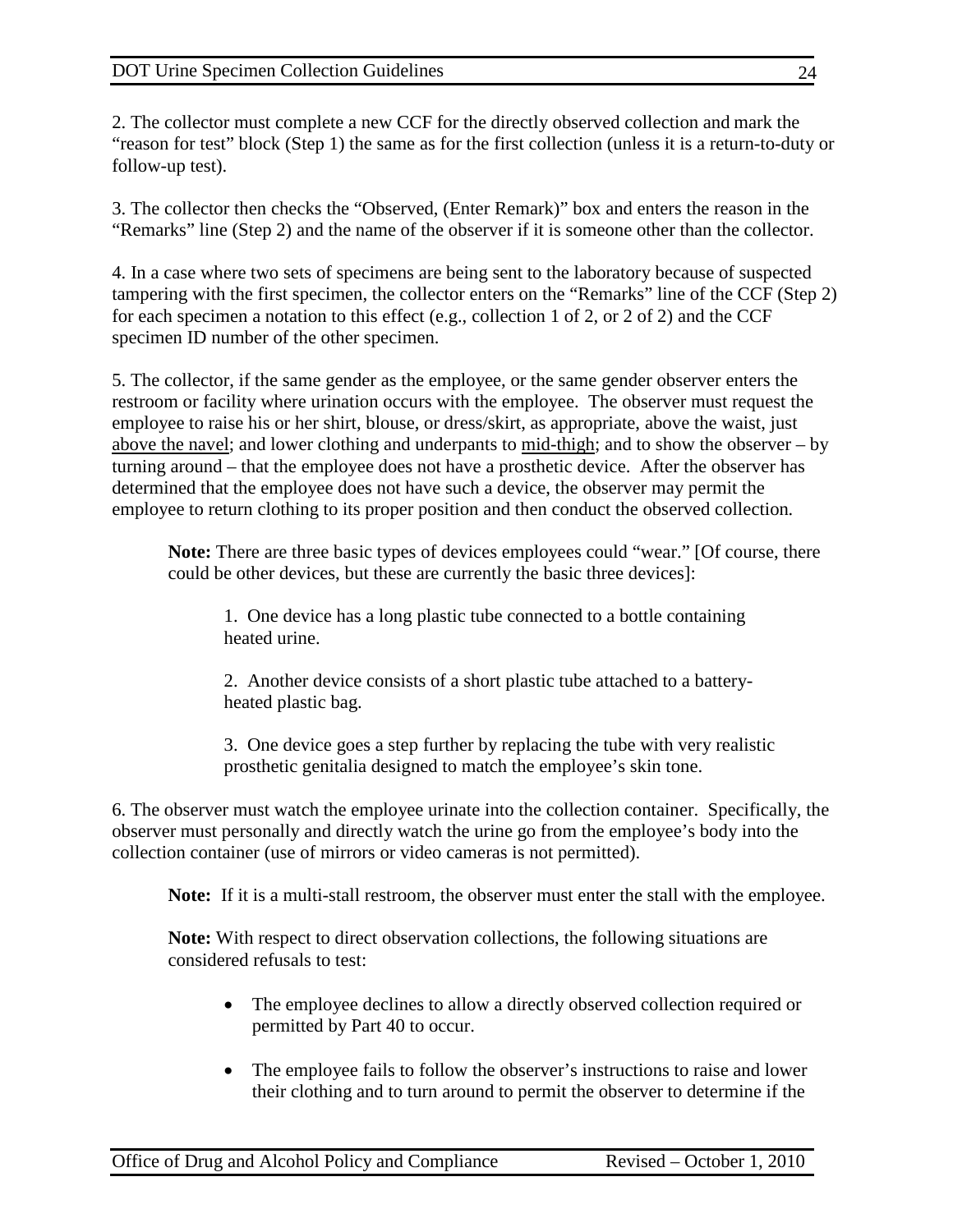employee has a prosthetic or other device that could be used to interfere with the collection process.

• The employee possesses or wears a prosthetic or other device that could be used to interfere with the collection process.

In either of these situations, the collector discards any specimen the employee provided previously and notifies the DER as soon as possible.

7. After the employee has completed urinating into the collection container, the employee and observer leave the enclosed toilet stall/restroom and the employee hands the collection container directly to the collector. The observer must maintain visual contact of the collection container until the employee hands the container to the collector. If the observer is the collector, the collector may receive the collection container from the employee while they are both in the enclosed toilet stall/restroom.

8. If the collector learns that a directly observed collection should have taken place, but was not, the collector must inform the employer that the employee must be directed to return for an immediate recollection under direct observation.

# **SECTION 10. MONITORED COLLECTIONS**

A monitored collection is one that is conducted under less than completely private conditions, utilizing a multi-stall restroom. If there is no practicable work place outside of the restroom, the collector may set up an area within the multi-stall restroom to be used as a work area and for finalizing the required paper work. (A collection which is not monitored may also be conducted in a multi-stall restroom, provided that the collector secures all of the stalls (bluing agent, etc.), secures all water sources and other potential sources of adulterants (soap dispensers) in the restroom, and posts signs or otherwise secures the restroom from entry by unauthorized personnel.)

#### A monitored collection is conducted in the following manner:

1. The collector must secure the room being used for the monitored collection so that no one except the employee and the monitor can enter it until after the collection has been completed.

2. The monitor must be the same gender as the employee, unless the monitor is a medical professional (e.g., nurse, doctor, physician's assistant, technologist or technician licensed or certified to practice in the jurisdiction in which the collection takes place). The monitor can be a different person from the collector and need not be a qualified collector.

3. If someone other than the collector is to monitor the collection procedure (i.e., the collector is not a medical professional), the collector must verbally instruct that person to use the following procedures (if the collector is the monitor, the collector must also follow these procedures):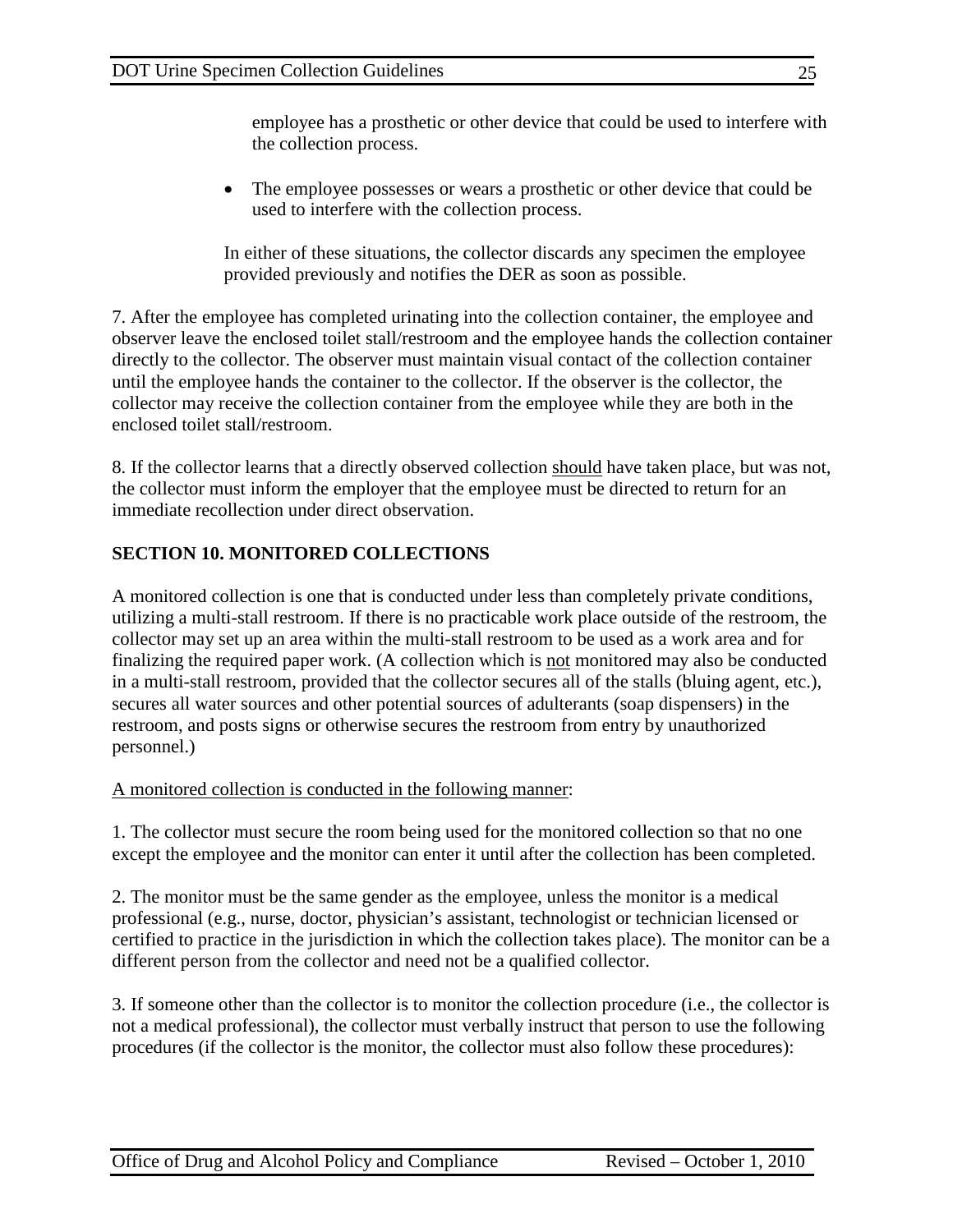(a) A monitor stands outside the stall and does not watch the employee urinate. If the monitor hears sounds or makes other observations indicating an attempt to tamper with a specimen by the employee, there must be an additional collection conducted under direct observation.

(b) A monitor must ensure that the employee takes the collection container directly to the collector as soon as the employee has exited the enclosure.

4. When someone besides the collector has acted as the monitor, the collector must note that person's name in the "Remarks" line of the CCF (Step 2).

5. If the employee declines to permit a collection authorized under Part 40 to be monitored, it is a refusal to test.

# **SECTION 11. PROBLEM COLLECTIONS**

#### CATHETERIZATION.

If an employee needs medical attention (e.g., an injured employee in an emergency medical facility who is required to have a post-accident test), treatment takes priority and should not be delayed to collect a specimen. If an employee is catheterized as part of a medical procedure (following an accident), once the employee's medical condition is stabilized and the employee can give his or her consent to the collection (e.g., understand that a DOT collection is required, can sign the CCF), a urine specimen should be obtained from that employee. Procedures similar to those listed below may be used when an external urine bag is involved. A urine specimen must not be collected, by catheterization or other means, from an unconscious employee to conduct a DOT-required drug test. Catheterization of a conscious employee to obtain a urine specimen for a DOT-required test is also not authorized. However, an employee who normally voids through intermittent or self-catheterization is required to provide a specimen in that manner if he or she is required to produce a specimen for a DOT test. If able to, the employee may provide the specimen directly from the catheter into the collection container in the privacy of a restroom. If an employee, who normally voids through self-catheterization, declines to do so, this would constitute a refusal to test.

#### EXTERNAL URINE BAG.

The following procedures should be used in the collection of a urine specimen from an employee who has a medical condition requiring an indwelling catheter or excretion of urine into an external bag. The urine specimen should be a freshly voided specimen. If an employee with an indwelling catheter may urinate directly into a collection container. In the case of an employee with an external bag, the employee should be asked to empty his or her bag in the privacy of a bathroom, show the empty bag to the collector, and then drink sufficient fluids at the collection site to provide 45 mL of urine, which can be subsequently poured by the employee from the bag into a collection container in the privacy of a bathroom. In this case, the temperature of the specimen would not be a critical factor. The collector should be keenly aware of the potential embarrassment that this type of collection can cause the employee and should conduct the collection with appropriate decorum.

26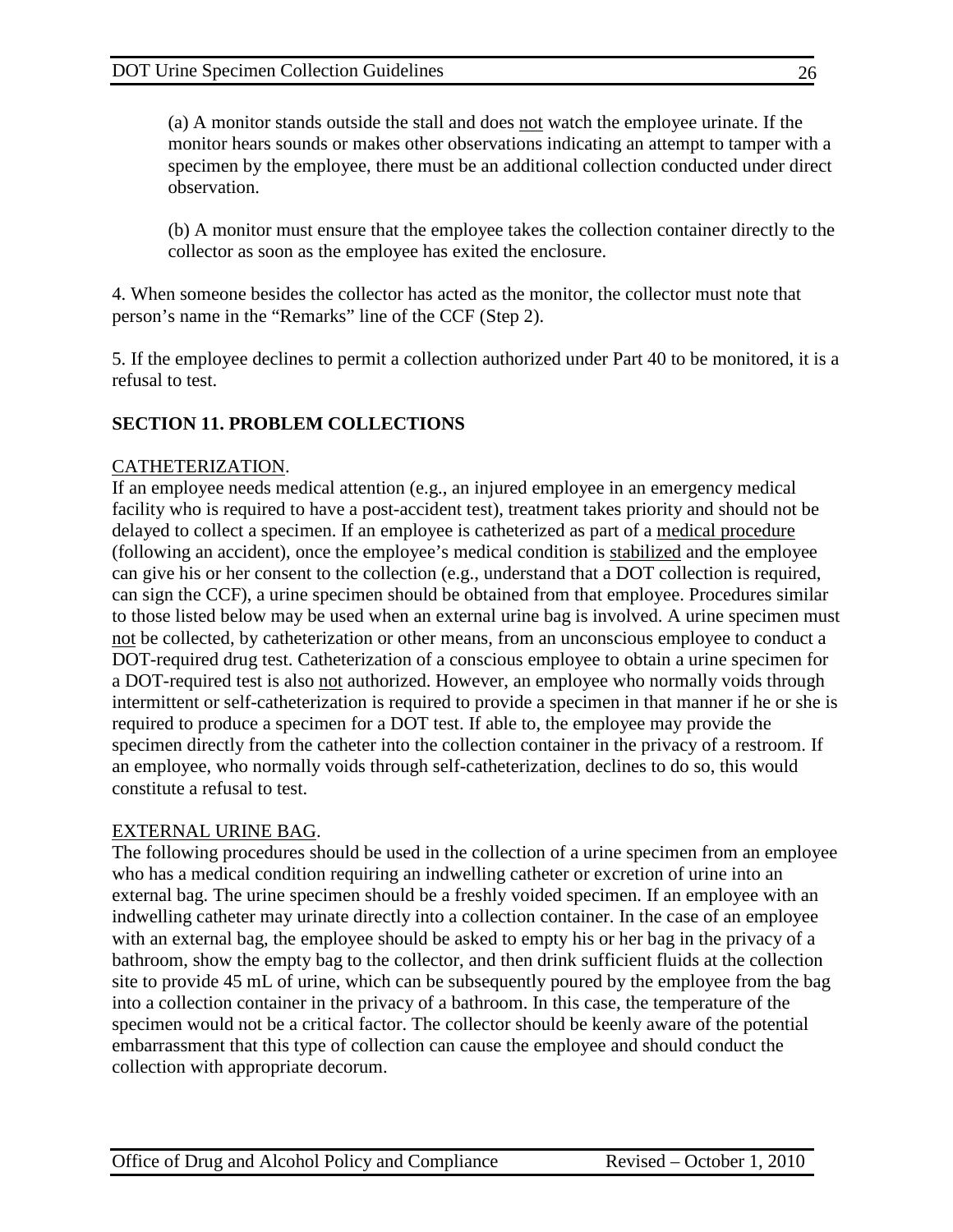This procedure would not have to be done in a medical environment/health clinic or by a collector of the same gender, although the collector may try to accommodate the employee (e.g., conduct the collection at a medical facility, have the same gender collector) if the employee requests this and if it would not significantly delay the collection process. If the employer is aware of this situation prior to the actual collection (e.g., because the employee had previously expressed a desire to provide the specimen in a medical setting, requested a same gender collector, told the employer about the medical condition and its impact on urine collection for drug testing), the employer (collection site) may establish or modify procedures as needed to permit the employee to provide a specimen in a way consistent with the employee's privacy while still meeting regulatory requirements. In the case of a collection based on a post-accident or reasonable suspicion requirement, the collector may attempt to honor the employee's request (for the collection to be conducted in a medical setting or for the collector to be the same gender) if the collection can be accomplished within a reasonable time frame.

The above scenario assumes that the employee's medical condition is not one that decreases or completely prohibits renal output, and that the employee can produce normal amounts of urine that is excreted into an external bag. Therefore, an employee with this or similar medical conditions would be subject to the same testing requirements (e.g., pre-employment, random) and to the "shy bladder" protocol (three hours and 40 ounces of fluids) as an employee with no medical condition. If an employee who normally voids in this manner declines to provide a urine specimen under these conditions, it would constitute a refusal to test.

TEMPERATURE. The collector should check the temperature of the specimen as soon as the employee hands over the specimen, but no later than four minutes after the employee comes out of the restroom. The acceptable temperature range is  $32^{\circ}$ -38°C/90°-100°F. Temperature is determined by reading the temperature strip originally affixed to or placed on the outside of the collection container after the employee hands the specimen to the collector.

(a) If the temperature is within the acceptable range, the "Yes" box is marked in Step 2 on the CCF and the collector proceeds with the collection procedure.

(b) If the temperature is outside the acceptable range, the "No" box is marked in Step 2 on the CCF and if the temperature was below or above the acceptable range should be noted in the "Remarks" line. The collector completes the collection process for the "first" specimen and immediately begins a "second" collection under direct observation using a second CCF and a new kit. The collector then provides an appropriate comment on the "Remarks" line in Step 2 on the first CCF and second CCF indicating that this is the first of two or second of two collections, the specimen ID numbers of the first and second CCF, the reason for the second collection, and that the second collection was under direct observation. This will ensure that the laboratory and the MRO know that two separate specimens are being submitted for testing; the first one possibly being adulterated or substituted. Additionally, the collector must inform the collection site supervisor and the DER that a collection took place under direct observation and the reason for doing so.

**Note:** There is no requirement to take the employee's body temperature if the specimen temperature is out of range. If the collector suspects that the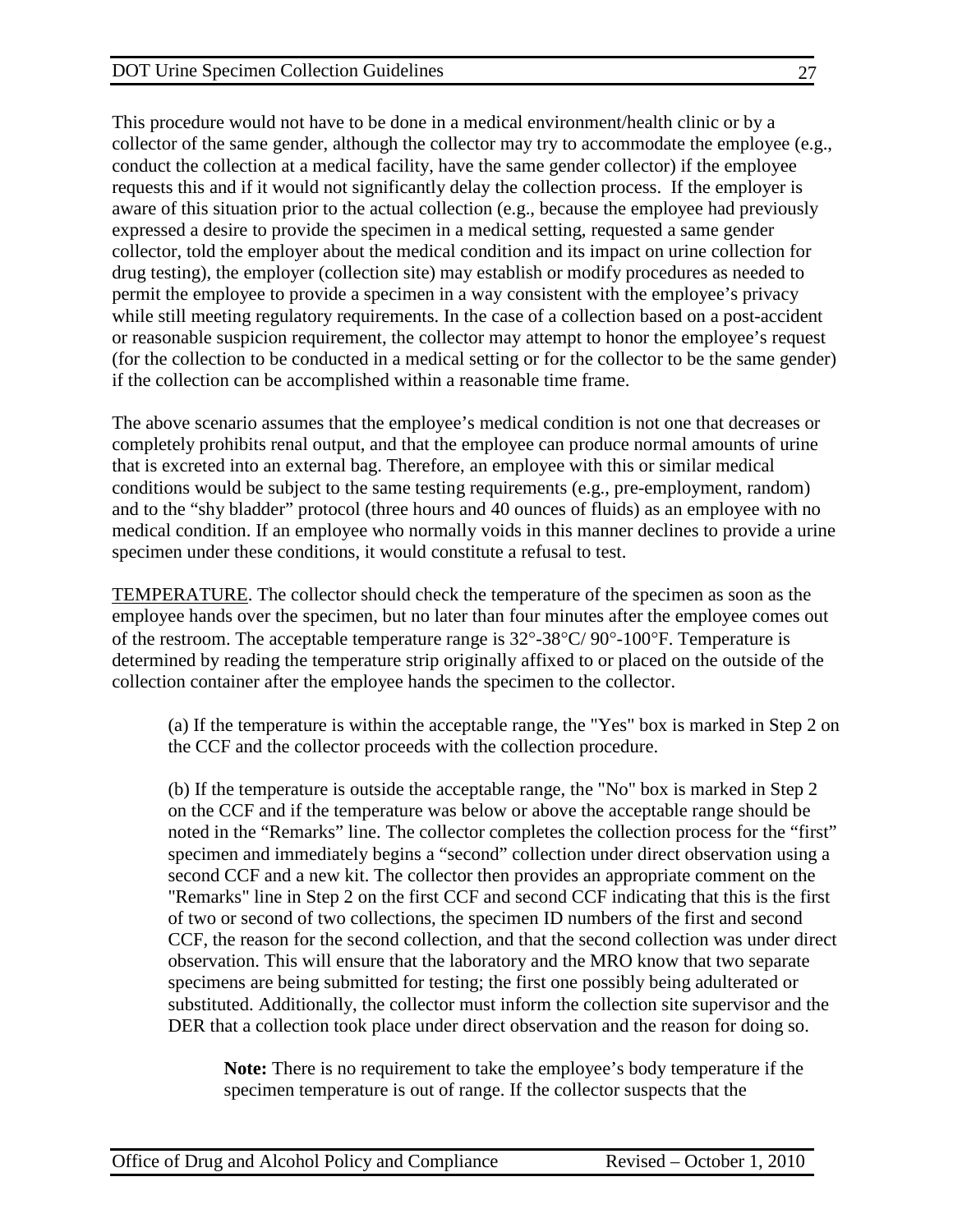temperature strip was not activated, the collector should pour the urine specimen into another collection container with a temperature strip or into a specimen bottle which has a temperature strip attached, and use this method to determine the specimen temperature. Collectors should not introduce any other object (e.g., litmus paper, testing strips, etc.) into the specimen in the collection container or the bottles.

SPECIMEN VOLUME. The collector checks to make sure that the specimen contains a sufficient amount of urine (a minimum of 45 mL for all DOT collections). If the volume is sufficient, the collector checks the box on the CCF (Step 2) indicating that this was a split specimen collection. (This may be done at the same time that the collector checks the temperature box.)

If the volume is less than 45 mL, the action taken will depend on whether the temperature of the specimen is in or outside the acceptable temperature range.

(a) If the temperature is in the acceptable range, the specimen is discarded and a second specimen is collected. The collector may use the original CCF for the second specimen, but should annotate in the "Remarks" line the time that the first insufficient specimen was provided by the employee and the fact that this is a second collection (the time annotation is important since this may become a "shy bladder" situation). The collector should use a new specimen collection container, if these are available separately or a new kit.

(b) If the temperature is outside the acceptable range, a second specimen must be collected under direct observation and both specimens are sent to the laboratory for testing. The collector must use a separate CCF and kit for each specimen and provide an appropriate comment on each CCF to indicate why two specimens were collected.

ADULTERATION OR SUBSTITUTION. The collector must inspect the specimen for unusual color, presence of foreign objects or material, or other signs of tampering or adulteration. If it is apparent from this inspection that the employee has adulterated or substituted the specimen (e.g., the specimen is blue, exhibits excessive foaming when shaken, has smell of bleach), a second collection using direct observation procedures must be conducted immediately. The first specimen and the second specimen collected using direct observation are both sent to the laboratory for testing. The first specimen is always sent to the laboratory even though it may have had an insufficient volume, but showed signs of tampering.

If the employee does not provide the required amount of urine for the second collection using direct observation, the collector annotates the time the second specimen was not provided and initiates the shy bladder procedures. If after 3 hours the employee still cannot provide a sufficient amount of specimen, the collector ends the collection process and informs the DER. The collector must send or fax Copy 2 of the CCF to the MRO and Copy 4 to the DER within 24 hours or the next business day. The collector must send the original specimen to the laboratory with an annotation that the specimen was suspected of being adulterated or substituted, that a second collection was attempted, but that a shy bladder prevented collection of a second specimen.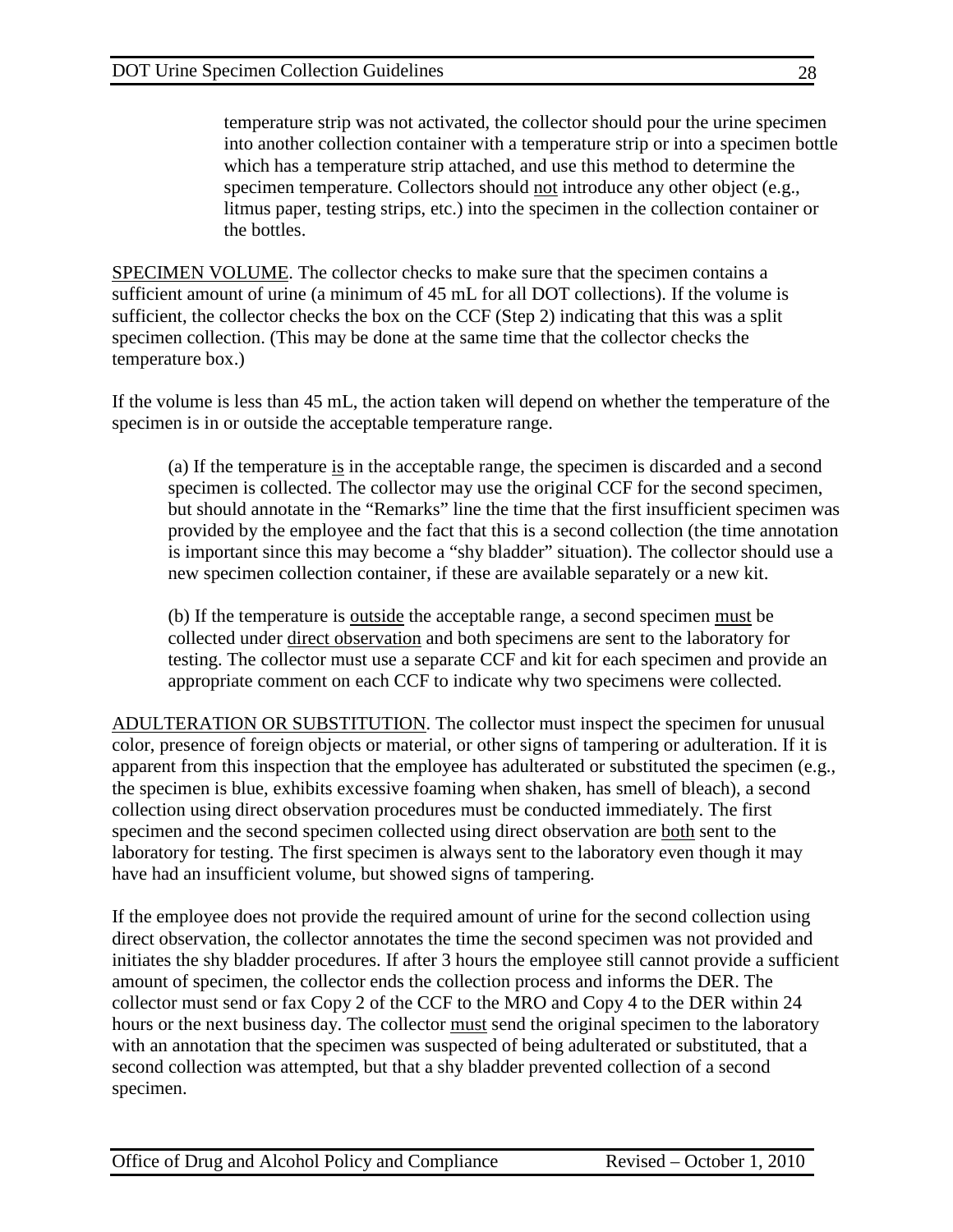**Note:** In a case where the employee refuses to provide another specimen, refuses to provide a specimen under direct observation, or admits to the collector that he or she adulterated or substituted their specimen, the collector discards any specimen the employee provided previously during the collection and then notifies the DER that the employee refused to comply with a DOT test.

#### **SECTION 12. BLIND QUALITY CONTROL SAMPLES**

An employer or Consortia/Third Party Administrator (C/TPA) with an aggregate of 2000 or more DOT-covered employees, must send blind quality control samples to laboratories they use. If the employer or C/TPA have an aggregate of fewer than 2000 DOT-covered employees, they are not required to provide blind quality control samples.

To each laboratory to which an employer or C/TPA sends at least 100 specimens in a year, they must transmit a number of blind quality control samples equivalent to one percent of the specimens sent to that laboratory, up to a maximum of 50 blind quality control samples in each quarter (i.e., January-March, April-June, July-September, October-December). A C/TPA must apply this percentage to the total number of DOT-covered employees' specimens it sends to the laboratory. Blind quality control sample submissions must be evenly spread throughout the year.

**Note:** In general, the employer determines who will conduct the regulatory requirement for the employer to submit blind quality control samples. It may be the employer itself, the collection site, MRO, or the C/TPA. However, regardless of who purchases the blind quality control samples, they must be submitted through the normal collection procedures used by the employer and must be indistinguishable by the laboratory from normal specimens sent by the collection site for DOT testing.

The collector always submits the blind quality control sample using the same CCF as that used for an employee specimen. The collector provides the required information to ensure that the CCF has been properly completed as well as providing fictitious initials on the specimen bottle labels/seals. Since there is no employee, the collector must indicate that the sample is a "blind quality control" on the MRO copy where the employee would normally provide a signature (Step 5 on Copy 2 of the CCF).

**Note:** For a blind quality control sample, Copies 4 and 5 of the CCF (the employer and employee copy) may be discarded by the collector, unless the employer or the service agent requires the employer copy (in this case, the collector must ensure that the employer copy has the same "blind quality control" annotation as the MRO copy). All blind quality control samples must be submitted as DOT split specimen collections. Blind quality control samples may be obtained from companies listed on the HHS Internet web site (http://workplace.samhsa.gov/).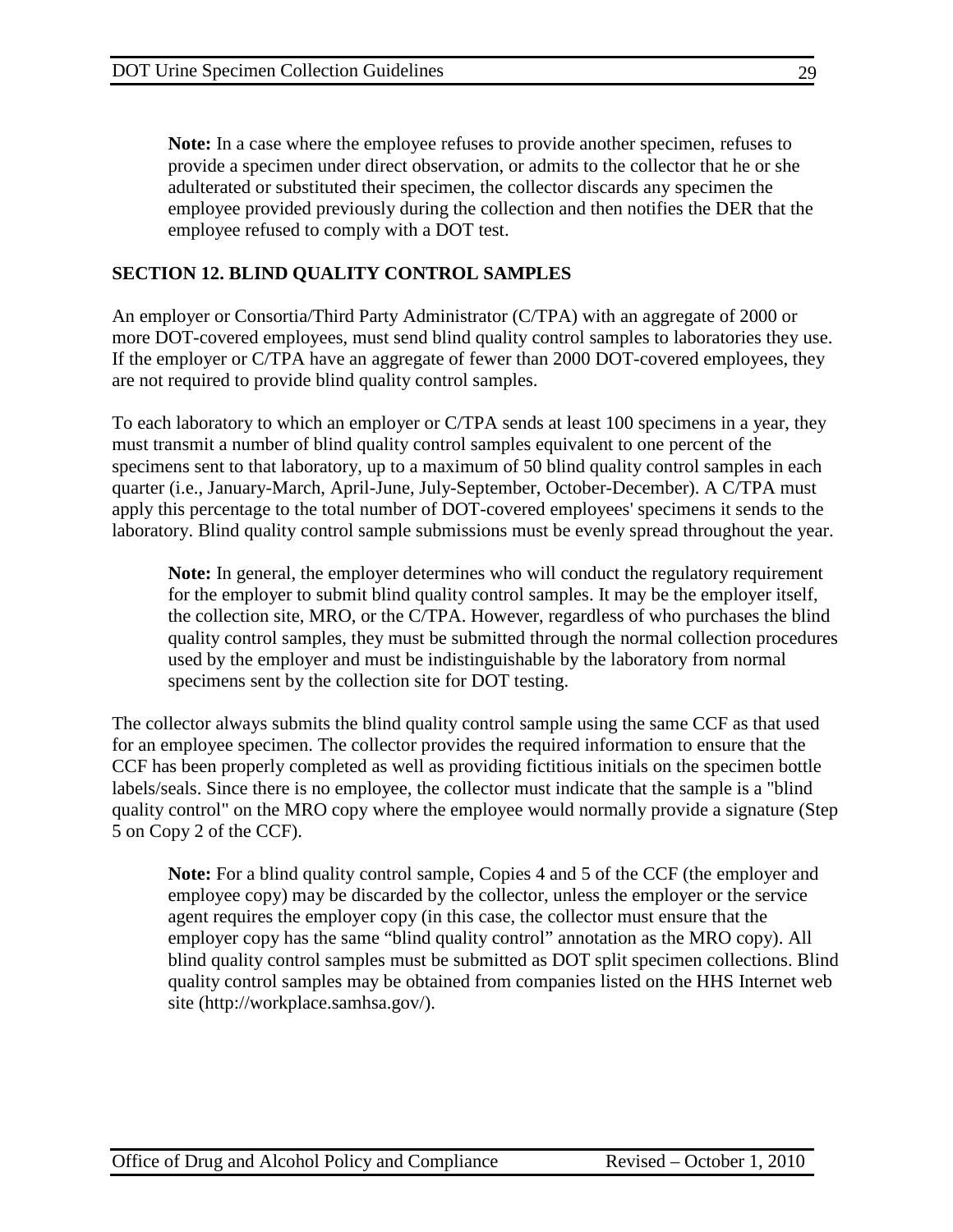# **SECTION 13. CORRECTING COLLECTION PROBLEMS**

When an HHS certified laboratory receives specimen bottles and the associated CCF, it checks to see if the specimen ID number on the specimen bottle labels/seals matches the number on the CCF, that the specimen bottle seals are intact, that there is sufficient specimen volume, and that the CCF has been properly completed by the collector. If there is any discrepancy and/or error of omission (i.e., the collector did not sign the chain of custody, the collector did not check the temperature box), the laboratory will contact the collector to determine if the discrepancy and/or missing information can be recovered. That is, the collector can provide a written memorandum attesting to the fact that he or she inadvertently forgot to properly document the CCF.

**Note:** If a fatal flaw exists in the collection process or a memorandum for record or other written statement cannot be provided by the collector to related to a correctable flaw, the laboratory will report "Rejected for Testing" to the MRO and provide an appropriate comment as to why the specimen was not tested. If the reason for rejecting the test was a collector error, when a test is cancelled by the MRO, the collector who collected the specimen will need to go through an error correction training process within 30 days addressing the specific problem that caused the specimen to be cancelled.

**Note:** Once contacted by the laboratory or the MRO, the collector should immediately provide a statement or memorandum to recover the discrepancy and/or error of omission. Laboratories are required by HHS to retain these specimens for a minimum of 5 business days before they may be discarded; therefore, it is critical that the collector respond immediately to the laboratory's request for corrective action.

The collector has the responsibility of trying to successfully complete a collection procedure for each employee.

1. If, during or shortly after the collection process, the collector becomes aware of any event that prevents the completion of a valid test or collection (e.g., a procedural or paperwork error), the collector must try to correct the problem promptly, if doing so is practicable. The collector may initiate another collection as part of this effort. However, the collector must not recall an employee for another collection once the employee has left the collection site. There is one exception: when the collector learns that a directly observed collection should have been conducted, but was not, the collector must notify the employer to direct the employee to return for an immediate recollection under direct observation.

2. If another collection is necessary, the collector must begin the new collection procedure as soon as possible, using a new CCF and a new collection kit.

**Note:** If the collector becomes aware of a problem that can be corrected, but which has not already been corrected, the collector must take all practicable actions to correct the problem so that the test is not cancelled.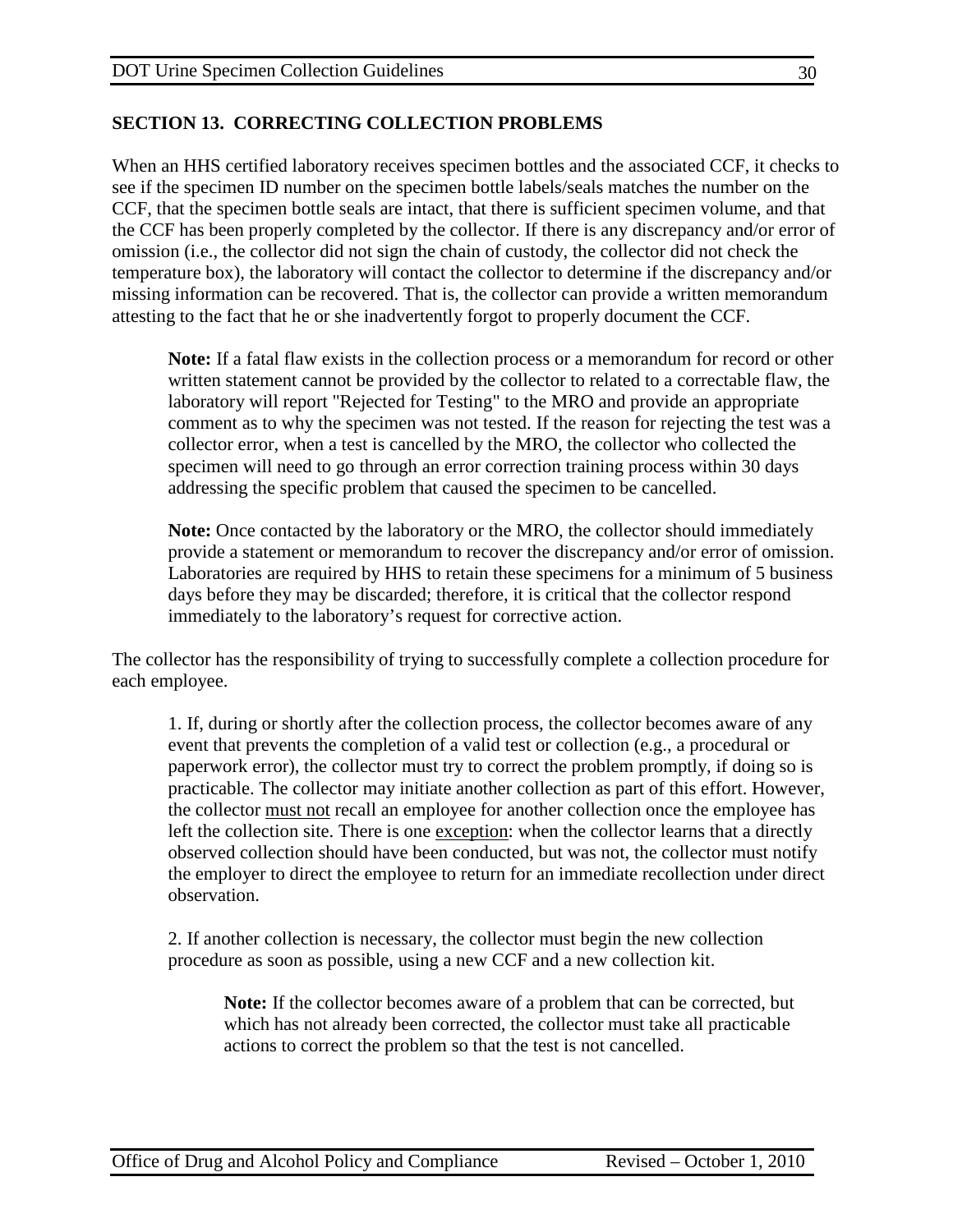3. If the problem resulted from the omission of required information, the collector must, as the person responsible for providing that information, supply in writing the missing information and a statement that it is true and accurate. For example, suppose the collector forgot to make a notation on the "Remarks" line of the CCF that the employee did not sign the certification. The collector would, when the problem is called to his or her attention, supply a signed statement that the employee failed or refused to sign the certification and that the collector's statement is true and accurate. The collector must supply this information on the same business day on which he or she is notified of the problem, transmitting it by fax or courier.

**Note:** If the problem is the use of a non-Federal form, the collector must, as the person responsible for the use of the incorrect form, provide a signed statement that the incorrect form contains all the information needed for a valid DOT drug test, that the incorrect form was used inadvertently or as the only means of conducting a test, in circumstances beyond the collector's control. The statement must also list the steps the collector has taken to prevent future use of non-Federal forms for DOT tests. For this flaw to have been corrected, the test of the specimen must have occurred at a HHS-certified laboratory where it was tested using the testing protocol in this part. The collector must supply this information to the laboratory on the same business day on which he or she is notified of the problem, transmitting it by fax or courier.

4. If the problem is the use of a non-Federal CCF or an expired Federal form, the collector must provide a signed statement (e.g., a memorandum for record). The documentation must state that the incorrect form contains all the information needed for a valid DOT drug test, and that the incorrect CCF was used inadvertently or as the only means of conducting a test, in circumstances beyond the collector's control. The memorandum must also list the steps the collector took to prevent future use of non-Federal or expired Federal CCFs for DOT tests. This information must be supplied to the laboratory on the same business day that the collector is notified of the problem, and may be transmitted by fax or courier.

5. The collector must maintain a copy of the written and dated documentation of correction with the appropriate CCF. The collector must also mark the CCF in such a way (e.g., stamp noting correction, written notation) that it would be obvious on the face of the CCF that the corrected (missing) information was supplied.

#### **SECTION 14. DOT-REGULATED AND NON-REGULATED EMPLOYERS**

Employers regulated by the Department of Transportation (as well as Federal agencies) are required to use the OMB approved Federal Drug Testing Custody and Control Form for their workplace drug testing programs. All other employers or private sector companies and non-DOT testing conducted by DOT-regulated employers are prohibited from using the Federal CCF. (The Federal Railroad Administration has specific CCFs, which must be used for post-accident testing in the railroad industry.)

31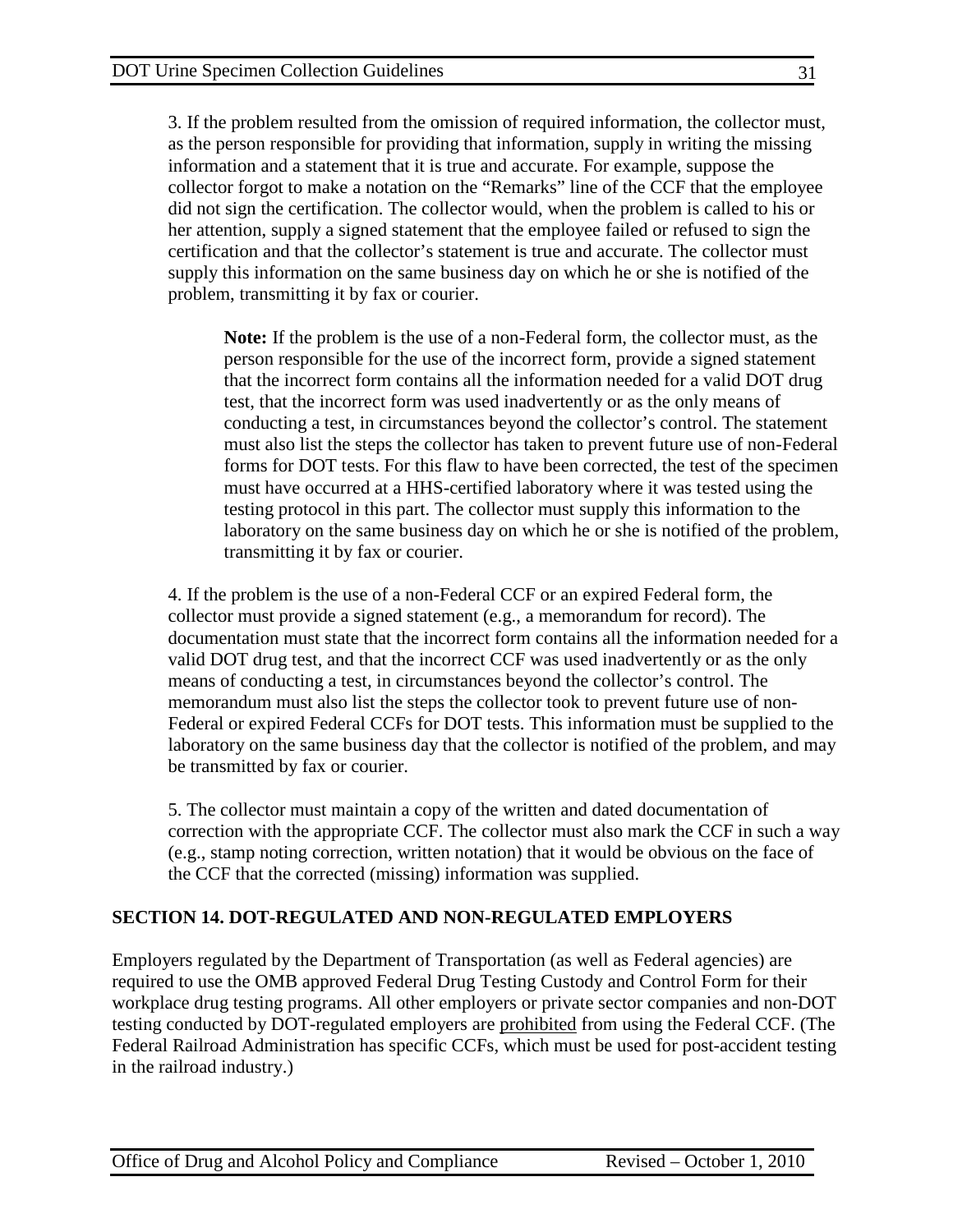In the rare instance where the collector, either by mistake or as the only means to conduct a test under difficult circumstances (e.g., post-accident test with insufficient time to obtain the CCF), uses a non-Federal form for a regulated collection, the use of a non-Federal form does not, in and of itself, present a reason for the laboratory to reject the specimen for testing or for the MRO to cancel the test. However, if the laboratory or the MRO discovers the use of the incorrect form, a signed statement must be obtained from the collector stating the reason why the Federal CCF was not used for the regulated collection.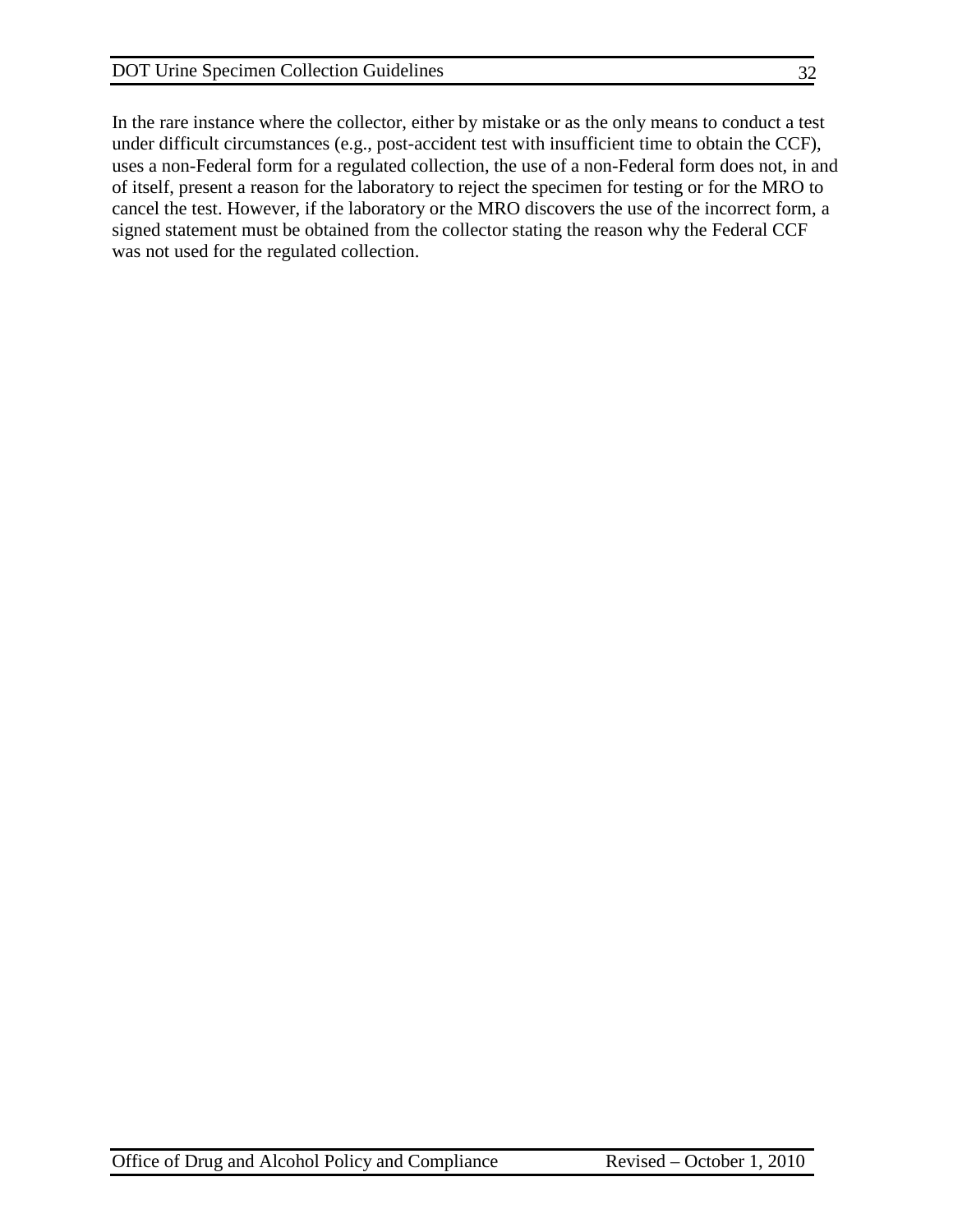## **APPENDIX A – TRAINING REQUIREMENTS FOR COLLECTORS**

To be permitted to act as a collector in the DOT drug testing program, you must meet the following requirements:

(a) Basic information. You must be knowledgeable about 49 CFR Part 40, the current "DOT Urine Specimen Collection Procedures Guidelines," and DOT agency regulations applicable to the employers for whom you perform collections, and you must keep current on any changes to these materials. The DOT Urine Specimen Collection Procedures Guidelines document is available from ODAPC, U.S. Department of Transportation, 1200 New Jersey Ave, SE, W62- 300, Washington DC, 20590, 202-366-3784, or on the ODAPC web site: <http://www.dot.gov/ost/dapc> .

(b) Qualification training. You must receive qualification training which provides instruction on the following subjects:

(1) All steps necessary to complete a collection correctly and the proper completion and transmission of the CCF;

(2) "Problem" collections (e.g., situations like "shy bladder" and attempts to tamper with a specimen);

(3) Fatal flaws, correctable flaws, and how to correct problems in collections; and

(4) The collector's responsibility for maintaining the integrity of the collection process, ensuring the privacy of employees being tested, ensuring the security of the specimen, and avoiding conduct or statements that could be viewed as offensive or inappropriate;

(c) Initial Proficiency Demonstration. Following your completion of qualification training under paragraph (b) above, you must demonstrate proficiency in collections by completing five consecutive error-free mock collections.

(1) The five mock collections must include two uneventful collection scenarios, one insufficient quantity of urine scenario, one temperature out of range scenario, and one scenario in which the employee refuses to sign the CCF and initial the specimen bottle tamper-evident seal.

(2) Another person must monitor and evaluate your performance, in person or by a means that provides real-time observation and interaction between the instructor and trainee, and attest in writing that the mock collections are "error-free." This person must be a qualified collector who has demonstrated necessary knowledge, skills, and abilities by --

(i) Regularly conducting DOT drug test collections for a period of at least a year;

(ii) Conducting collector training under this part for a year; or

(iii) Successfully completing a "train the trainer" course.

(d) Schedule for qualification training and initial proficiency demonstration. The following is the schedule for qualification training and the initial proficiency demonstration you must meet:

(1) If you became a collector before August 1, 2001, and you have already met the requirements of paragraphs (b) and (c) of this section, you do not have to meet them again.

(2) If you became a collector before August 1, 2001, and have yet to meet the requirements of paragraphs (b) and (c) of this section, you must do so no later than January 31, 2003.

(3) If you become a collector on or after August 1, 2001, you must meet the requirements of paragraphs (b) and (c) of this section before you begin to perform collector functions.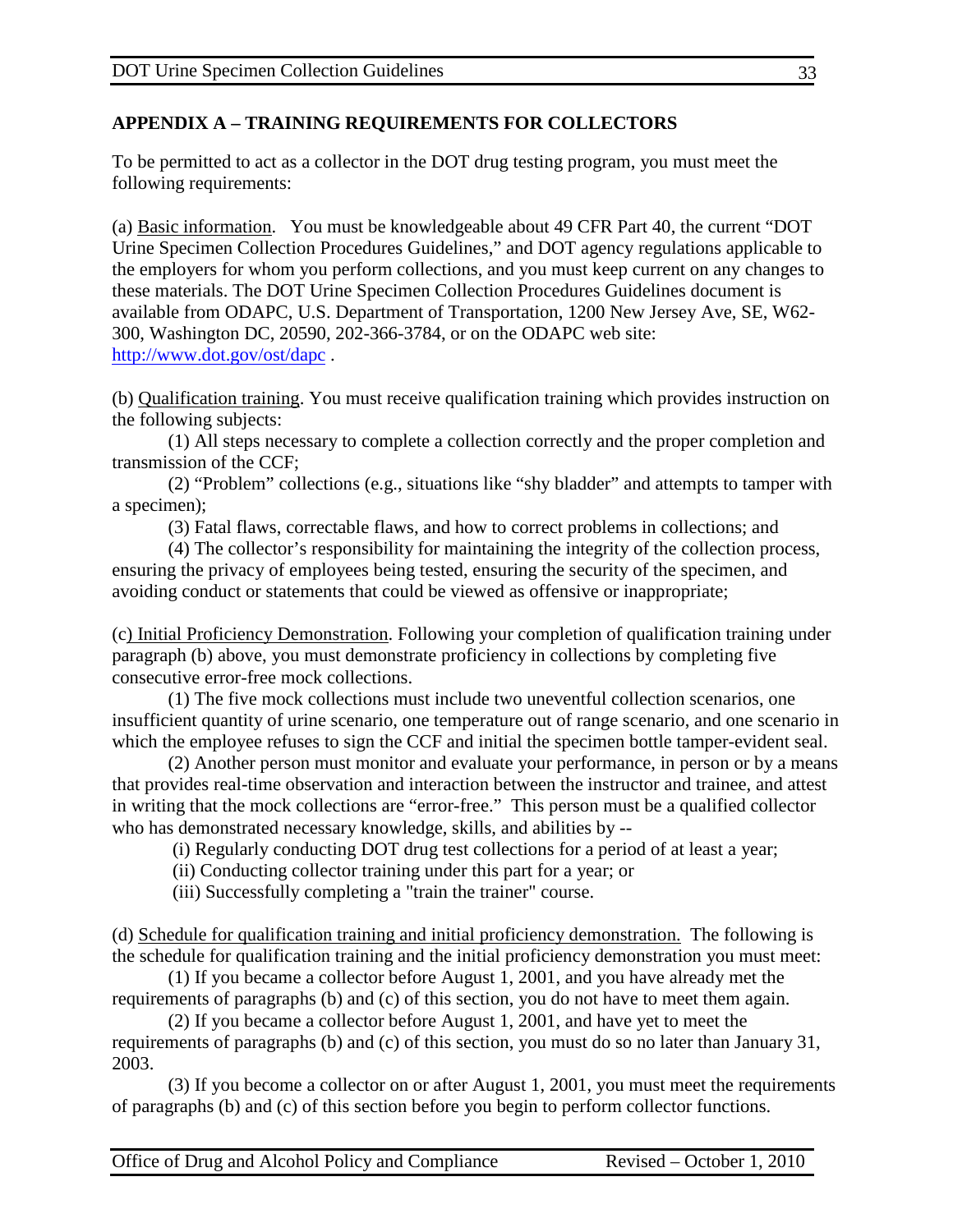(e) Refresher training. No less frequently than every five years from the date on which you satisfactorily complete the requirements of paragraphs (b) and (c) above, you must complete refresher training that meets all the requirements of paragraphs (b) and (c).

(f) Error Correction Training. If you make a mistake in the collection process that causes a test to be cancelled (i.e., a fatal or uncorrected flaw), you must undergo error correction training. This training must occur within 30 days of the date you are notified of the error that led to the need for retraining.

(i) Error correction training must be provided and your proficiency documented in writing by a person who meets the requirements of paragraph (c)(2) above.

(ii) Error correction training is required to cover only the subject matter area(s) in which the error that caused the test to be cancelled occurred.

(iii) As part of the error correction training, you must demonstrate your proficiency in the collection procedures of this part by completing three consecutive error-free mock collections. The mock collections must include one uneventful scenario and two scenarios related to the area(s) in which your error(s) occurred. The person providing the training must monitor and evaluate your performance and attest in writing that the mock collections were "error-free."

(g) Documentation. You must maintain documentation showing that you currently meet all requirements of this section. You must provide this documentation on request to DOT agency representatives and to employers and C/TPAs who are using or negotiating to use your services.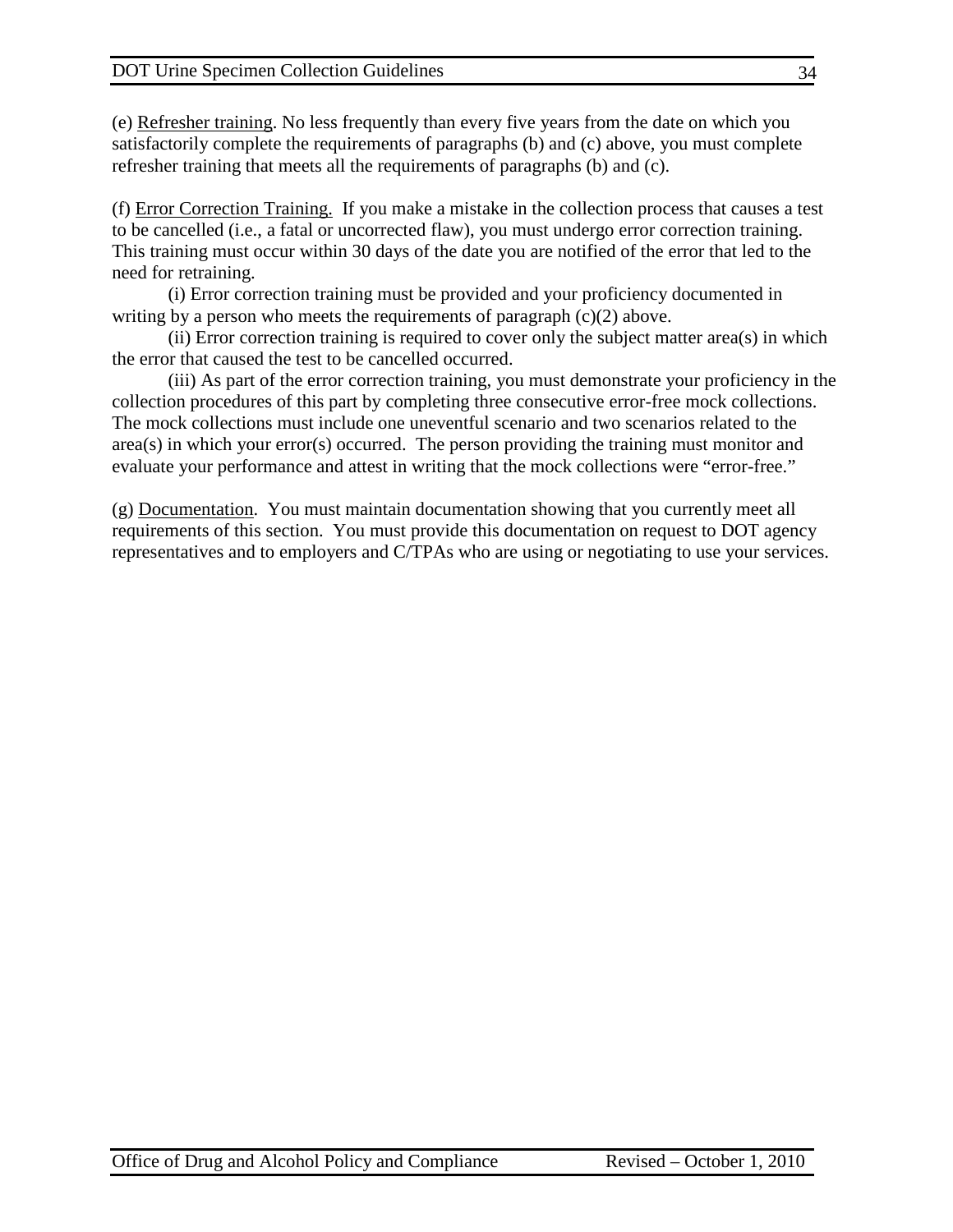# **APPENDIX B – COLLECTION SITE SECURITY AND INTEGRITY**

# **DOT's 10 Steps to Collection Site Security and Integrity**

**Office of Drug and Alcohol Policy and Compliance U.S. Department of Transportation** 



1. Pay careful attention to employees throughout the collection process.

2. Ensure that there is no unauthorized access into the collection areas and that undetected access (e.g., through a door not in view) is not possible.

3. Make sure that employees show proper picture ID.

4. Make sure employees empty pockets; remove outer garments (e.g., coveralls, jacket, coat, hat); leave briefcases, purses, and bags behind; and wash their hands.

5. Maintain personal control of the specimen and CCF at all times during the collection.

6. Secure any water sources or otherwise make them unavailable to employees (e.g., turn off water inlet, tape handles to prevent opening faucets, secure tank lids).

7. Ensure that the water in the toilet and tank (if applicable) has bluing (coloring) agent in it. Tape or otherwise secure shut any movable toilet tank top, or put bluing in the tank.

8. Ensure that no soap, disinfectants, cleaning agents, or other possible adulterants are present.

9. Inspect the site to ensure that no foreign or unauthorized substances are present.

10. Secure areas and items (e.g., ledges, trash receptacles, paper towel holders, under-sink areas, ceiling tiles) that appear suitable for concealing contaminants.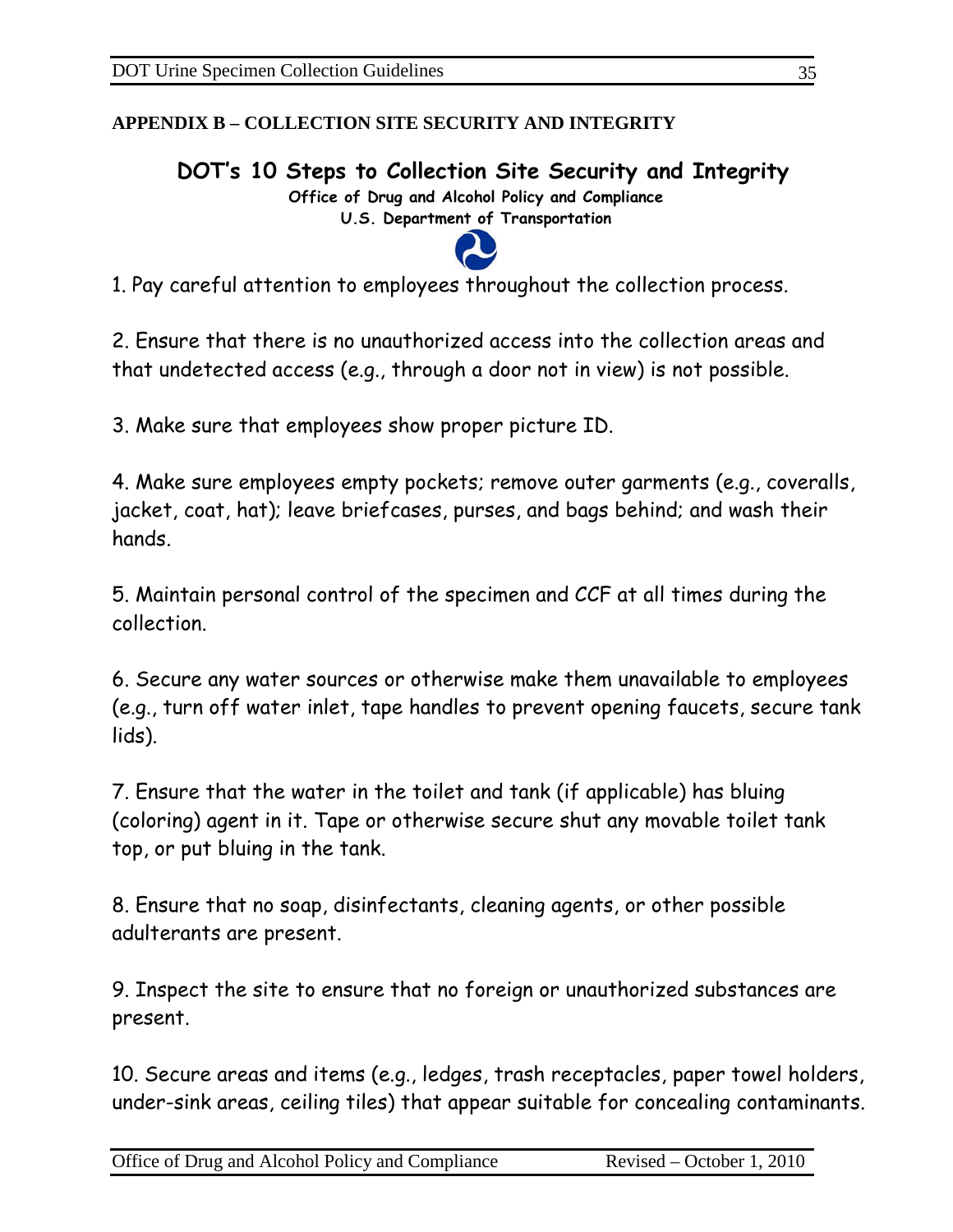## **APPENDIX C – DOT STANDARDS FOR URINE COLLECTION KITS**

1. Collection Container

a. Single-use container, made of plastic, large enough to easily catch and hold at least 55 mL of urine voided from the body.

b. Must have graduated volume markings clearly noting levels of 45 mL and above.

c. Must have a temperature strip providing graduated temperature readings  $32-38$  ° C / 90-100 º F, that is affixed or can be affixed at a proper level on the outside of the collection container. Other methodologies (e.g., temperature device built into the wall of the container) are acceptable provided the temperature measurement is accurate and such that there is no potential for contamination of the specimen.

d. Must be individually wrapped in a sealed plastic bag or shrink wrapping; or must have a peelable, sealed lid or other easily visible tamper-evident system.

e. May be made available separately at collection sites to address shy bladder situations when several voids may be required to complete the testing process.

2. Plastic Specimen Bottles

a. Each bottle must be large enough to hold at least 35 mL; or alternatively, they may be two distinct sizes of specimen bottles provided that the bottle designed to hold the primary specimen holds at least 35 mL of urine and the bottle designed to hold the split specimen holds at least 20 mL.

b. Must have screw-on or snap-on caps that prevent seepage of the urine from the bottles during shipment.

c. Must have markings clearly indicating the appropriate levels (30 mL for the primary specimen and 15 mL for the split) of urine that must be poured into the bottles.

d. Must be designed so that the required tamper-evident bottle seals made available on the CCF fit with no damage to the seal when the employee initials it nor with the chance that the seal overlap would conceal printed information.

e. Must be wrapped (with caps) together in a sealed plastic bag or shrink wrapping separate from the collection container; or must be wrapped (with cap) individually in sealed plastic bags or shrink wrapping; or must have peelable, sealed lid or other easily visible tamper-evident system.

f. Plastic material must be leach resistant.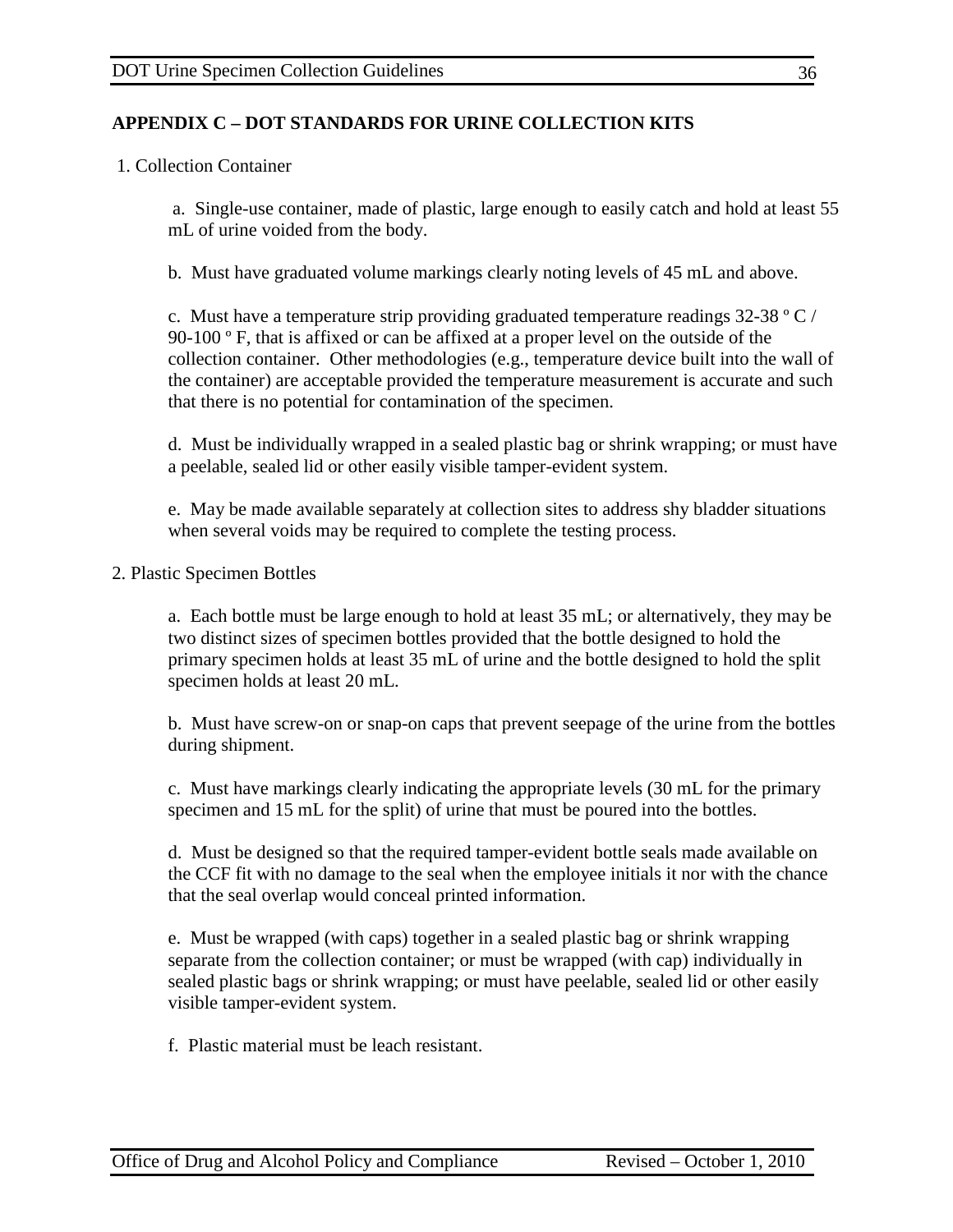a. Must have two sealable compartments or pouches which are leak-resistant; one large enough to hold two specimen bottles and the other large enough to hold the CCF paperwork.

b. The sealing methodology must be such that once the compartments are sealed, any tampering or attempts to open either compartment will be evident.

#### 4. Absorbent material

Each kit must contain enough absorbent material to absorb the entire contents of both specimen bottles. Absorbent material must be designed to fit inside the leak-resistant plastic bag pouch into which the specimen bottles are placed.

#### 5. Shipping Container

a. Must be designed to adequately protect the specimen bottles from shipment damage in the transport of specimens from the collection site to the laboratory (e.g., standard courier box, small cardboard box, plastic container).

b. May be made available separately at collection sites rather than being part of an actual kit sent to collection sites.

c. A shipping container is not necessary if a laboratory courier hand-delivers the specimen bottles in the plastic leak-proof bags from the collection site to the laboratory.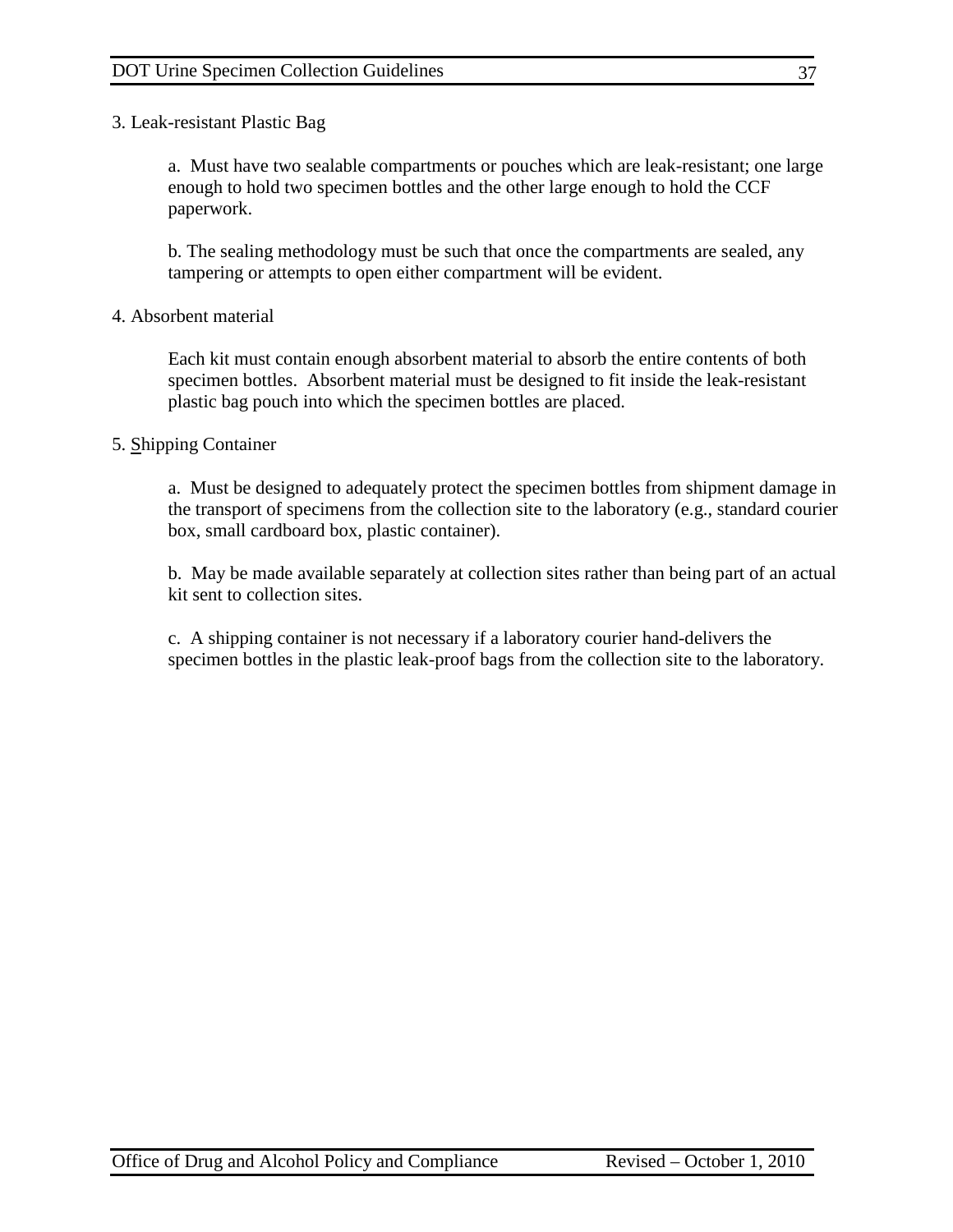#### **APPENDIX D – DIRECT OBSERVATION PROCEDURES**

**DOT's Direct Observation Procedures Office of Drug and Alcohol Policy and Compliance U.S. Department of Transportation**



1. DOT's 49 CFR Part 40 directly observed collections are authorized and required only when:

**● The employee attempts to tamper with his or her specimen at the collection site.** 

**-- The specimen temperature is outside the acceptable range;**

**-- The specimen shows signs of tampering ~ unusual color / odor / characteristic; or**

**-- The collector finds an item in the employee's pockets or wallet which appears to be brought into the site to contaminate a specimen; or the collector notes conduct suggesting tampering.** 

**● The Medical Review Officer (MRO) orders the direct observation because:**

**-- The employee has no legitimate medical reason for certain atypical laboratory results; or** 

**-- The employee's positive or refusal [adulterated / substituted] test result had to be cancelled because the split specimen test could not be performed (for example, the split was not collected).**

- **The test is a Follow-Up test or a Return-to-Duty test.**
- 2. The observer must be the same gender as the employee.

3. If the collector is not the observer, the collector must instruct the observer about the procedures for checking the employee for prosthetic or other devices designed to carry "clean" urine and urine substitutes AND for watching the employee urinate into the collection container.

**● The observer requests the employee to raise his or her shirt, blouse or dress / skirt, as appropriate, above the waist, just above the navel; and lower clothing and underpants to mid-thigh and show the observer, by turning around, that the employee does not have such a device.**

**●** If The Employee Has A Device**: The observer immediately notifies the collector; the collector stops the collection; and the collector thoroughly documents the circumstances surrounding the event in the remarks section of CCF. The collector notifies the DER. This is a refusal to test.** 

**●** If The Employee Does Not Have A Device**: The employee is permitted to return clothing to its proper position for the observed collection. The observer must watch the urine go from the employee's body into the collection container. The observer must watch as the employee takes the specimen to the collector. The collector then completes the collection process.**

4. Failure of the employee to permit any part of the direct observation procedure is a refusal to test.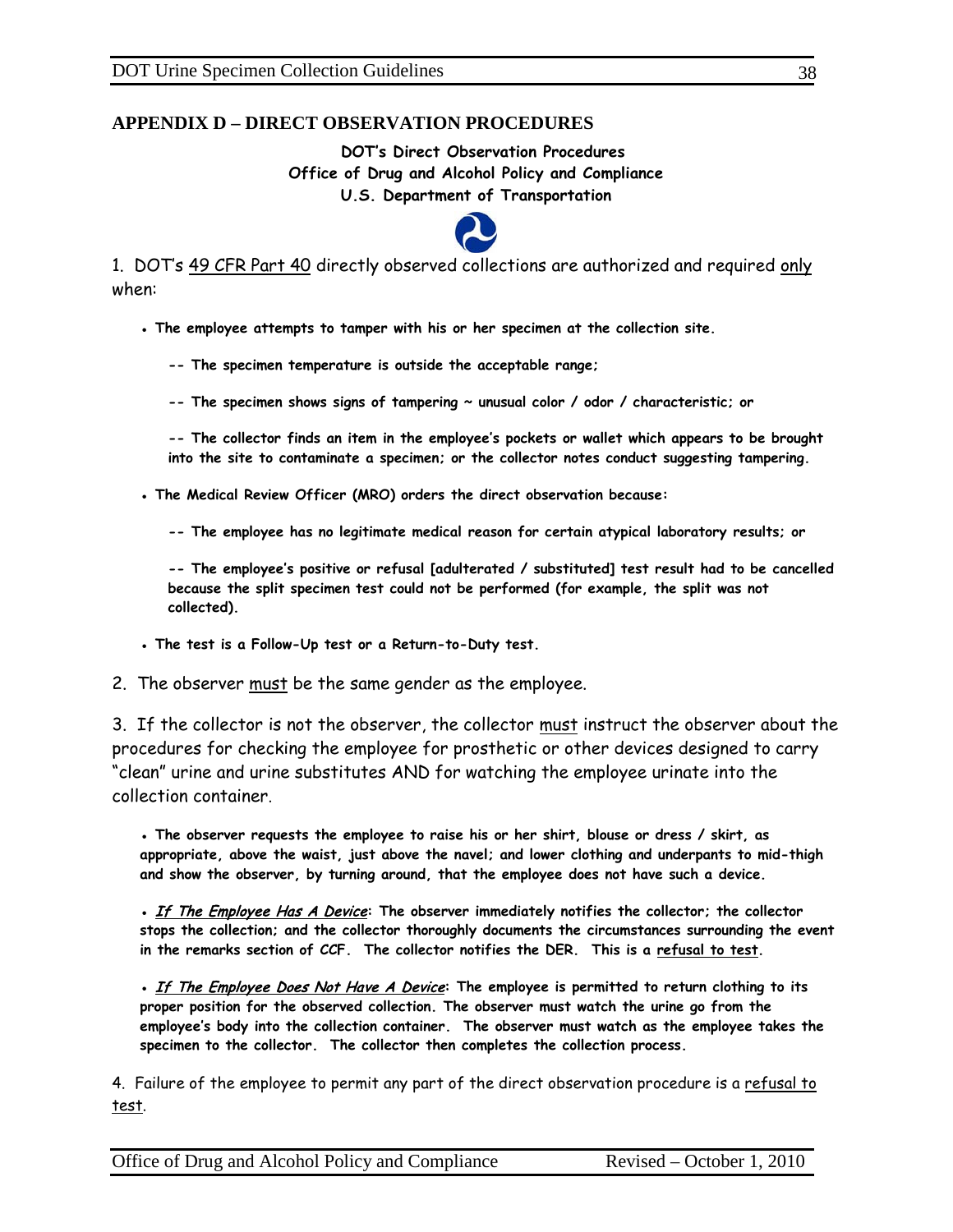# **APPENDIX E – QUESTIONS AND ANSWERS**

Periodically, DOT will publish questions and answers specific to the collector and the collection process. These will be posted on the ODAPC web site: [www.dot.gov/ost/dapc](http://www.dot.gov/ost/dapc). All collectors are encouraged to check the site to ensure that they have the most current information to help them conduct DOT-required specimen collections appropriately. Collectors who do not have access to the Internet may obtain copies of the questions and answers from ODAPC by calling 1-202-366- 3784.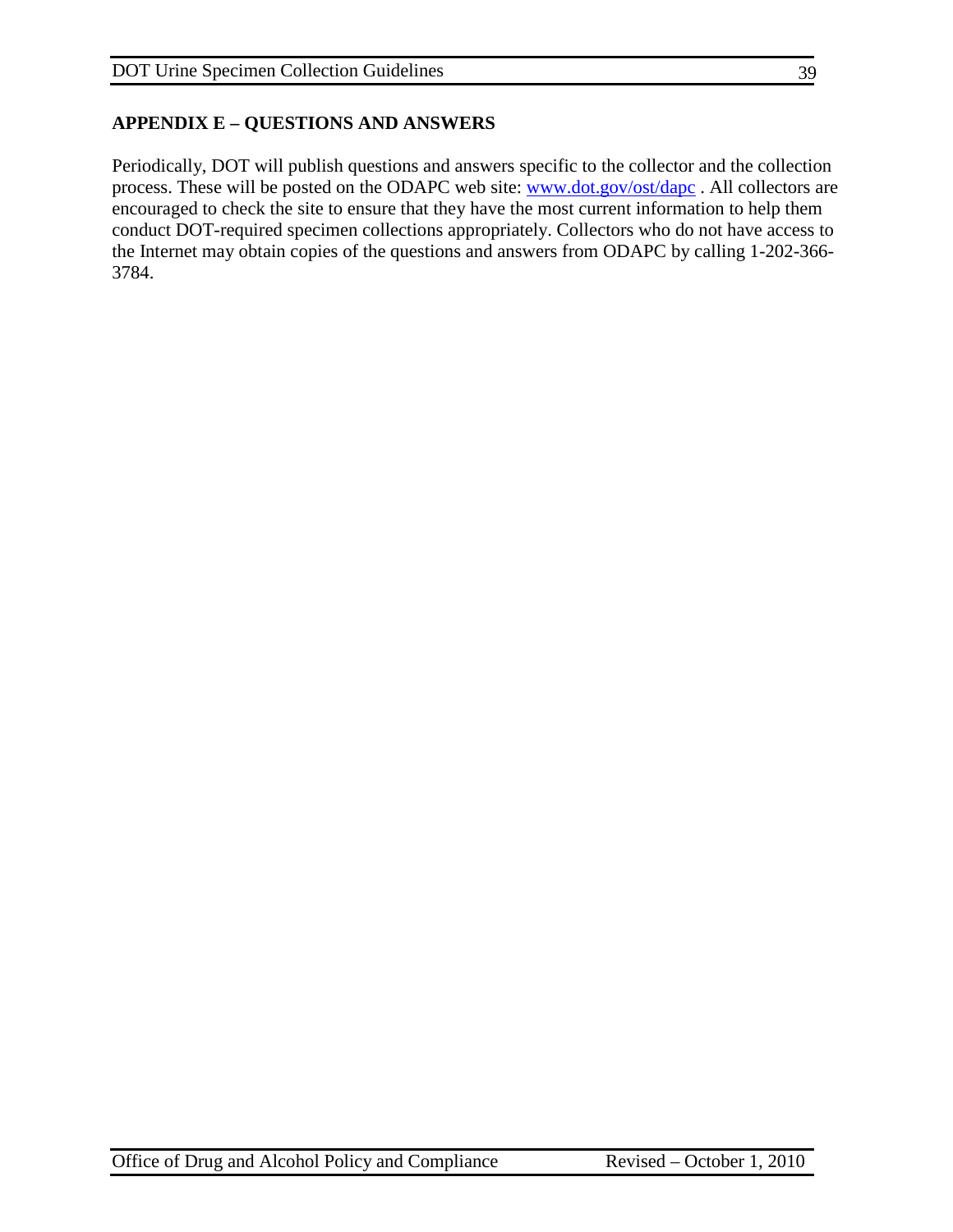#### **APPENDIX F – OPERATING ADMINISTRATIONS' RULES (SUMMARY)**

49 CFR Part 40 (40.33(a)) states that collectors must be knowledgeable about the DOT agency regulations applicable to the employers for whom the collectors conduct urine specimen collections. The following is a list of regulations which govern an employer's implementation of the DOT drug and alcohol testing rules:

The FMCSA regulation is 49 CFR Part 382.

The FRA regulation is 49 CFR Part 219.

The FAA regulation is 14 CFR Part 120.

The FTA regulation is 49 CFR Part 655.

The PHMSA regulation is 49 CFR Part 199.

The USCG regulation is 46 CFR Parts 4, 5, and 16.

Drug and alcohol testing (including collection) procedures are 49 CFR Part 40.

The following pages contain a short summary of some of the operating administrations' requirements. Copies of the complete rule texts are available on the ODAPC web site: [http://www.dot.gov/ost/dapc.](http://www.dot.gov/ost/dapc)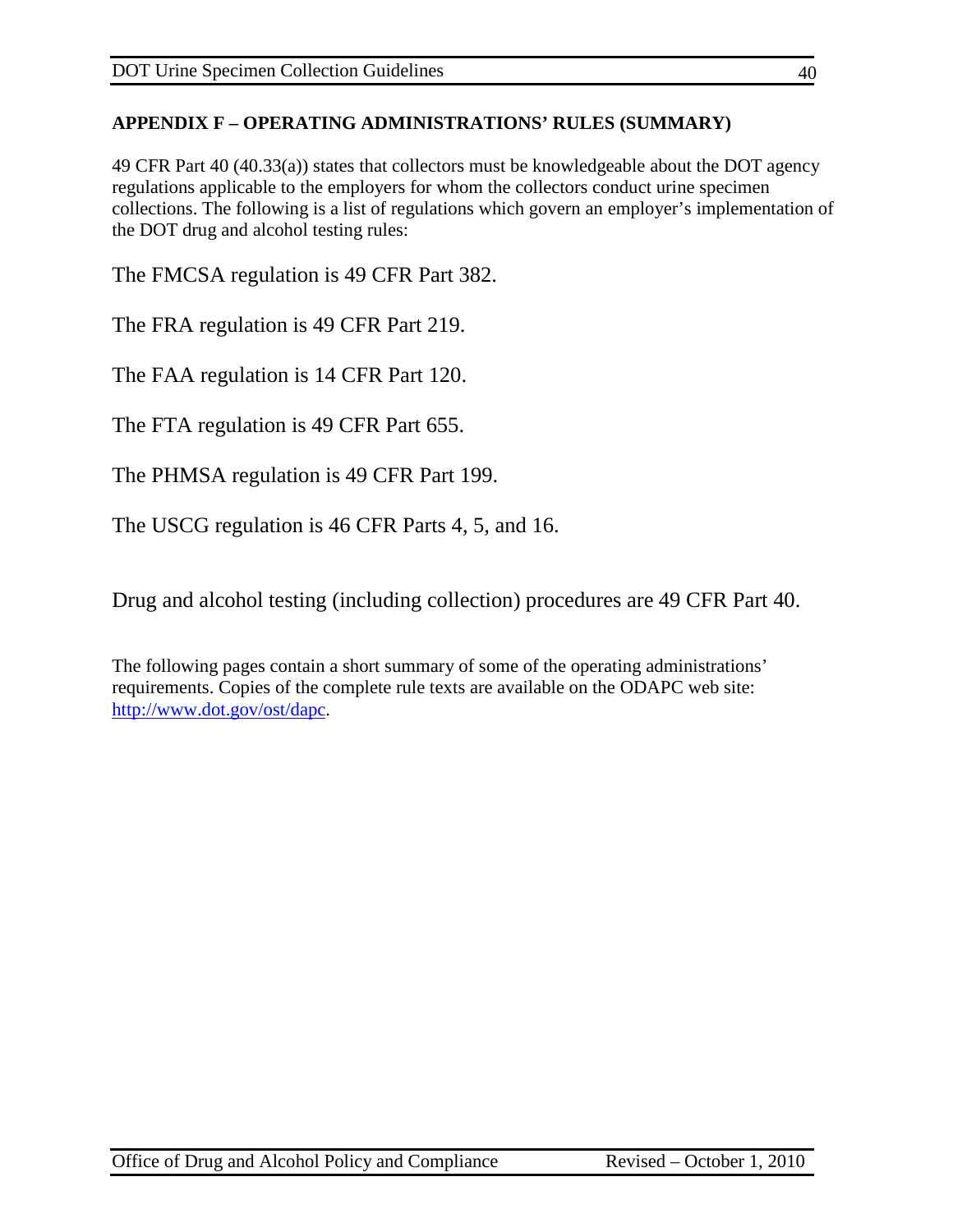# **Federal Motor Carrier Safety Administration** (FMCSA)

**Covered employee**: A person who *operates (i.e., drives)* a Commercial Motor Vehicle(CMV) with a gross vehicle weight rating (gvwr) of 26,001 or more pounds; or is designed to transport 16 or more occupants (to include the driver); or is of any size and is used in the transport of hazardous materials that require the vehicle to be placarded.

**Types of tests for drugs**: Pre-employment, random, reasonable suspicion, post-accident, returnto-duty, and follow-up.

**Types of tests for alcohol**: Pre-employment (optional), random, reasonable suspicion, postaccident, return-to-duty, and follow-up.

**Definition of accident requiring testing**: Any accident involving a fatality requires testing. Testing is also required in accidents in which one or more motor vehicles are towed from the scene or in which someone is treated medically away from the scene; *and* a citation is issued to the CMV driver.

**Reasonable-suspicion determination**: One trained supervisor or company official can make the decision based upon specific, contemporaneous, articulable observations concerning the appearance, behavior, speech, or body odors of the employee.

**Pre-duty alcohol use prohibitions**: Four (4) hours prior to performance of duty.

**Actions for BACs 0.02 – 0.039**: The employee cannot be returned to duty until the next day or the start of the employee's next regularly scheduled duty period, but not less than 24 hours following the test.

**Employee training**: Employer must provide educational materials explaining drug and alcohol regulatory requirements and employer's policies and procedures for meeting regulation requirements. Distribution to each employee of these educational materials and the employer's policy regarding the use of drugs and alcohol is mandatory.

**Supervisor training**: One-hour of training is required on the specific, contemporaneous physical, behavioral, and performance indicators of probable drug use. One-hour of training is also required on the specific, contemporaneous physical, behavioral, and performance indicators of probable alcohol use.

**Reportable employee drug and alcohol violations**: No requirements to report violations to FMCSA.

**Other:** Drivers are prohibited from using alcohol for eight hours following an accident (as described above) or until they have undergone a post-accident alcohol test, whichever occurs first.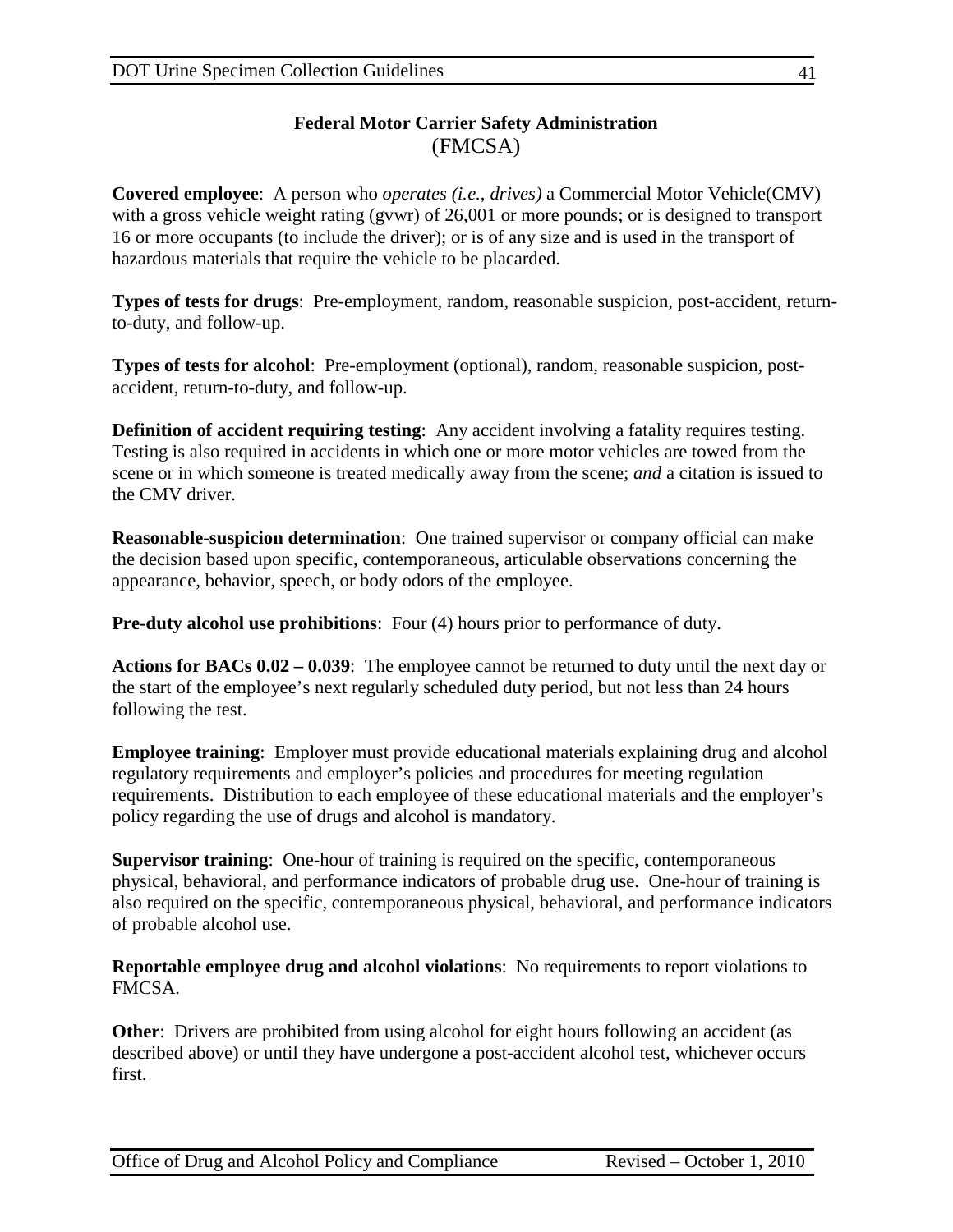# Federal Railroad Administration  $(FRA)$

**Covered employee**: A person who performs *hours of service* functions at a rate sufficient to be placed into the railroad's random testing program. Categories of personnel who normally perform these functions are *locomotive engineers, trainmen, conductors, switchmen, locomotive hostlers/helpers, utility employees, signalmen, operators,* and *train dispatchers.*

**Types of tests for drugs**: Pre-employment, random, reasonable suspicion, reasonable cause, post-accident, return-to-duty, and follow-up.

**Types of tests for alcohol**: Pre-employment (optional), random, reasonable suspicion, reasonable cause, post-accident, return-to-duty, and follow-up.

**Definition of accident requiring testing**: FRA's post-accident testing rule requires urine and blood specimen collection from surviving employees and also tissue from deceased employees (these collection procedures go well beyond the normal Part 40 procedures). For surviving employees, these specimens are collected at an independent medical facility. FRA regulation, 49 CFR Part 219 Subpart C, stipulates the level of events requiring testing and who has to be tested. The collected specimens are analyzed only at FRA's contract laboratory. Post-accident testing provides FRA with accident investigation and usage data.

**Reasonable-suspicion determination**: One trained supervisor can make the decision for alcohol testing based upon specific, contemporaneous, articulable observations concerning the appearance, behavior, speech, or body odors of the employee. A decision to conduct a drug test requires two supervisors (only the on-site supervisor must be trained).

**Reasonable-cause determination**: Employers are authorized to use federal authority to test covered employees after specific operating rule violations or accidents/incidents which meet the criteria in 49 CFR Part 219 Subpart D.

**Pre-duty alcohol use prohibitions**: Four (4) hours prior to performance of duty or after receiving notice to report for covered service, whichever is the shorter period.

**Actions for BACs 0.02 – 0.039**: The employee cannot be returned to duty until the start of the employee's next regularly scheduled duty period, but not less than 8 hours following the test. Railroads are prohibited from taking further disciplinary action under their own authority.

**Employee training**: Employer must provide education materials that explain the requirements of the FRA rules as well as railroad policies and procedures with respect to meeting these requirements.

**Supervisor training**: A total of three hours of training is required: one-hour on the specific, contemporaneous physical, behavioral, and performance indicators of probable drug use; onehour of similar training on probable indicators of alcohol use; and one-hour of training on how to determine if an accident qualifies for post-accident testing.

Office of Drug and Alcohol Policy and Compliance Revised – October 1, 2010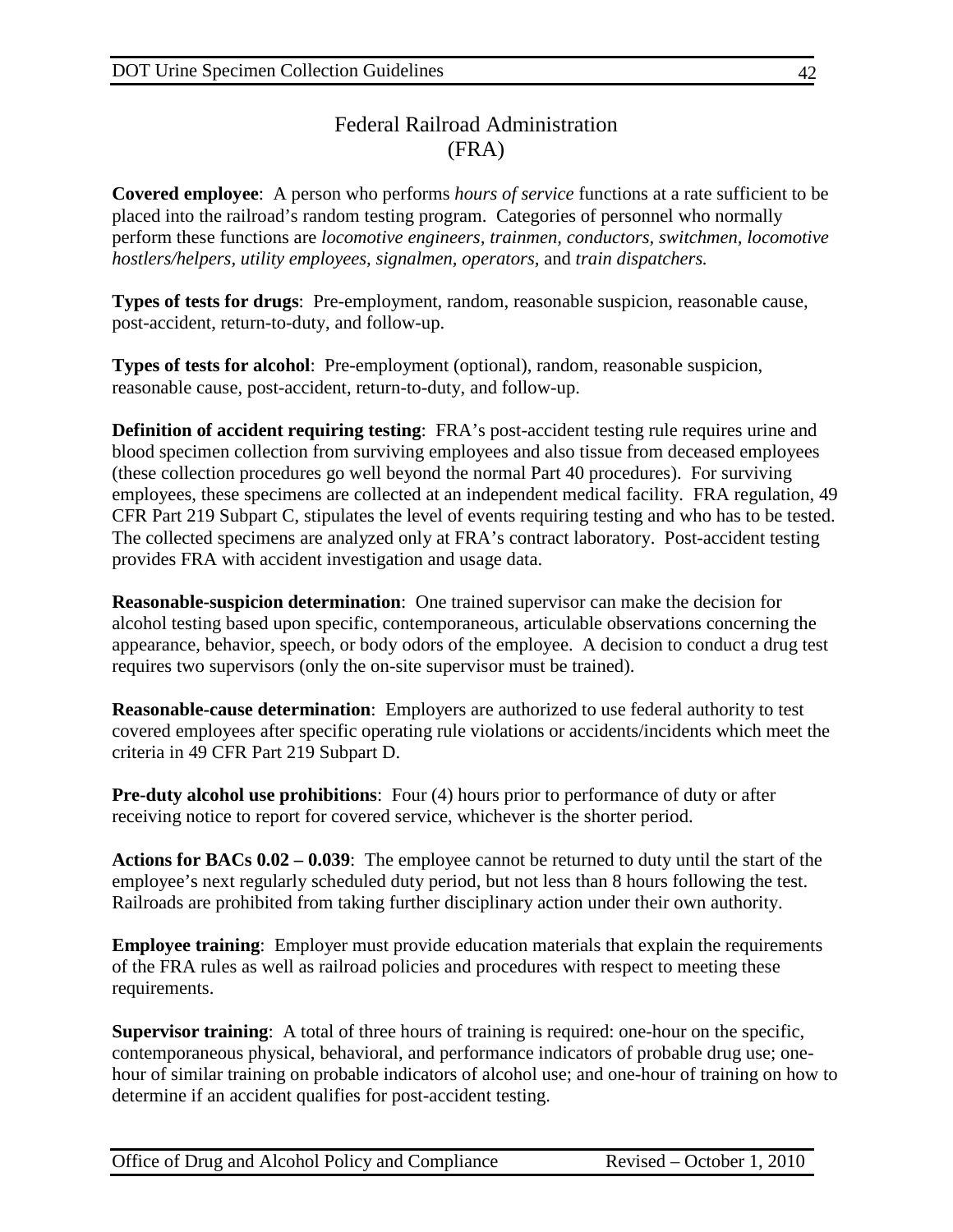# FRA (continued)

**Reportable employee drug and alcohol violations**: No requirements to report violations to FRA. Engineers, who are the only certificate holders in the rail industry, will have their certificates reviewed for suspension or revocation by the employer when a FRA violation occurs. Note that a FRA alcohol violation occurs at 0.04 percent or greater. When a locomotive engineer is in a voluntary referral program, the counseling professional must report the engineer's refusal to cooperate in the recommended course of counseling or treatment.

#### **Other**:

Anyone with direct or immediate supervisory authority over an employee may not collect that person's urine, saliva, or breath.

Refusal to test results in a mandatory minimum nine-month removal from covered service. During this nine-month period, there is no prohibition against the employee working a noncovered service position if agreeable to the employer.

Locomotive engineers (or other employees certified as a locomotive engineer at the time of the alcohol or drug violation) required both alcohol and drug return-to-duty tests; and both alcohol and drug follow-up tests.

Locomotive engineers who have a DUI are required by Part 240 to be evaluated to determine whether they have an active substance abuse disorder. A DUI is not considered to be a violation of FRA regulations if it occurred during the employee's off-duty time; therefore, any testing would be conducted under employer authority.

Employers must provide a *voluntary referral program* which allows an employee to self-refer for treatment, and a *co-worker report program* which allows one employee to refer another for treatment before the employer identifies a problem. Both of these *employee assistance programs*  guarantee that employees will retain their jobs if they cooperate and complete the required rehabilitation program. For an engineer who is in a voluntary referral program, the counseling professional must report the engineer's refusal to cooperate in the recommended course of counseling or treatment to the employer.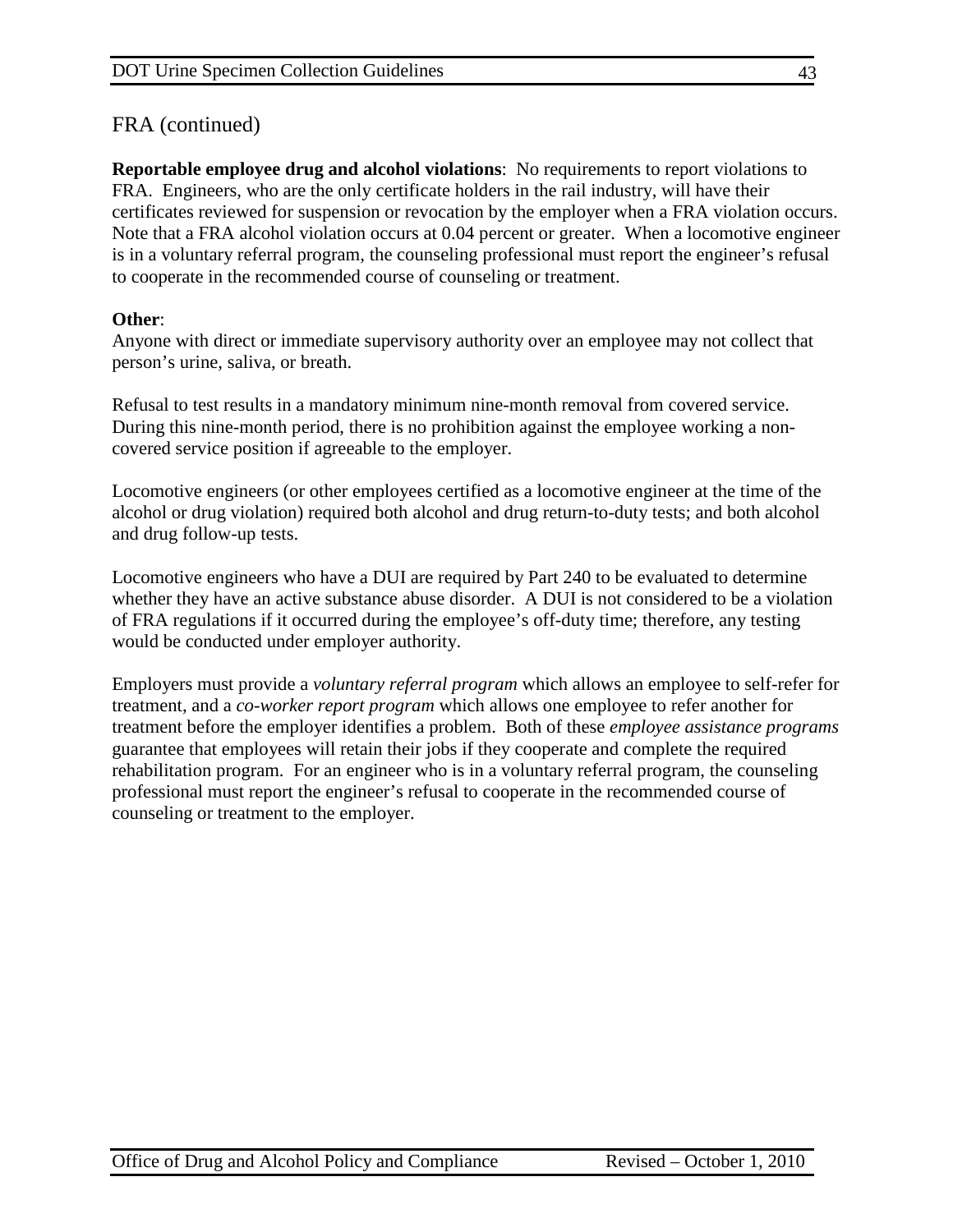# Federal Aviation Administration (FAA)

**Covered employee**: A person who performs *flight crewmember duties***,** *flight attendant duties***,**  *flight instruction duties***,** *aircraft dispatch duties***,** *aircraft maintenance* **or** *preventive maintenance duties***;** *ground security coordinator duties***;** *aviation screening duties***;** and *air traffic control duties*. Note: Anyone who performs the above duties directly or by contract for a part 119 certificate holder authorized to operate under parts 121 and/or 135, *air tour operators* defined in 14 CFR part 91.147, and *air traffic control* facilities not operated by the Government are considered covered employees.

**Types of tests for drugs**: Pre-employment, random, reasonable cause, post-accident, return to duty, and follow-up.

**Types of tests for alcohol:** Pre-employment (optional), random, reasonable suspicion, postaccident, return to duty, and follow-up.

**Definition of accident requiring testing**: Accident means an occurrence associated with the operation of an aircraft which takes place between the time any person boards the aircraft with the intention of flight and all such persons have disembarked, and in which any person suffers death or serious injury, or in which the aircraft receives substantial damage. Testing must occur if employee's performance either contributed to the accident or cannot be completely discounted as a contributing factor of the accident. The decision not to test an employee must be based on a determination, using the best information available at the time of the determination, that the employee's performance could not have contributed to the accident.

**Reasonable cause determination (drugs)**:Two of the employee's supervisors, one of whom is trained, shall substantiate and concur in the decision to test the employee. If the employer is not an air carrier operating under 14 CFR part 121 and has 50 or fewer employees, a single trained supervisor can make the determination. A trained supervisor makes the determination based upon specific contemporaneous physical, behavioral or performance indicators of probable drug use.

**Reasonable suspicion determination (alcohol)**: One trained supervisor makes the determination based upon specific, contemporaneous, articulable observations concerning the employee's appearance, behavior, speech, or body orders.

**Pre-duty alcohol use prohibitions:** Eight (8) hours prior to performance of flight crewmember duties, flight attendant duties, and air traffic controller duties. Four (4) hours prior to performance of other duties.

**Actions for BACs 0.02 - 0.039**:If the employer chooses to return the employee to covered services within 8 hours, the BAC retest must be below 0.02.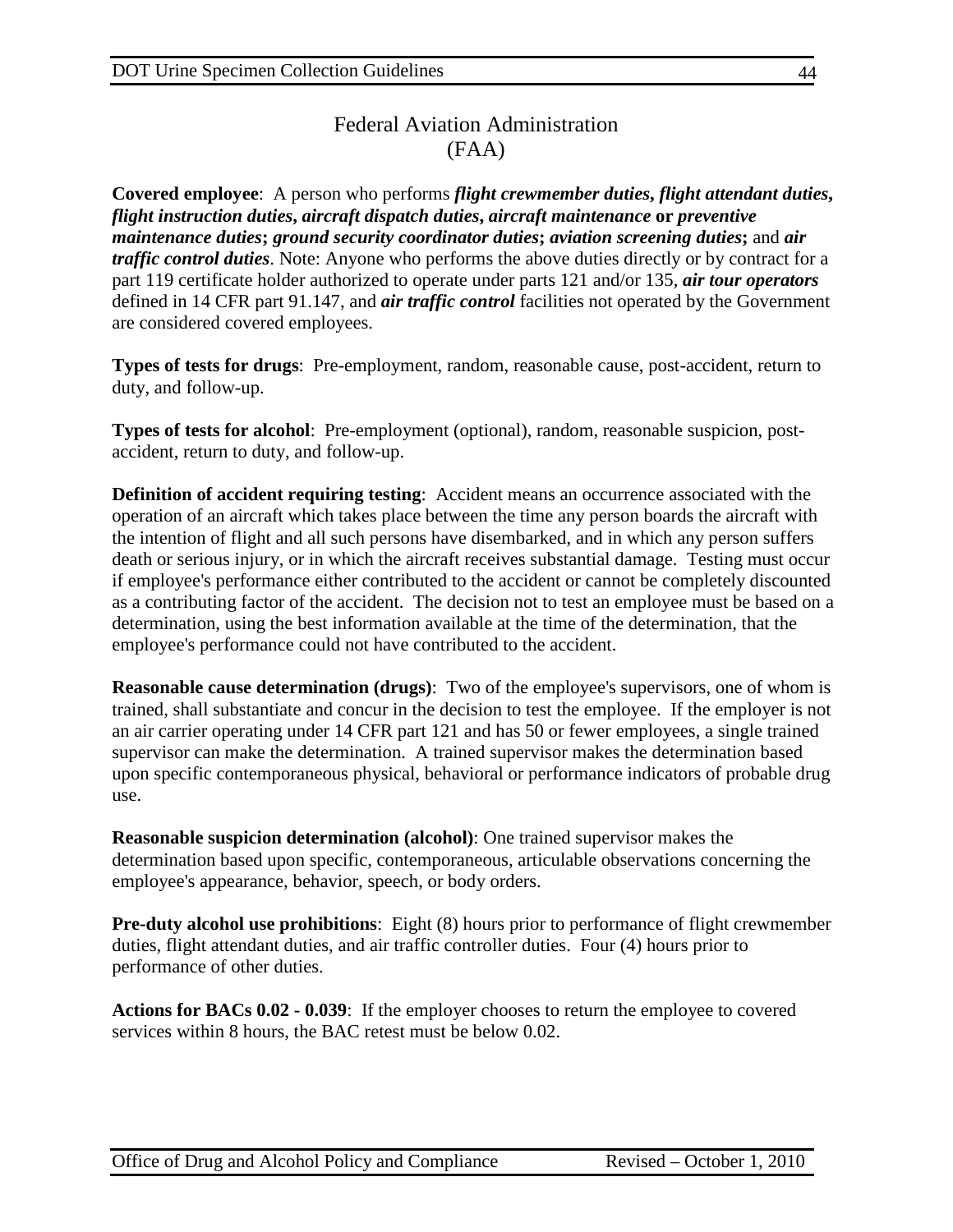# FAA (continued)

**Employee training (drugs)**: An employer must train all employees who perform safetysensitive duties on the effects and consequences of prohibited drug use on personal health, safety, and work environment, and on the manifestations and behavioral cues that may indicate drug use and abuse. Employers must also implement an education program for safety-sensitive employees by displaying and distributing informational materials, a community service hot-line telephone number for employee assistance and the employer's policy regarding drug use in the work place which must include information regarding the consequences under the rule of using drugs while performing safety-sensitive functions, receiving a verified positive drug test result, or refusing to submit to a drug test required under the rule.

**Employee training (alcohol)**:Employers must provide covered employees with educational materials that explain the alcohol misuse requirements and the employer's policies and procedures with respect to meeting those requirements. The information must be distributed to each covered employees and must include such information as the effects of alcohol misuse on an individual's health work, personal life, signs and symptoms of an alcohol problem; and the consequences for covered employees found to have violated the regulatory prohibitions.

**Supervisor training (drugs)**:One-hour of training is required on the specific, contemporaneous physical, behavioral, and performance indicators of probable drug use. In addition, supervisors must receive employee training as defined above. Reasonable recurrent training is also required.

**Supervisor training (alcohol)**:One-hour of training is required on the physical, behavioral, speech, and performance indicators of probable alcohol misuse.

## **Reportable employee drug and alcohol violations**:

Each employer must notify the FAA about any covered employee who holds a certificate issued under 14 CFR Parts 61 (pilots and flight and ground instructors), 63 (flight engineers and navigators), or 65 (air traffic control tower operators, aircraft dispatchers, airframe or power plant mechanics, and repairmen) who has refused to take a drug or alcohol test. The MRO may report a positive or refusal (i.e. adulterated, substituted results or no medical explanation for providing an insufficient specimen) on behalf of the employer.

Each employer must notify the FAA about any safety-sensitive employee who is required to hold an airman medical certificate issued under 14 CFR Part 67 who has a positive drug test result, an alcohol test result of 0.04 or greater, or who has refused to submit to testing. The MRO may report a positive or refusal (i.e. adulterated, substituted results or no medical explanation for providing an insufficient specimen) on behalf of the employer.

Each employer must not permit an employee who is required to hold a medical certificate under part 67 to perform a safety-sensitive function to resume that duty until the employee has received a new medical certificate issued by the FAA Federal Air Surgeon *and* the employer has ensured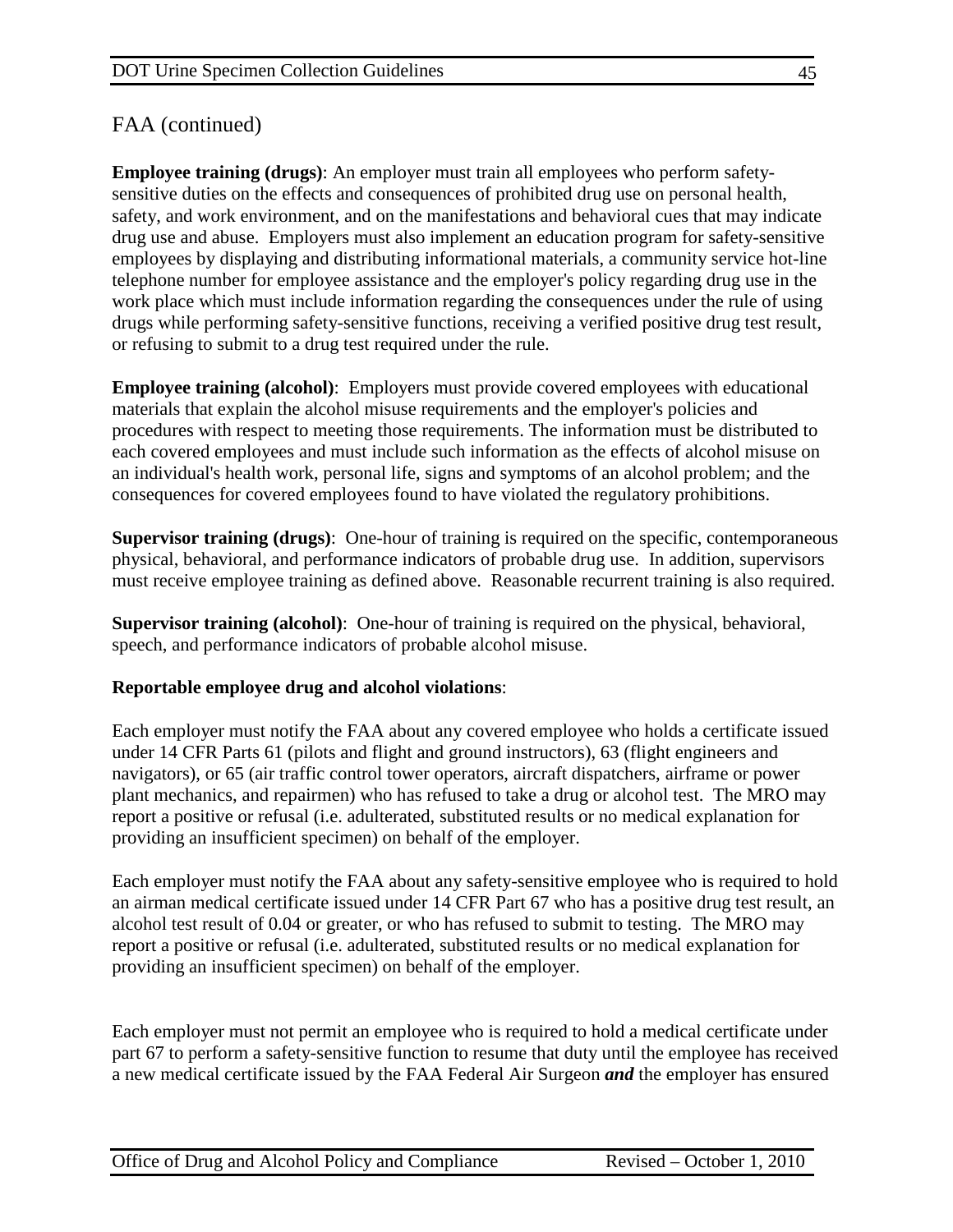that the employee meets the return to duty requirements of Part 40. (Medical certificates are not operating certificates but employees cannot continue to perform airman duties without a medical certificate.)

According to FAA's regulation 14 CFR part 120, Subpart E, section 120.113(d), when a MRO verifies a drug test result or a SAP performs the initial evaluation, they must ask the employee whether he or she holds or would be required to hold an airman medical certificate issued under 14 CFR part 67 of this chapter to perform a safety-sensitive function for the employer. [This requirement only applies to MROs and SAPs who provide services for FAA regulated employers.] If the employee answers in the affirmative, the employee must obtain an airman medical certificate issued by the Federal Air Surgeon dated after the drug and/or alcohol violation date.

The SAP must wait until the employee obtains their airman medical certificate before reporting to an employer that the employee demonstrated successful compliance with the SAP's treatment and/or education recommendations.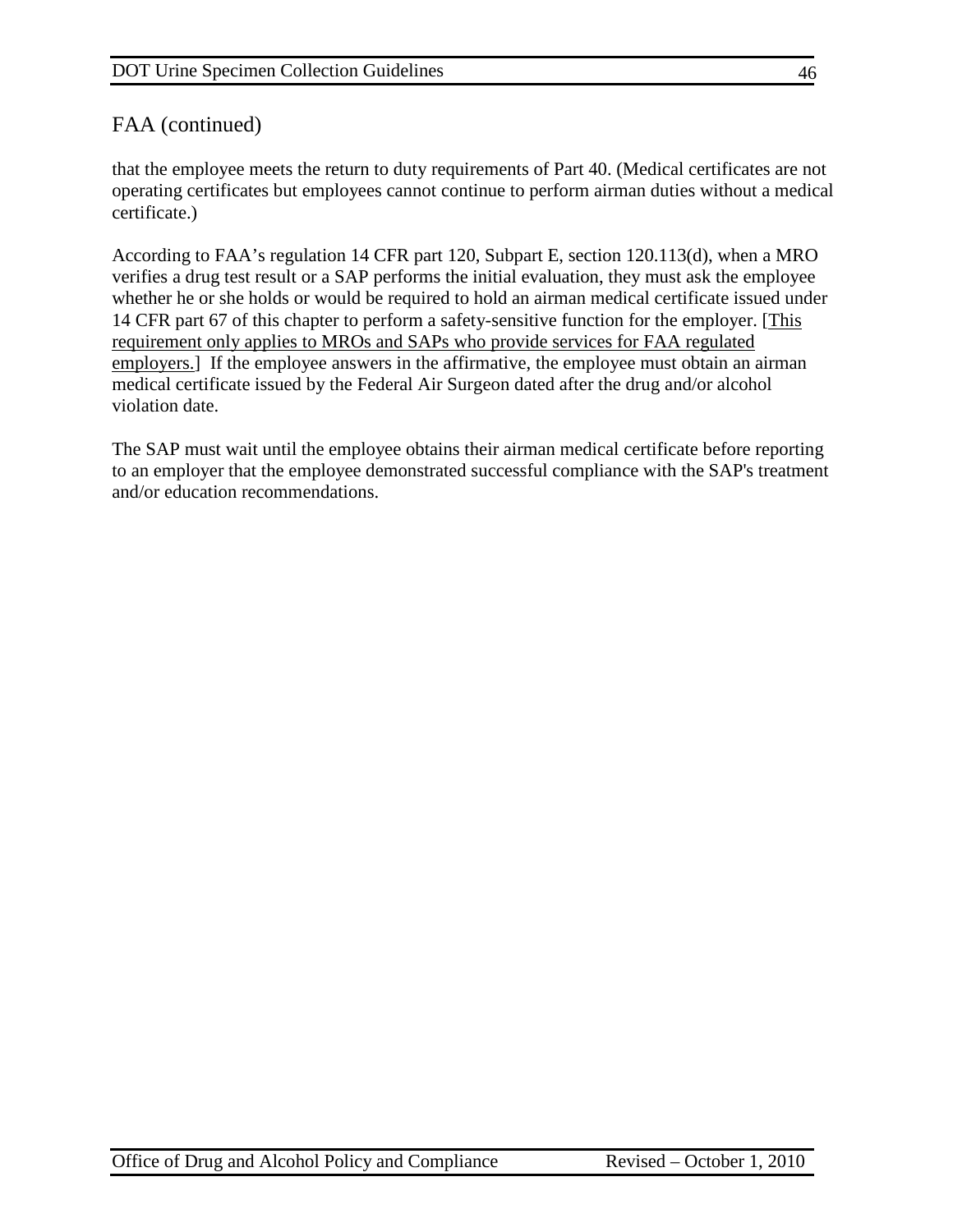# Federal Transit Administration (FTA)

**Covered employee**: A person who performs a *revenue vehicle operation*; *revenue vehicle and equipment maintenance; revenue vehicle control or dispatch (optional); Commercial Drivers License non-revenue vehicle operation;* or *armed security duties.*

**Types of tests for drugs**: Pre-employment, random, reasonable suspicion, post-accident, returnto-duty, and follow-up.

**Types of tests for alcohol**: Pre-employment (optional), random, reasonable suspicion, postaccident, return-to-duty, and follow-up.

**Definition of accident requiring testing**: Any accident involving a fatality requires testing. Testing following a non-fatal accident is discretionary: If the employer can show the employee's performance could not have contributed to the accident, no test is needed. Non-fatal accidents that may require testing must have disabling damage to any vehicle or immediate medical attention away from the scene to meet the testing threshold.

**Reasonable-suspicion determination**: One trained supervisor or company official can make the decision based upon specific, contemporaneous, articulable observations concerning the appearance, behavior, speech, or body odors of the employee.

**Pre-duty alcohol use prohibitions**: Four (4) hours prior to performance of duty.

**Actions for BACs 0.02 – 0.039**: If the employer chooses to return the employee to covered service within 8 hours, the BAC re-test must be below 0.02.

**Employee training**: Employer must provide education with display and distribution of informational materials and a community service hot-line telephone number, if available. One-hour of training on the effects and consequence of prohibited drug use on personal health, safety, and the work environment, and on the signs and symptoms that may indicate prohibited drug use. Distribution to each employee of the employer's policy regarding the use of drugs and alcohol with signed receipt is mandatory.

**Supervisor training**: One-hour of training is required on the specific, contemporaneous physical, behavioral, and performance indicators of probable drug use. One-hour of training is also required on the specific, contemporaneous physical, behavioral, and performance indicators of probable alcohol use.

**Reportable employee drug and alcohol violations**: No requirements to report violations to FTA.

**Other:** Anyone with direct or immediate supervisory authority over an employee may not collect that person's urine, saliva, or breath.

Office of Drug and Alcohol Policy and Compliance Revised – October 1, 2010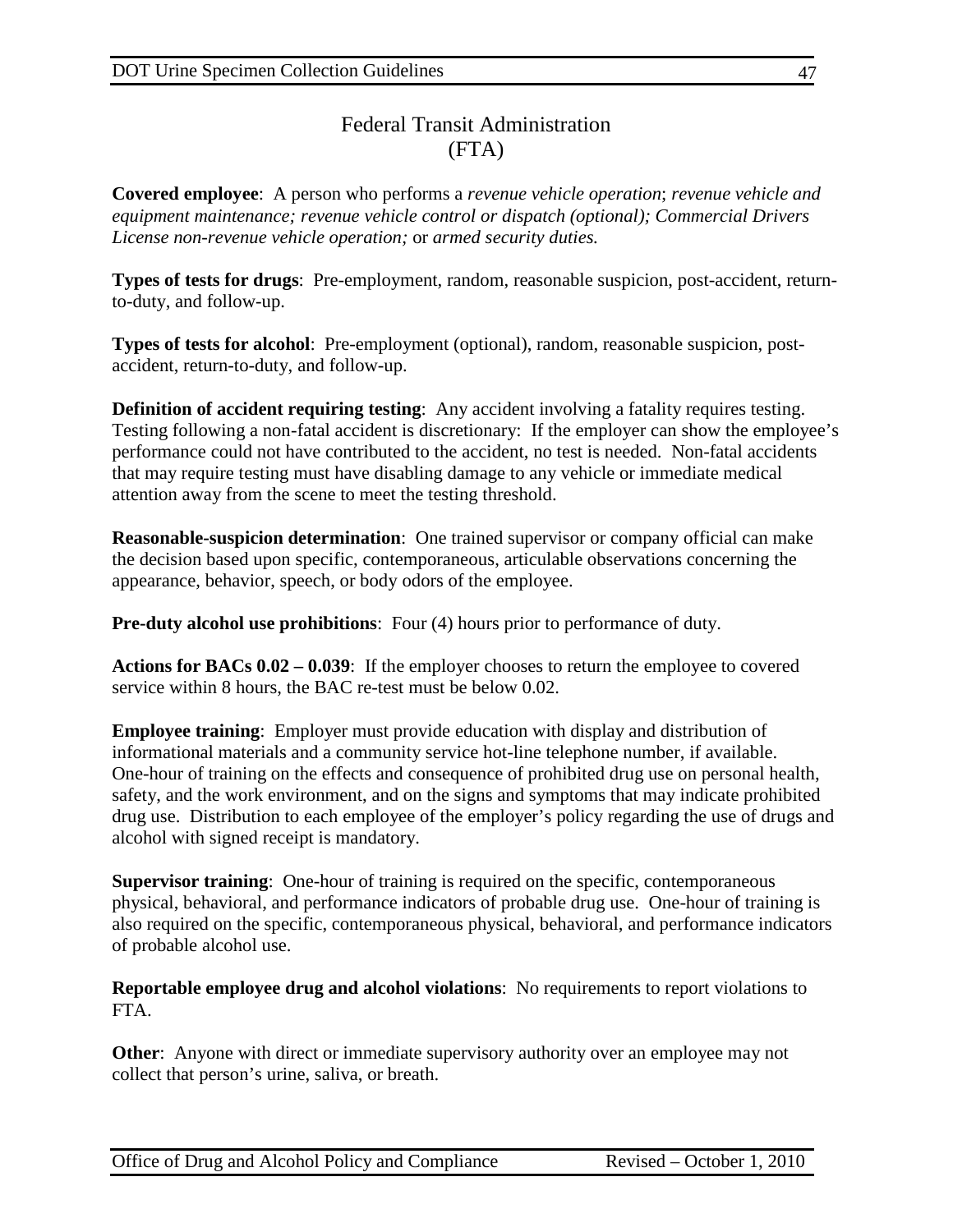# Pipeline and Hazardous Materials Safety Administration (PHMSA)

**Covered employee**: A person who performs on a pipeline or liquefied natural gas (LNG) facility an *operation, maintenance, or emergency-response* function.

**Types of tests for drugs**: Pre-employment, random, reasonable cause, post-accident, return-toduty, and follow-up.

**Types of tests for alcohol**: Post-accident, reasonable suspicion, return-to-duty, and follow-up.

**Definition of accident requiring testing**: An accident is one involving gas pipeline facilities or LNG facilities or involving hazardous liquid or carbon dioxide pipeline facilities.

**Reasonable-suspicion determination**: One trained supervisor can make the decision based upon signs and symptoms.

**Reasonable-cause determination**: One trained supervisor can make the decision based upon reasonable and articulable belief that the employee is using prohibited drugs on the basis of specific, contemporaneous physical, behavioral, or performance indicators of probable drug use.

**Pre-duty alcohol use prohibitions**: Four (4) hours prior to performance of duty.

**Actions for BACs 0.02 – 0.039**: If the employer chooses to return the employee to covered service within 8 hours, the BAC retest must be below 0.02.

**Employee training (Drugs)**: Employer must provide EAP education with display and distribution of informational materials; display and distribution of a community service hot-line telephone number; and display and distribution of the employer's policy regarding the use of prohibited drugs.

**Employee Training (Alcohol):** Employer must develop materials that explain policies and procedures (as well as names of those who can answer questions about the program) and distribute them to each covered employee.

**Supervisor training**: One-hour of training is required on the specific, contemporaneous physical, behavioral, and performance indicators of probable drug use. One-hour of training is also required on the specific, contemporaneous physical, behavioral, and performance indicators of probable alcohol use.

**Reportable employee drug and alcohol violations**: No requirements to report violations to PHMSA.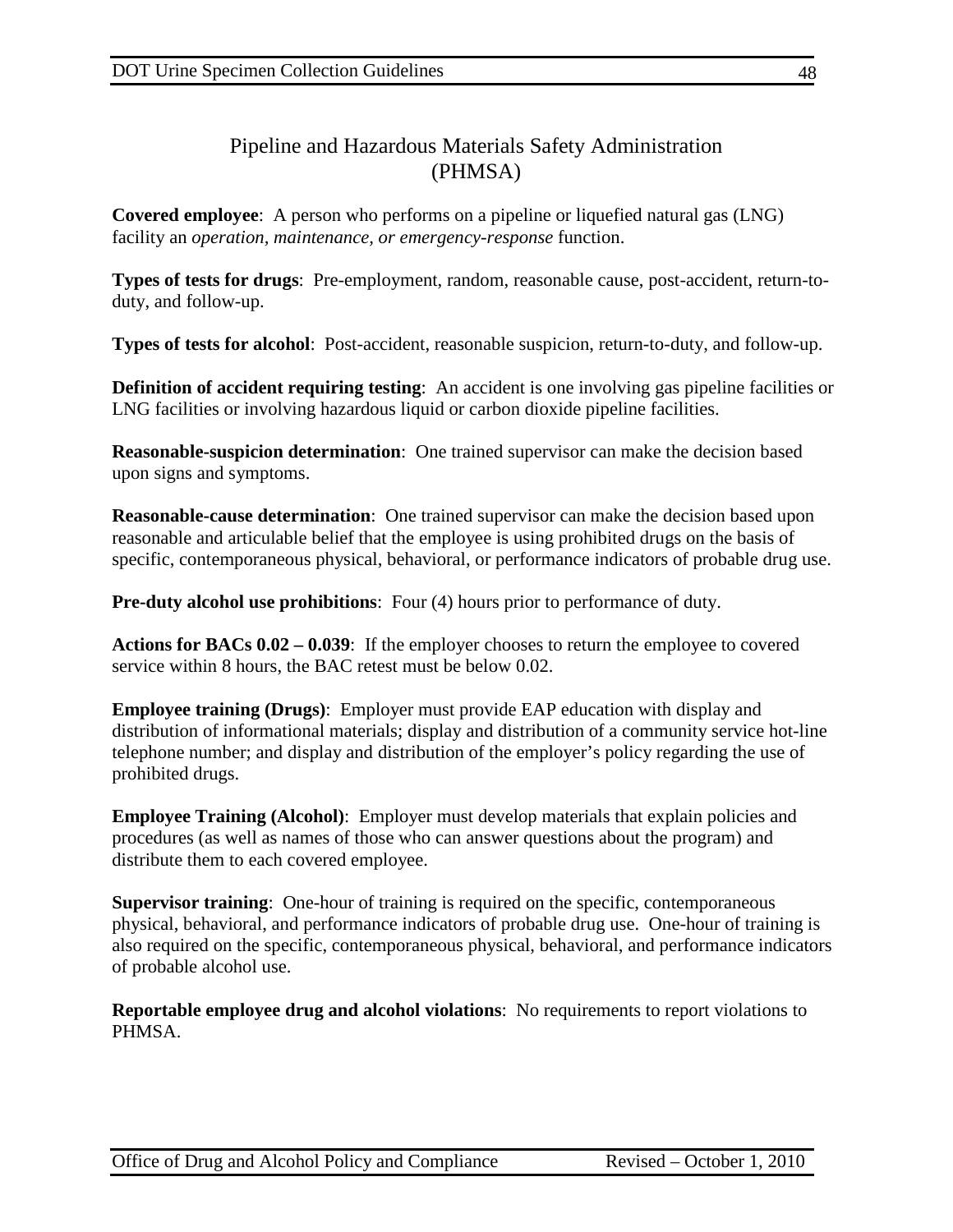# United States Coast Guard (USCG)

**Covered employee**: A person who is *on board a vessel* acting under the authority of a *license*, *certificate of registry*, or *merchant mariner's document*. Also, a person *engaged* or *employed on board a U.S. owned vessel* and such vessel is required to engage, employ or be operated by a person holding a license, certificate of registry, or merchant mariner's document.

**Types of tests for drugs**: Pre-employment, periodic, random, reasonable cause, and postserious marine incident (SMI), return-to-duty, and follow-up.

**Types of tests for alcohol**: 49 CFR Part 40 alcohol-testing requirements do not apply to the Maritime Industry. 46 CFR Part 4.06 requires post-SMI chemical testing for alcohol use. 33 CFR Part 95.035 allows for a marine employer or a law enforcement officer to direct an individual to undergo a chemical test for intoxicants when reasonable cause exists or a marine casualty has occurred.

**Definition of incident requiring testing**: An SMI is defined in 46 CFR 4.03-2. In general, an SMI is: A discharge of 10,000 gallons or more of oil into the navigable waters of the United States, whether or not resulting from a marine casualty; a discharge of a reportable quantity of a hazardous substance into the navigable waters or into the environment of the United States, whether or not resulting from a marine casualty; or a marine casualty or accident required to be reported to the Coast Guard, involving a vessel in commercial service, and resulting in any of the following: One or more deaths; an injury to any person (including passengers) which requires professional medical treatment beyond first aid, and, in the case of a person employed on board a commercial vessel, which renders the person unable to perform routine vessel duties; damage to property in excess of \$100,000; actual or constructive total loss of any inspected vessel; or actual or constructive total loss of any uninspected, self-propelled vessel of 100 gross tons or more.

**Reasonable-cause determination (drugs)**: The marine employer must have a reasonable and articulable belief that the individual has used a dangerous drug. This belief should be based on the direct observation of specific, contemporaneous physical, behavioral, or performance indicators of probable use and where practicable based on the observation of two persons in supervisory positions.

**Reasonable-cause determination (alcohol)**: The employee was directly involved in the occurrence of a marine casualty or the individual operated a vessel and the effect of the intoxicant(s) consumed by the individual on the person's manner, disposition, speech, muscular movement, general appearance or behavior is apparent by observation.

**Pre-duty alcohol use prohibitions**: Four (4) hours prior to performance of scheduled duty.